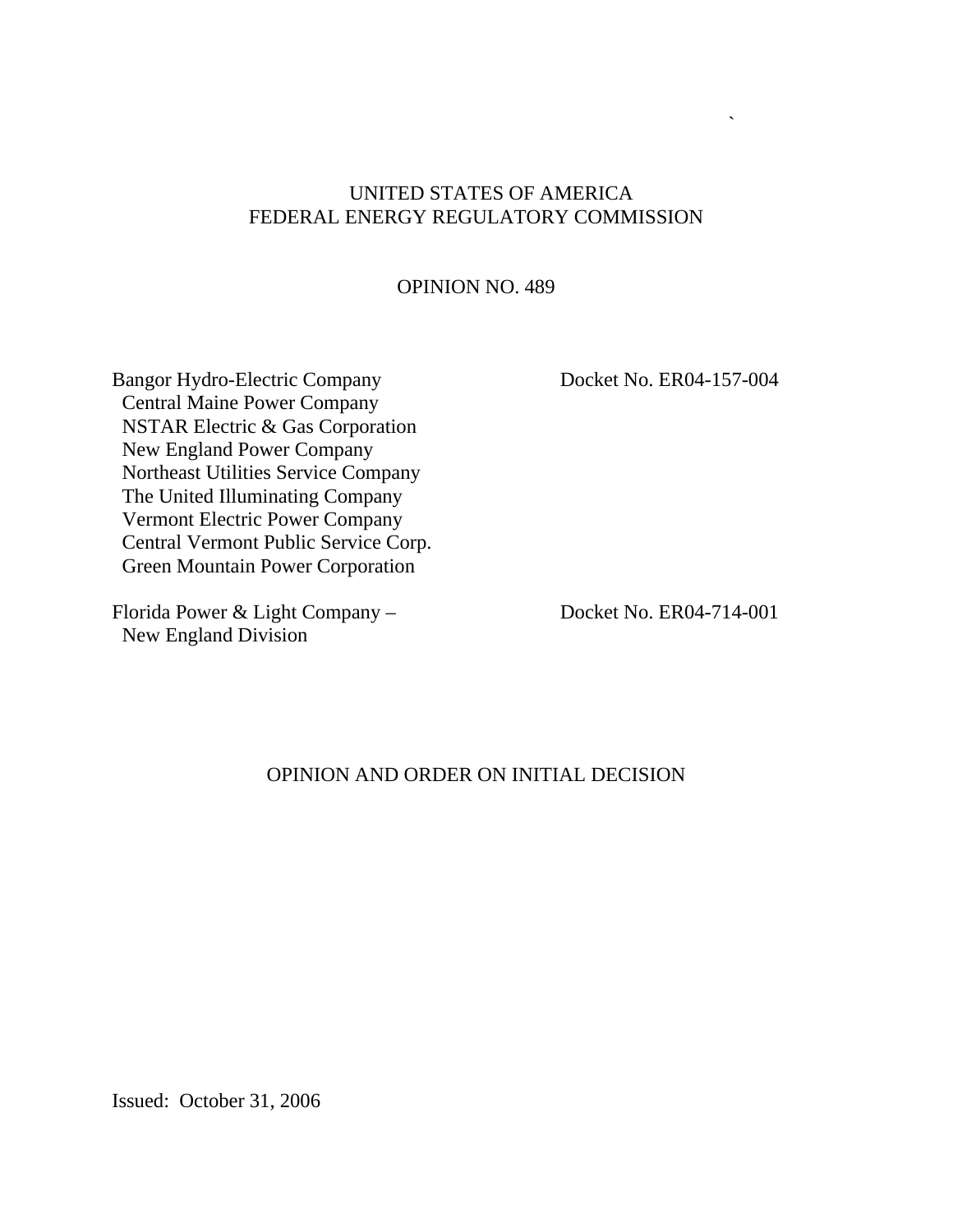#### UNITED STATES OF AMERICA FEDERAL ENERGY REGULATORY COMMISSION

Bangor Hydro-Electric Company Docket No. ER04-157-004 Central Maine Power Company NSTAR Electric & Gas Corporation New England Power Company Northeast Utilities Service Company The United Illuminating Company Vermont Electric Power Company Central Vermont Public Service Corp. Green Mountain Power Corporation

Florida Power & Light Company – Docket No. ER04-714-001 New England Division

#### OPINION NO. 489

#### APPEARANCES

Wendy N. Reed, Esq. and Amanda Riggs, Esq. on behalf of Bangor Hydro-Electric Company.

David B. Raskin, Esq. and Monique Rotham-Kennedy, Esq. on behalf of Northeast Utilities Service Company.

G. Phillip Nowak, Esq. on behalf of The United Illuminating Company.

Elias G. Farrah, Esq. on behalf of Central Maine Power Company.

Randall L. Speck, Esq. and Holly Hawkins, Esq., on behalf of the Connecticut Department of Public Utility Control.

Alexander J. Cochis, Esq. on behalf of the Massachusetts Attorney General.

Sean A. Atkins, Esq., Kenneth G. Jaffee, Esq., and Robert Ivanauskas, Esq., on behalf of National Grid.

Sonia C. Mendonca, Esq., on behalf of Unitil Energy Systems and Fitchburg Gas & Electric Light Company.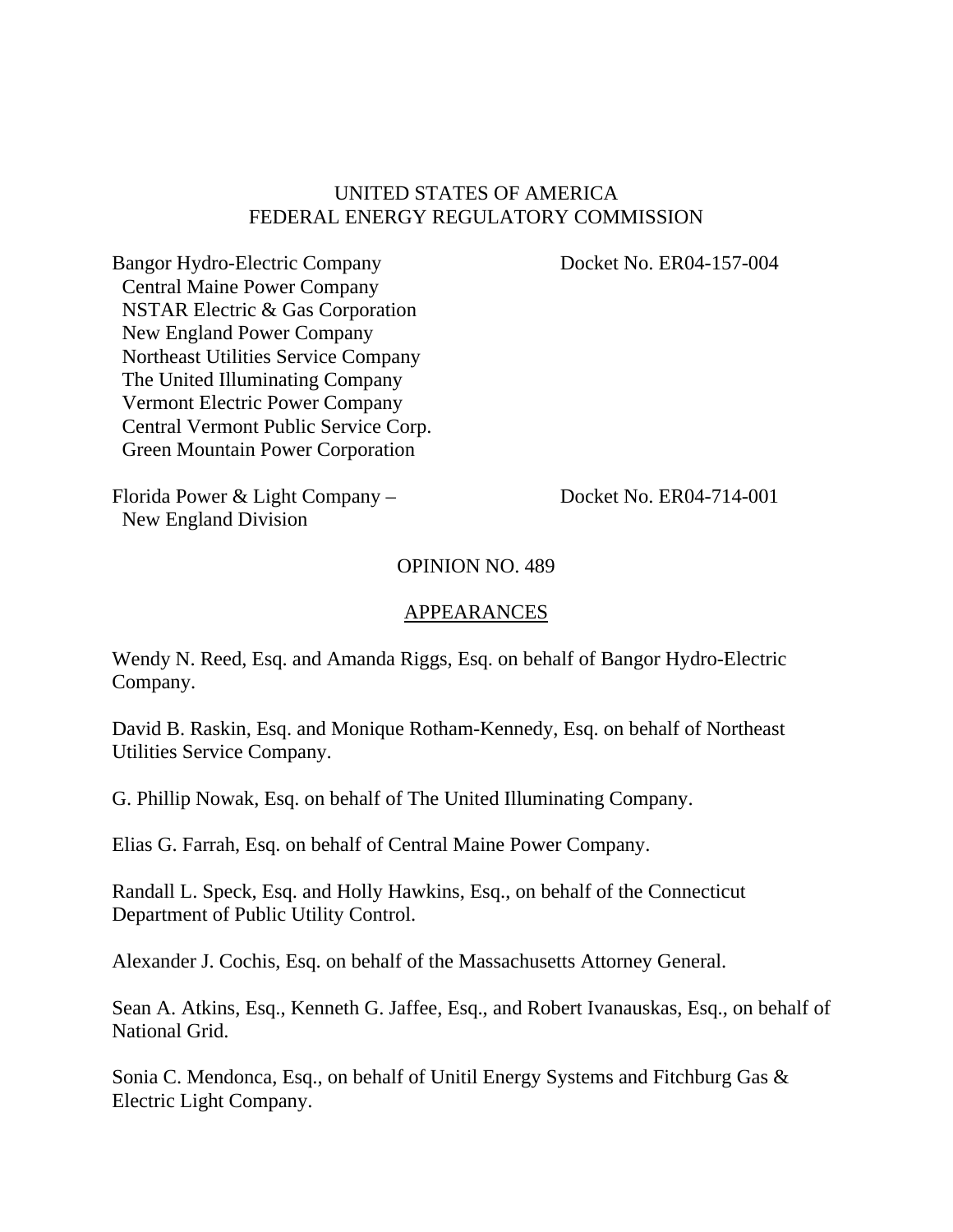#### OPINION NO. 489

#### APPEARANCES

Mary A. Murphy, Esq., on behalf of Florida Power & Light.

Jay Matson, Esq., Richard Lorenzo, Esq., Thomas Weis, Esq., and Arthur Adelberg, Esq., on behalf of the Vermont Electric Power Company.

David E. Pomper, Esq., on behalf of the New England Consumer-Owned Entities.

Phillip Sussler, Esq., and Scott Strauss, Esq. on behalf of the Connecticut Municipal Electric Energy Cooperative.

Ben Ficklestein, Esq., on behalf of the Vermont Public Supply Authority.

Scott Strauss on behalf of the Massachusetts Municipal Wholesale Electric Company.

John P. Coyle, Esq. and Paul M. Breakman, Esq. on behalf of the New England Consumer-Owned Entities, Braintree Electric Light Department, Reading Municipal Light Department, and Taunton Municipal Lighting Plant.

Denyse Zosa, Esq., Harvey Reiter, Esq., and John McCaffery, Esq. on behalf of the Maine Public Utilities Commission and Vermont Department of Public Service & NECPNC.

Warren C. Wood, Esq., and Gopal Swaminathan, Esq. on behalf of the Federal Energy Regulatory Commission.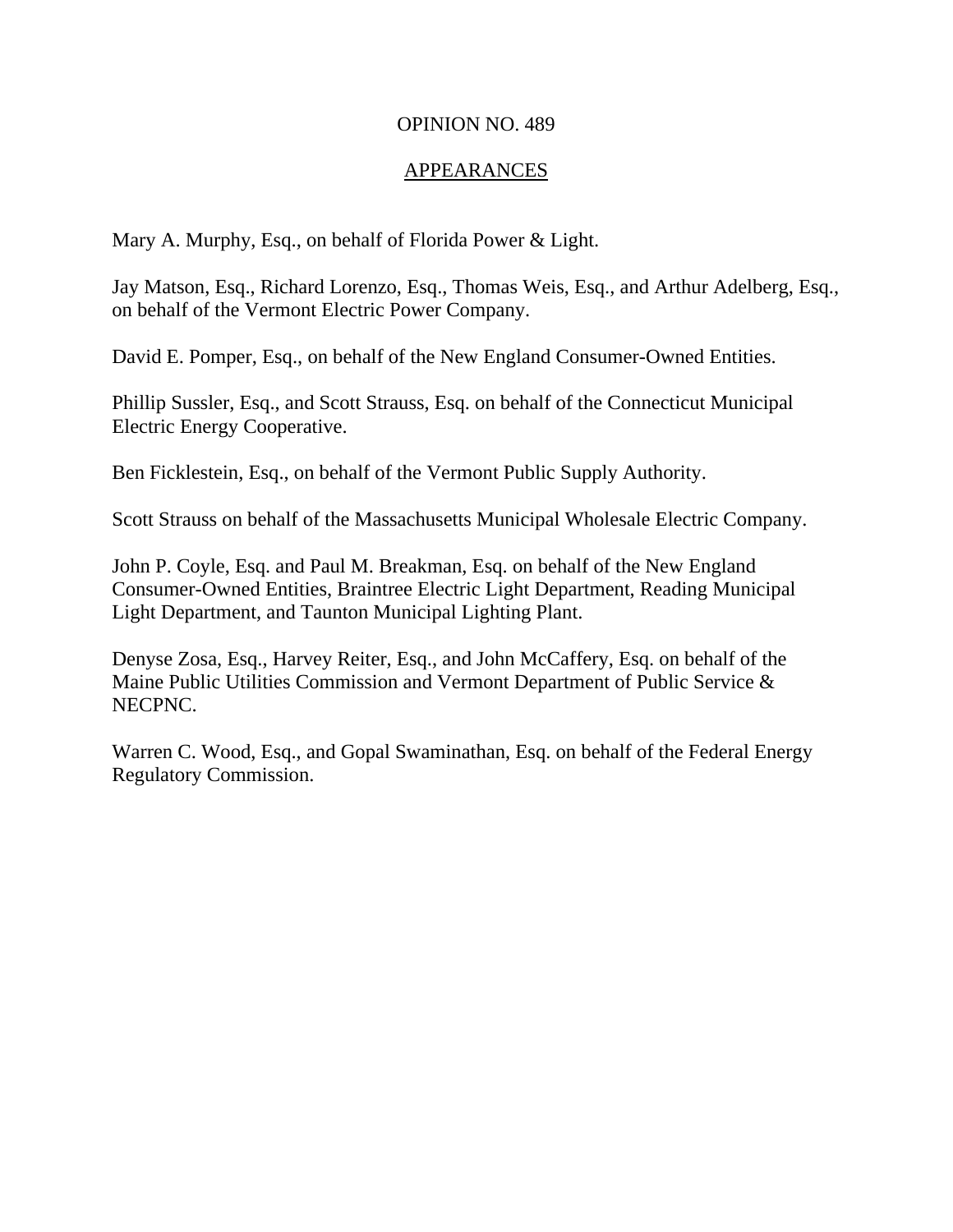#### UNITED STATES OF AMERICA FEDERAL ENERGY REGULATORY COMMISSION

Before Commissioners: Joseph T. Kelliher, Chairman; Suedeen G. Kelly, Marc Spitzer, Philip D. Moeller, and Jon Wellinghoff.

Bangor Hydro-Electric Company Docket No. ER04-157-004 Central Maine Power Company NSTAR Electric & Gas Corporation New England Power Company Northeast Utilities Service Company The United Illuminating Company Vermont Electric Power Company Central Vermont Public Service Corp. Green Mountain Power Corporation

Florida Power & Light Company – Docket No. ER04-714-001 New England Division

#### OPINION NO. 489

#### ORDER ON INITIAL DECISION

(Issued October 31, 2006)

1. This case is before the Commission on exceptions to an *Initial Decision* issued May 27, 2005.**<sup>1</sup>** The *Initial Decision* addressed two issues: (i) the base-level return on equity (ROE) applicable to the regional transmission organization (RTO) proposed in this proceeding by ISO New England, Inc. (ISO New England) and the New England transmission owners**<sup>2</sup>** (collectively, the RTO Filing Parties); and (ii) whether, in addition

**<sup>1</sup>** *Bangor Hydro-Electric Company*, 111 FERC ¶ 63,048 (2005) (*Initial Decision*).

<sup>2</sup> The transmission owners are: Bangor Hydro Electric Company; Central Maine Power Company; NSTAR Electric & Gas Corporation; New England Power Company; Northeast Utilities Service Company; The United Illuminating Company; and Vermont Electric Power Company.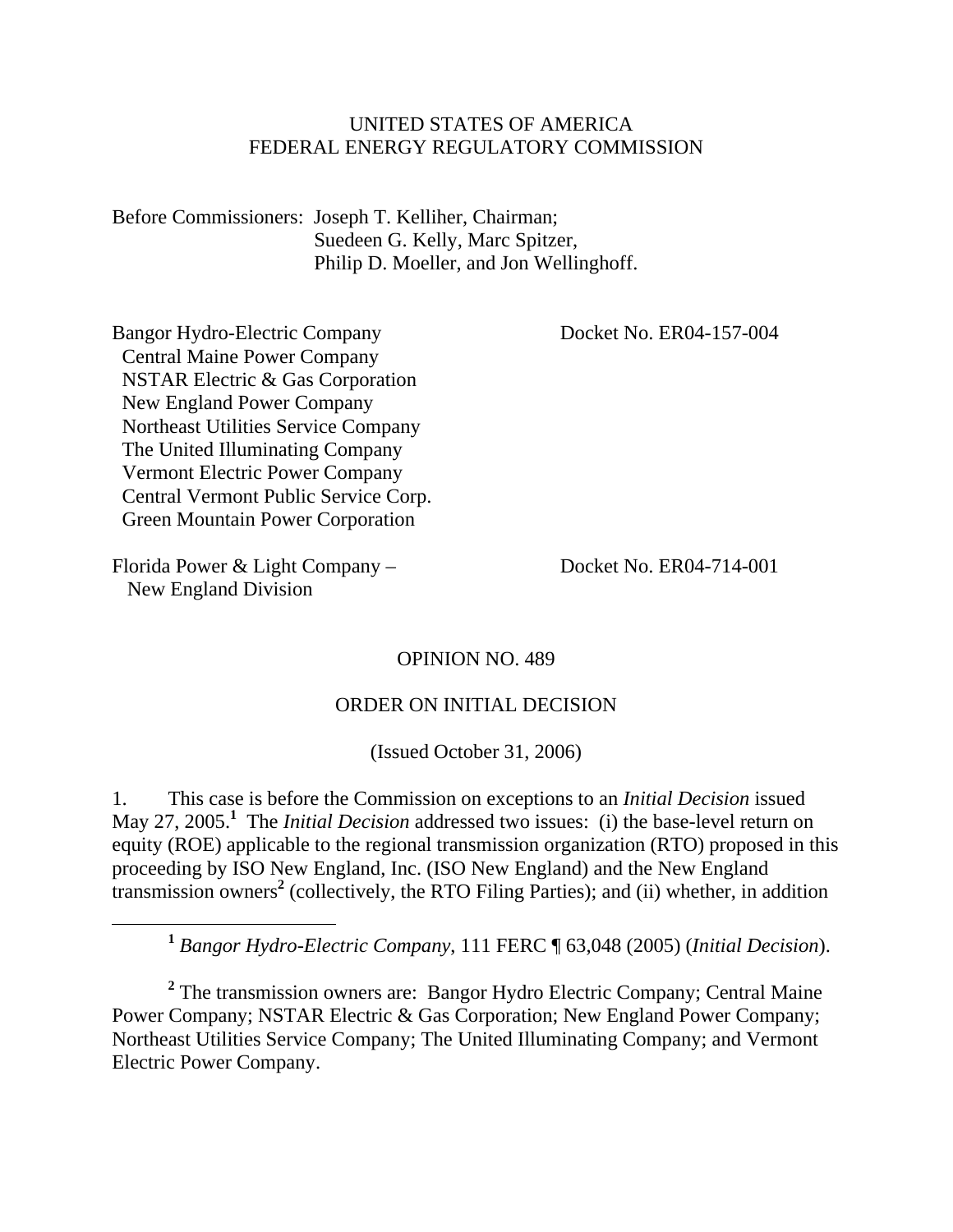to the base-level ROE, a 100 basis point incentive should be approved for the purpose of encouraging transmission expansion.**<sup>3</sup>**

2. For the reasons discussed below, the *Initial Decision* is affirmed, in part, and reversed, in part. Specifically, we will adopt a base-level ROE of 10.2 percent, *i.e.*, the midpoint ROE indicated by the range of reasonable returns for a proxy group made up of 10 northeast utility companies. In addition, we also find that three ROE adjustments are warranted as follows: (i) a 50 basis point incentive for RTO participation (as previously granted by the Commission in the *RTO Order*); (ii) a 100 basis point incentive for new transmission investment; and (iii) a 74 basis point adjustment reflecting updated bond data, as applicable to the period commencing with the date of this order. The resulting ROEs for existing transmission, *i.e.*, without the 100 basis point adjustment which applies only to new transmission, are 10.7 percent for the locked-in period (*i.e.*, from the rate effective date through the date of this order) and 11.4 percent for the going-forward period. The ROEs that will apply to new transmission include the 100 basis point adjustment and are 11.7 percent for the locked-in period and 12.4 percent for the goingforward period.

3. With respect to the various base-level ROE issues addressed in the *Initial Decision*, we agree with the Presiding Judge that among the 10 companies included in the proxy group, it was appropriate to include PPL Corporation (PPL), Consolidated Edison, Inc. (Con Ed), Northeast Utilities, Public Service Enterprise Group (PSEG), and Exelon Corporation (Exelon). We also find that the Presiding Judge appropriately excluded from the proxy group UGI Corporation (UGI) and UIL Holdings Corporation (UIL). In addition, we find that the Presiding Judge appropriately rejected the use of a benchmark ROE (12.9 percent), as established by the Commission for the participating transmission owners in the Midwest Independent Transmission System Operator, Inc. (Midwest ISO).**<sup>4</sup>** We also find that the *Initial Decision* appropriately rejected the inclusion of a flotation

**<sup>4</sup>** *See Midwest Independent Transmission System Operator, Inc*., 100 FERC ¶ 61,292 (2002) (*Midwest ISO ROE Order*), *order on reh'g*, 102 FERC ¶ 61,143 (2003), *order on remand*, 106 FERC ¶ 61,302 (2004) (*Midwest ISO Remand Order*), *aff'd*, *Public Service Comm'n of Kentucky v. FERC*, 397 F.3d 1004, 1010 (D.C. Cir. 2005).

**<sup>3</sup>** <sup>3</sup> The Commission authorized the establishment of ISO New England as an RTO in a series of orders issued in this proceeding. *See ISO New England, Inc.*, 106 FERC ¶ 61,280 (*RTO Order*), *order on reh'g and compliance*, 109 FERC ¶ 61,147 (2004) (*RTO Rehearing Order*), *order on reh'g and compliance*, 110 FERC ¶ 61,111 (*February 10, 2005 Order*), *order on reh'g and compliance,* 110 FERC ¶ 61,335 (2005) (*March 24, 2005 Order*), *order on reh'g*, 111 FERC ¶ 61,344 (2005) (*June 2, 2005 Order*).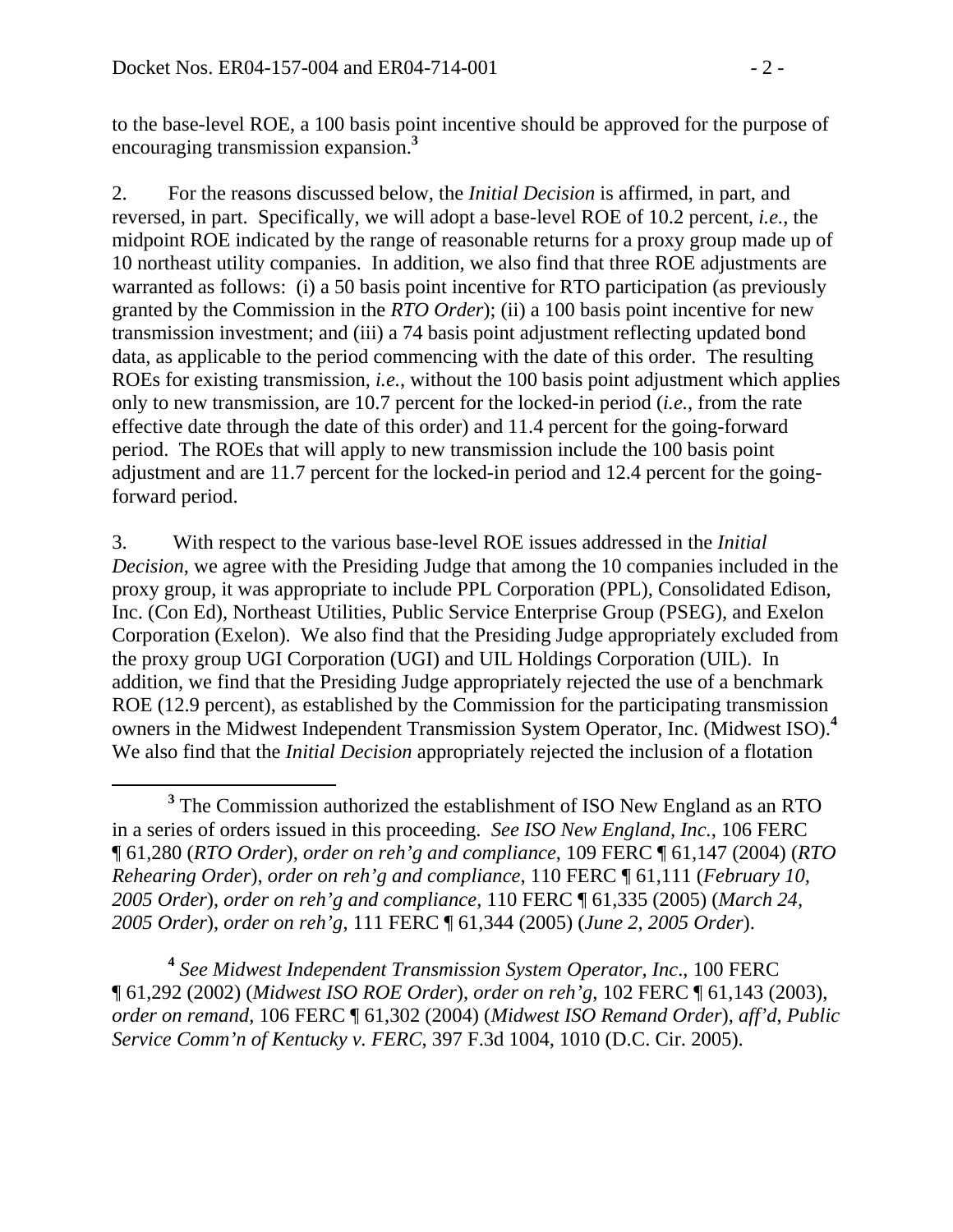cost adjustment attributable to new construction costs. However, we will modify the *Initial Decision's* findings by including the latest available financial information in calculating the allowed ROE, *i.e.*, by utilizing certain updated data inputs, as discussed more fully below.

4. With respect to the proposed incentive to encourage new transmission, we find that the proposed ROE adjustment will provide an important impetus to transmission owners to advocate on behalf of their projects, will assist transmission owners in obtaining favorable project financing, and will include valuable rate payer benefits. We also find that this ROE incentive should be applied to all projects approved as necessary by ISO New England, pursuant to its regional planning process.

### **I. Background**

## **A. The Proposal to Establish the ISO New England RTO**

5. On October 31, 2003, the RTO Filing Parties submitted for approval, pursuant to section 205 of the Federal Power Act (FPA),<sup>5</sup> a proposal to establish ISO New England as an RTO for the six-state New England region previously overseen by ISO New England and the New England Power Pool. In conjunction with that proposal, the Transmission Owners, joined by Green Mountain Power Corporation and Central Vermont Public Service Corporation (collectively, the ROE Filing Parties), submitted, on November 4, 2003, a related section 205 filing seeking approval for the ROE component recoverable under the regional and local transmission rates charged by ISO New England.<sup>6</sup> In their submittal, the ROE Filing Parties proposed a single ROE of 12.8 percent, an incentive of 50 basis points to incent RTO participation, and an incentive of 100 basis point to encourage future transmission expansions.**<sup>7</sup>**

 **<sup>5</sup>** 16 U.S.C. § 824d (2000).

<sup>6</sup> As referred to herein, the ROE Filing Parties also include the entities that subsequently joined this group, namely: Florida Power & Light Company – New England Division (FPL); Unitil Energy Systems; and Fitchburg Gas and Electric Light Company.

<sup>7</sup> The ROE Filing Parties' proposed incentives were based on a proposed policy statement. *See Proposed Pricing Policy for Efficient Operation and Expansion of Transmission Grid,* 18 C.F.R. Pt. 35, 102 FERC ¶ 61,032 (2003) (*Proposed Pricing Policy Statement*).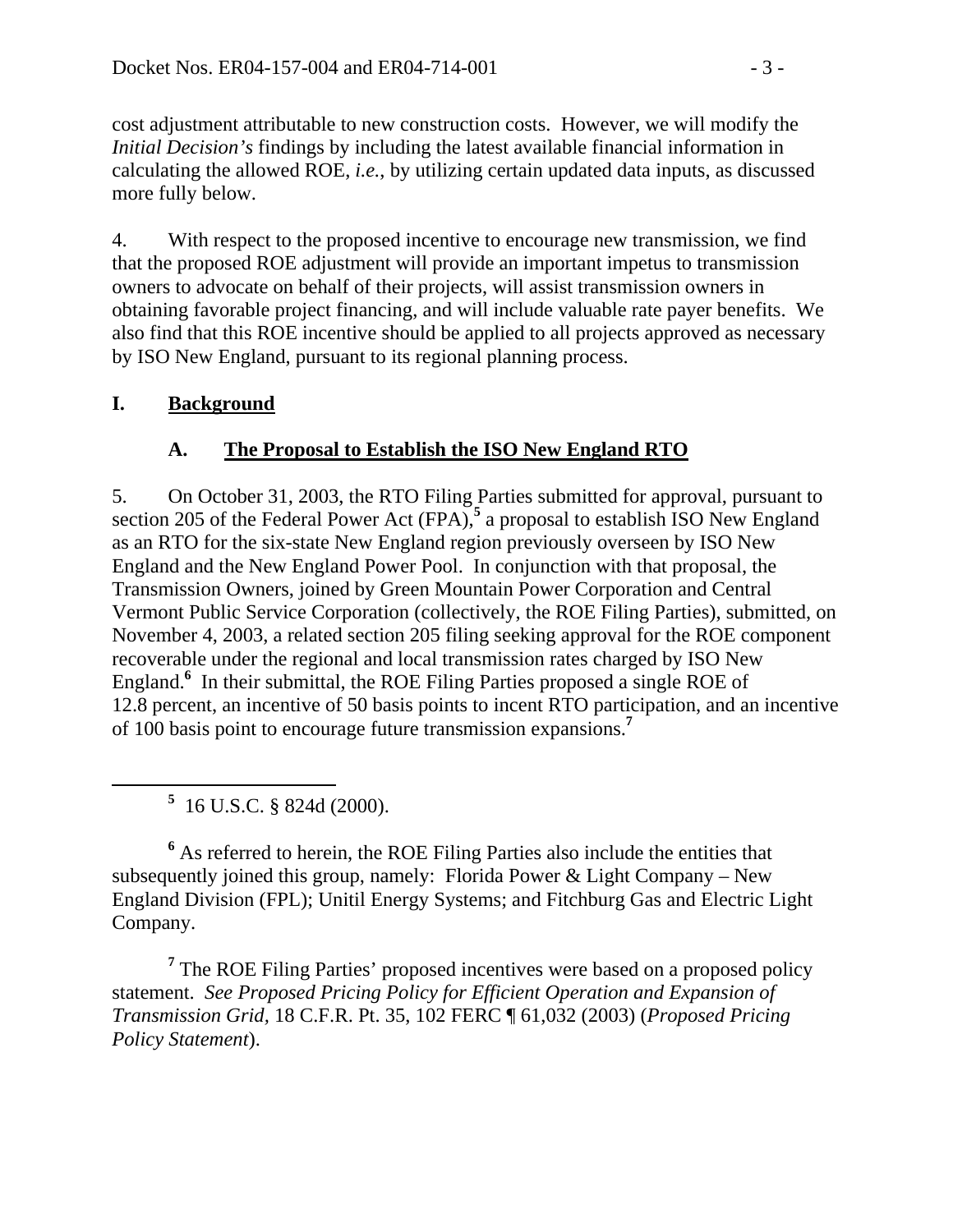6. In the *RTO Order*, we found, subject to conditions and refund, that the RTO Filing Parties' proposal to establish ISO New England as an RTO complied with the minimum characteristics and functions applicable to RTO operations, as set forth by the Commission in Order No. 2000.<sup>8</sup> We also addressed the ROE Filing Parties' proposals. First, we accepted the ROE Filing Parties' proposed 50 basis point ROE incentive, as applicable to Regional Network Service under ISO New England's OATT, *i.e.*, applicable to ISO New England's pooled transmission facilities. However we rejected this same incentive as it would have applied to the Transmission Owners' Local Service Schedules, *i.e.*, to *non-*pooled transmission facilities. We also rejected the ROE Filing Parties' proposed 100 basis point incentive as it would have applied to the ROE Filing Parties' Local Service Schedules. However, we set for hearing, subject to suspension, hearing, and the application of the Commission's *Proposed Pricing Policy Statement*, the ROE Filing Parties' proposed 100 basis point incentive as it would apply to Regional Network Service.<sup>9</sup> Finally, we set for hearing, subject to suspension and refund, the ROE Filing Parties' proposed base-level ROE.**<sup>10</sup>**

7. In the *RTO Rehearing Order*, we granted, in part, the ROE Filing Parties' request for clarification regarding the appropriate methodology to be used to calculate their proposed base-level ROE. Specifically, we granted the ROE Filing Parties' request for clarification regarding the use of a "midpoint" return to calculate their proposed ROE.**<sup>11</sup>** We found that the use of a midpoint return is an appropriate measure for determining a

<sup>9</sup> As noted below, the *Proposed Pricing Policy Statement* has been superseded by the Energy Policy Act of 2005 (EPAct 2005), Pub. L. No. 109-58, 119 Stat. 594, 961 (2005). *See supra* note 102*.*

**<sup>10</sup>** In a related order issued by the Commission on May 26, 2004, we consolidated, in the instant proceeding, the ROE issues presented by the rate filing submitted by FPL in connection with FPL's acquisition of the Seabrook Nuclear Generating Facility. *See Florida Power & Light Company – New England Division,* 107 FERC ¶ 61,186 (2004).

**<sup>11</sup>** *RTO Rehearing Order,* 109 FERC ¶ 61,147 at P 203. The midpoint ROE is the average of the highest and the lowest ROEs indicated by the proxy group.

**<sup>8</sup>** *See* Regional Transmission Organizations, Order No. 2000, 65 Fed. Reg. 809 (2000), FERC Stats. & Regs. ¶ 31,089 (1999), *order on reh'g*, Order No. 2000-A, 65 Fed. Reg. 12,088 (2000), FERC Stats. & Regs. ¶ 31,092 (2000), *aff'd*, Public Utility District No. 1 of Snohomish County, Washington v. FERC, 272 F.3d 607 (D.C. Cir. 2001).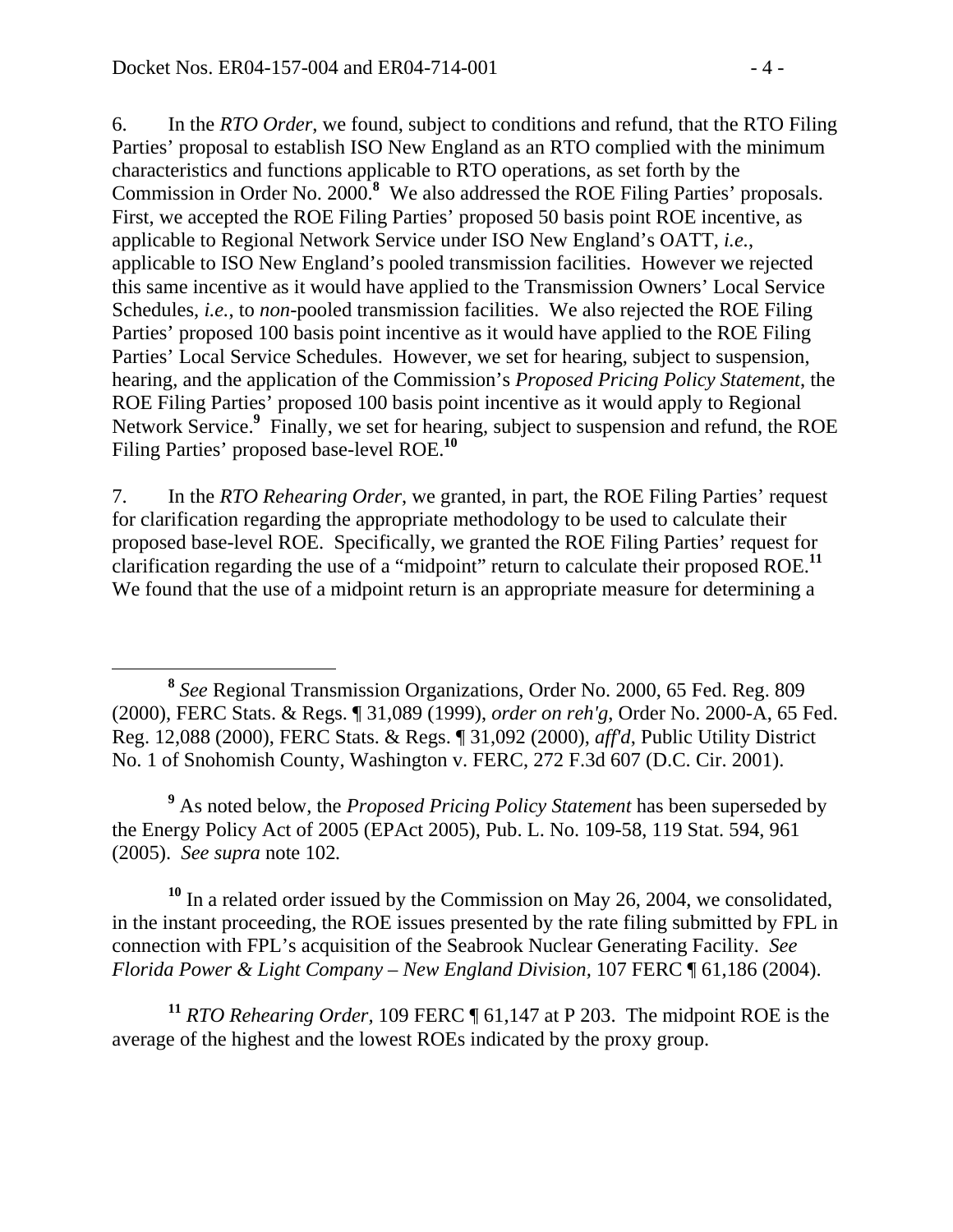single, region-wide ROE in this proceeding, consistent with our findings in the *Midwest ISO Remand Order.***<sup>12</sup>**

8. We also found that a proxy group comprised of Northeast utility companies, including transmission-owning companies doing business in the markets operated by ISO New England, the New York Independent System Operator (New York ISO) and PJM Interconnection, L.L.C. (PJM), would provide a sufficiently representative universe of companies for calculating an ROE in this case and that, in identifying these companies, it would be generally acceptable, as proposed by the ROE Filing Parties, to exclude firms that do not pay common dividends, or for which no growth rate data are currently available, as reported by I/B/E/S International, Inc. (I/B/E/S) or Value Line. However, we also noted that we would not preclude the Presiding Judge from finding candidates for inclusion in the proxy group for which comparable data can be reasonably substituted for the growth rate data reported by I/B/E/S or Value Line. We also found it appropriate, as proposed by the ROE Filing Parties, to exclude from consideration in the proxy group, companies whose low-end ROE was lower than these companies' reported debt cost. In addition, we found that the inclusion of PPL in this proxy group was inappropriate because its 17.7 percent ROE was an outlier.

9. We also provided guidance regarding the types of investment that might qualify for an ROE incentive attributable to new transmission investment. We found that the relevant issues, in this regard, would include, among others, whether the investments were: (i) approved through the Regional System Planning Process (*see* ISO New England OATT at section 48); (ii) capable of being installed relatively quickly; (iii) include the use of improved materials that allow significant increases in transfer capacity using existing rights-of-way and structures; (iv) utilize equipment that allows greater control of energy flows, enabling greater use of existing facilities; (v) has sophisticated monitoring and communication equipment that allows real-time rating of transmission facilities, facilitating greater use of existing transmission facilities; or (vi) is a new technology and/or innovation that will increase regional transfer capability.

# **B. The Hearing Held before the Presiding Judge**

10. The hearing in this proceeding was held from January 25 through February 1, 2005. Initial briefs were filed on March 2, 2005 by Commission Trial Staff (Staff), the ROE Filing Parties, the New England Consumer Owned-Entities (NECOE),**<sup>13</sup>** the

**<sup>13</sup>** Connecticut Municipal Electric Energy Cooperative, Massachusetts Municipal Wholesale Electric Company, Vermont Public Power Supply Authority, New Hampshire (continued)

**<sup>12</sup>** 106 FERC ¶ 61,302 at P 8-10.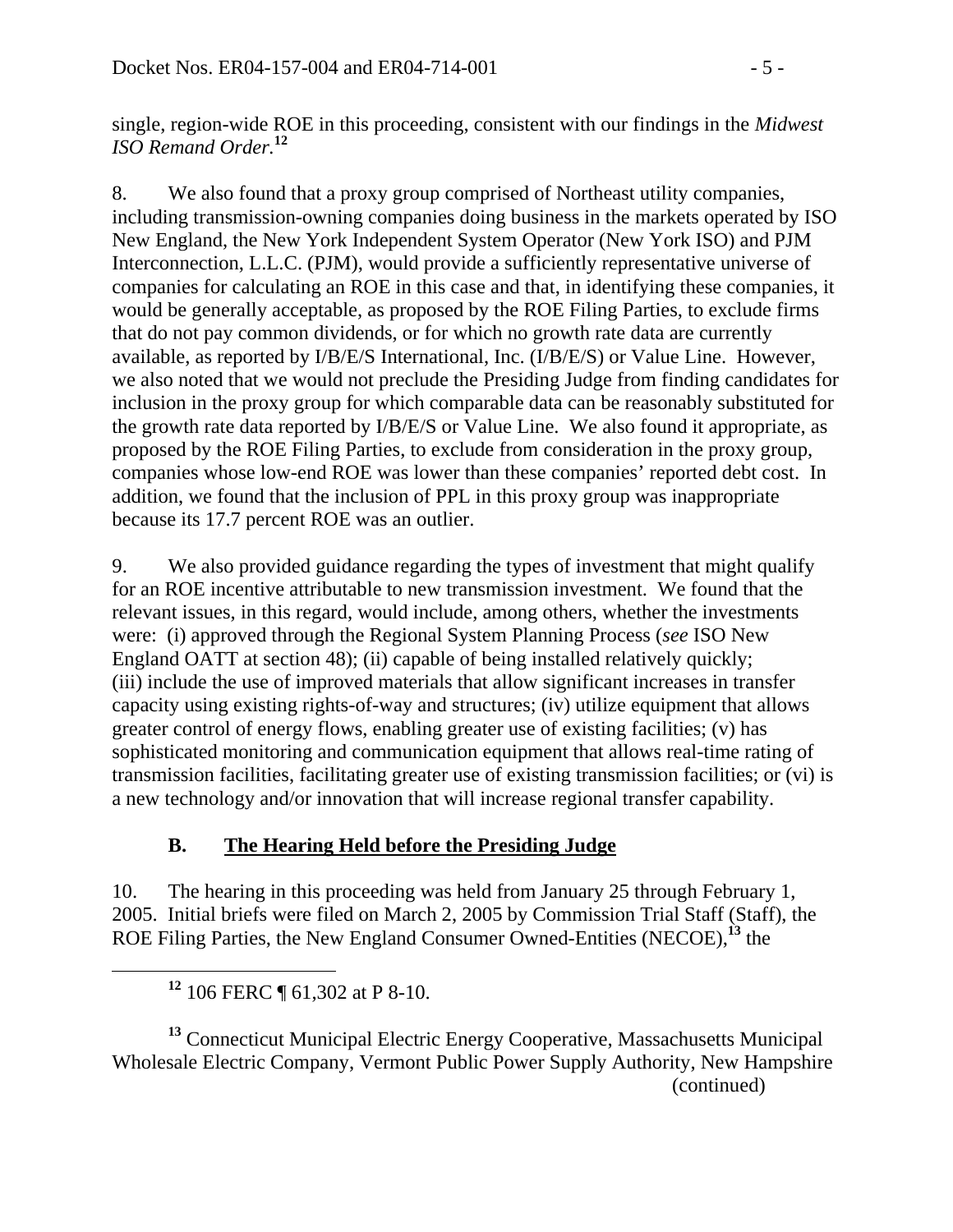$\overline{a}$ 

Attorney General of Massachusetts, the Attorney General of Rhode Island, and jointly by the Connecticut Department of Public Utility Control and Connecticut Office of Consumer Counsel (collectively, Connecticut Commission, *et al*.). On March 25, 2005, reply briefs were filed by the Maine Public Utilities Commission (Maine Commission), the Vermont Department of Public Service (VDPS), and the New England Conference of Public Utilities Commissioners (NECPUC).

11. In the *Initial Decision*, the Presiding Judge found that the appropriate proxy group to be used to establish ISO New England's ROE in this case includes the following companies: Con Ed, Northeast Utilities, Constellation Energy (Constellation), First Energy Corp. (First Energy), Pepco Holdings, Inc. (Pepco), PSEG, Exelon, Energy East, NSTAR, and PPL. The Presiding Judge also determined that UGI, a company included in the proxy group proposed by the ROE Filing Parties, should not be included in the proxy group.

12. The Presiding Judge also found that utilizing the above-identified proxy group, the low-end ROE was 7.4 percent (as represented by Con Ed) and that the high-end ROE was 14.1 percent (as represented by PPL). The Presiding Judge found that using the Commission's constant-growth, Discounted Cash Flow (DCF) methodology, the midpoint ROE was 10.7 percent.<sup>14</sup> Finally, the Presiding Judge found that the ROE Filing Parties were not entitled to receive a 100 basis point incentive attributable to new transmission investment.**<sup>15</sup>**

13. The Connecticut Commission, *et al*. (joined by NECPUC, the Maine Commission, VDPS, and the Vermont Board), the ROE Filing Parties, and NECOE filed briefs on exceptions. The ROE Filing Parties, NECOE, Connecticut Commission, *et al*.*,* and Staff filed briefs opposing exceptions.

Electric Cooperative, Inc., Braintree Electric Light Department, Reading Municipal Light Department, and Taunton Municipal Lighting Plant.

**<sup>14</sup>** The DCF methodology determines the ROE by summing the dividend yield and expected growth rate. The formula is applied as follows:  $D/P(1 + 5) + g = k$ , where  $D = Dividend$ ,  $P = Price$ ,  $D/P = Dividend$  Yield,  $g = the growth$  rate of dividends per share, and  $k =$  the resulting ROE. The sustainable growth is calculated by the following formula:  $g = br + sv$ , where b is the expected retention ratio, r is the expected earned rate of return on common equity, s is the percent of common equity expected to be issued annually as new common stock, and v is the equity accretion rate.

**<sup>15</sup>** The Presiding Judge's reasoning is discussed *supra* at PP 87-91.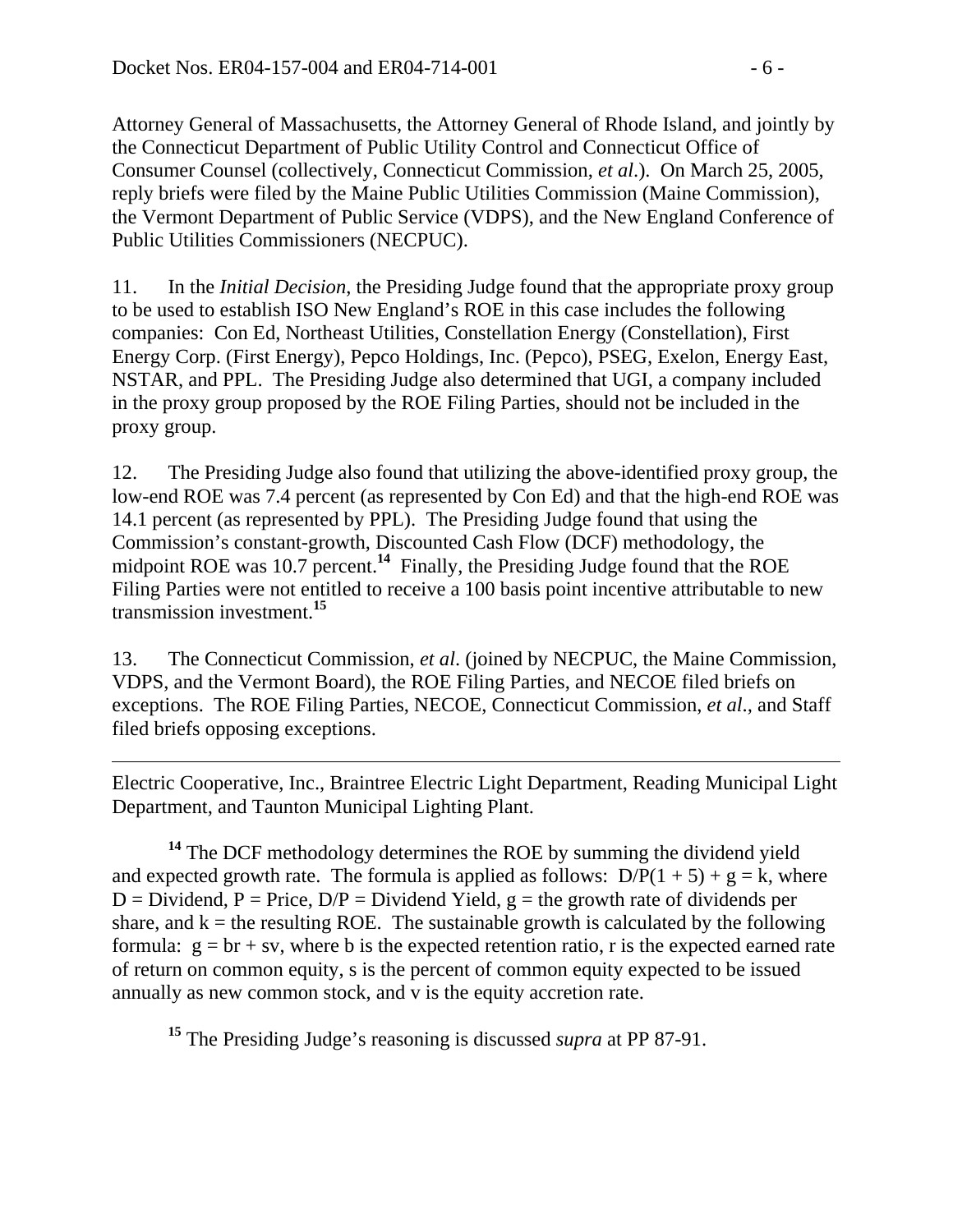#### **II. Discussion**

### **A. Base-Level ROE and Authorized Incentives**

14. For the reasons discussed below, we affirm the *Initial Decision's* finding that a 10-member proxy group comprised of northeast utilities is appropriate for calculating an ROE in this case.**<sup>16</sup>** Based on this proxy group and the updated ROE values, as noted below, the low-end ROE is 7.3 percent (as represented by Con Ed) and the high-end ROE is 13.1 percent (as represented by PPL). Based on this zone of reasonable returns and the use of a midpoint return, as required by our findings in the *RTO Rehearing Order*,  $17$  we will approve a base-level ROE of 10.2 percent.

15. In addition to this base-level ROE, we also find that an ROE in excess of the midpoint ROE is appropriate based on the application of: (i) the 50 basis point incentive as approved by the Commission in the *RTO* Order;<sup>18</sup> (ii) a 100 basis point incentive to encourage new transmission investment; and (iii) a 74 basis point adjustment reflecting updated bond data, as applicable to the period commencing with the issuance of this order. The resulting ROEs are 10.7 percent for the locked-in period (*i.e.*, from the rate effective date through the date of this order) and 11.4 percent for the going-forward period. The application of the 100 basis point adjustment to new transmission results in ROEs of 11.7 percent for the locked-in period and 12.4 percent for the going-forward period.

#### **B. Whether the Presiding Judge Erred in Including PPL in the Proxy Group**

### **1. Initial Decision**

16. The Presiding Judge noted that in the *RTO Rehearing Order*, the Commission found that it was appropriate, as proposed by the ROE Filing Parties, to exclude PPL

 **<sup>16</sup>** As noted above, the 10 companies are PSEG, Exelon, PPL, Con Ed, Northeast Utilities, Constellation Energy, Energy East, FirstEnergy, NSTAR, and Pepco Holdings.

**<sup>17</sup>** *See RTO Rehearing Order,* 109 FERC ¶ 61,147 at P 203 (finding that the use of the midpoint ROE is an appropriate measure for determining a single, region-wide ROE in this proceeding). By contrast, the *Initial Decision* adopts a base-level ROE of 10.7 percent. The ROE Filing Parties propose 12.4 percent.

**<sup>18</sup>** *See RTO Order,* 106 FERC ¶ 61,280 at P 245.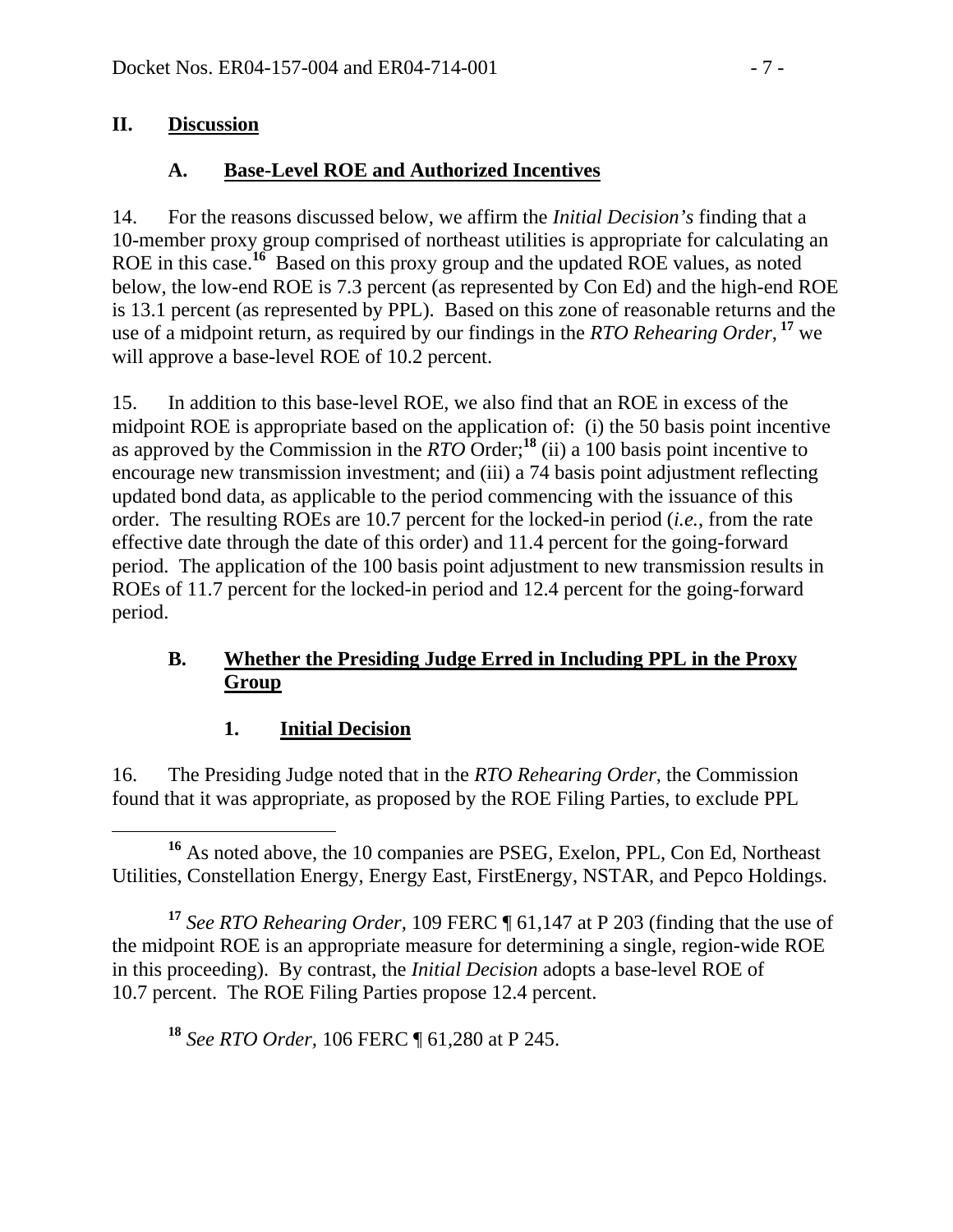from the proxy group because its 17.7 percent ROE was an outlier.**<sup>19</sup>** However, the Presiding Judge agreed with Staff and the ROE Filing Parties that evidence submitted for the record following the issuance of the *RTO Rehearing Order* supported the inclusion of PPL in the proxy group. Specifically, the Presiding Judge found that PPL's growth rates have decreased to sustainable levels and that, as such, it is no longer an outlier.**<sup>20</sup>** The *Initial Decision* also rejected arguments raised by NECOE that the Presiding Judge was precluded from including PPL in the proxy group by operation of the *RTO Rehearing Order*. The *Initial Decision* found that, in fact, had PPL's financial indicators been different at the time that the *RTO Rehearing* Order was issued, the Commission most likely would have approved the inclusion of PPL in the proxy group.<sup>21</sup>

#### **2. Exceptions**

17. The Connecticut Commission, *et al*. and NECOE argue that PPL should have been excluded from the proxy group because the Commission's findings on this issue were intended to be final. The Connecticut Commission, *et al.* argue that PPL was appropriately excluded from the proxy group given the volatility in its growth rates. Specifically, the Connecticut Commission, *et al*. point out that PPL's high-end ROE decline represents a substantial change in a short span that signals its unreliability. The Connecticut Commission, *et al*. also argue that PPL should be excluded from the proxy group given the risk factors associated with its unregulated, non-utility business operations. The Connecticut Commission, *et al*. note, for example, that the majority of PPL's business operations involve unregulated, high risk components of the electric industry outside of New England, that only five percent of its 2003 net income came from its domestic utility operations, and that more than three-quarters of its work force is devoted to high-risk, non-utility business components.

18. NECOE adds that PPL's growth rate is unsustainable because it exceeds the Social Security Administration's long-term Gross Domestic Product (GDP) forecast. In addition, NECOE argues that PPL's high-end ROE of 14.1 percent, as relied upon by the Presiding Judge, was tainted by a timing error and should have been reduced to 13.1 percent. Specifically, NECOE argues that PPL's July 30, 2004 common share count

**<sup>21</sup>** *Id.* at P 63.

**<sup>19</sup>** *See RTO Rehearing Order*, 109 FERC ¶ 61,147 at P 204. *See also February 10, 2005 Order,* 110 FERC ¶ 61,111 at P 23 & n.19; *June 2, 2005 Order*, 111 FERC ¶ 61,344 at P 8.

**<sup>20</sup>** *Initial Decision*, 111 FERC ¶ 61,048 at P 62.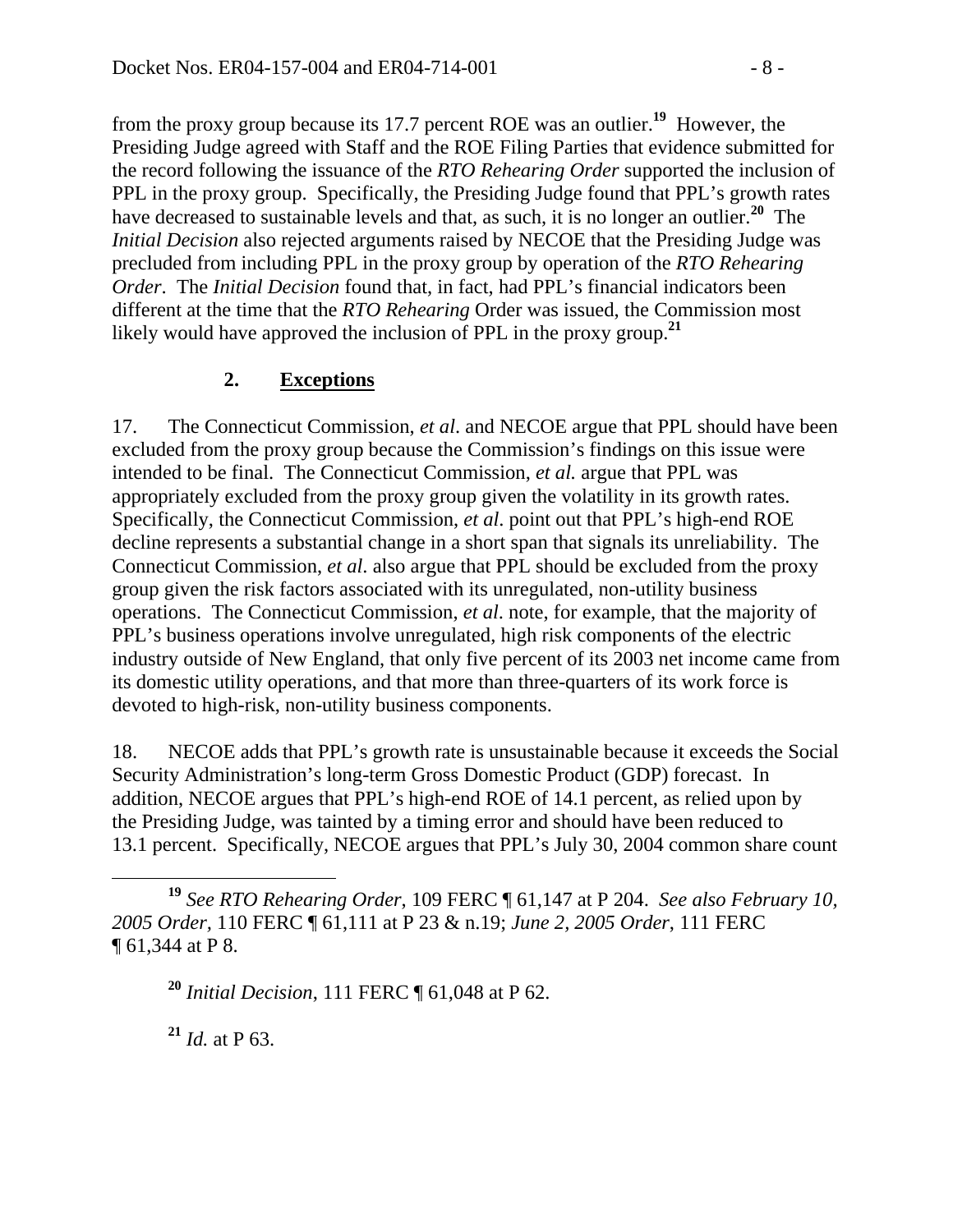(not the share count reflected as of December 31, 2003) should have been utilized to calculate the "sv" component of its growth rate.**<sup>22</sup>**

## **3. Briefs Opposing Exceptions**

19. Staff and the ROE Filing Parties oppose the exceptions raised by the Connecticut Commission, *et al*. and NECOE. Staff submits that the Presiding Judge properly included PPL in the proxy group, given the fact that PPL's business activities include significant operations within PJM. Staff notes, for example, that PPL distributes electricity to approximately 1.3 million customers in a 10,000-square mile service territory in eastern and central Pennsylvania and is classified by Standard & Poor's (S&P) as a "U.S. Utility and Power Company." In addition, Staff point out that, as of the time that it submitted its direct testimony in this case, PPL's projected growth rate was only one hundred basis points higher than that of Exelon, while its dividend yield was among the lowest in the proxy group.

20. The ROE Filing Parties argue that the Presiding Judge properly included PPL in the proxy group, given its falling growth rate and high-end ROE at the time that the evidence in this case was submitted. The ROE Filing Parties further note that while the Commission excluded PPL from the proxy group in the *RTO Rehearing Order*, that finding did not purport to be dispositive with respect to updated data raising new facts and circumstances.

21. Staff and the ROE Filing Parties also take issue with NECOE's assertion that because PPL's calculated growth rate exceeds long-term GDP forecasts it is for that reason unsustainable. Staff argues that were the Commission to exclude from a proxy group, any company whose growth rate exceeds that of the overall economy, the resulting ROE would be artificially low. Staff argues that this is so because the exclusion would likely affect only the top of the range, leaving in place only companies whose low-end ROEs are below that of the overall economy.

22. The ROE Filing Parties further assert that the Commission has rejected the contention that the growth rate used in a DCF analysis for an electric utility should be based on the long-term growth of the economy, as measured by the GDP, and has never suggested that the GDP growth rate should serve as a cap on the DCF growth rate for an

**<sup>22</sup>** *See supra* note 14 for an explanation of the components used to calculate the sustainable growth rate.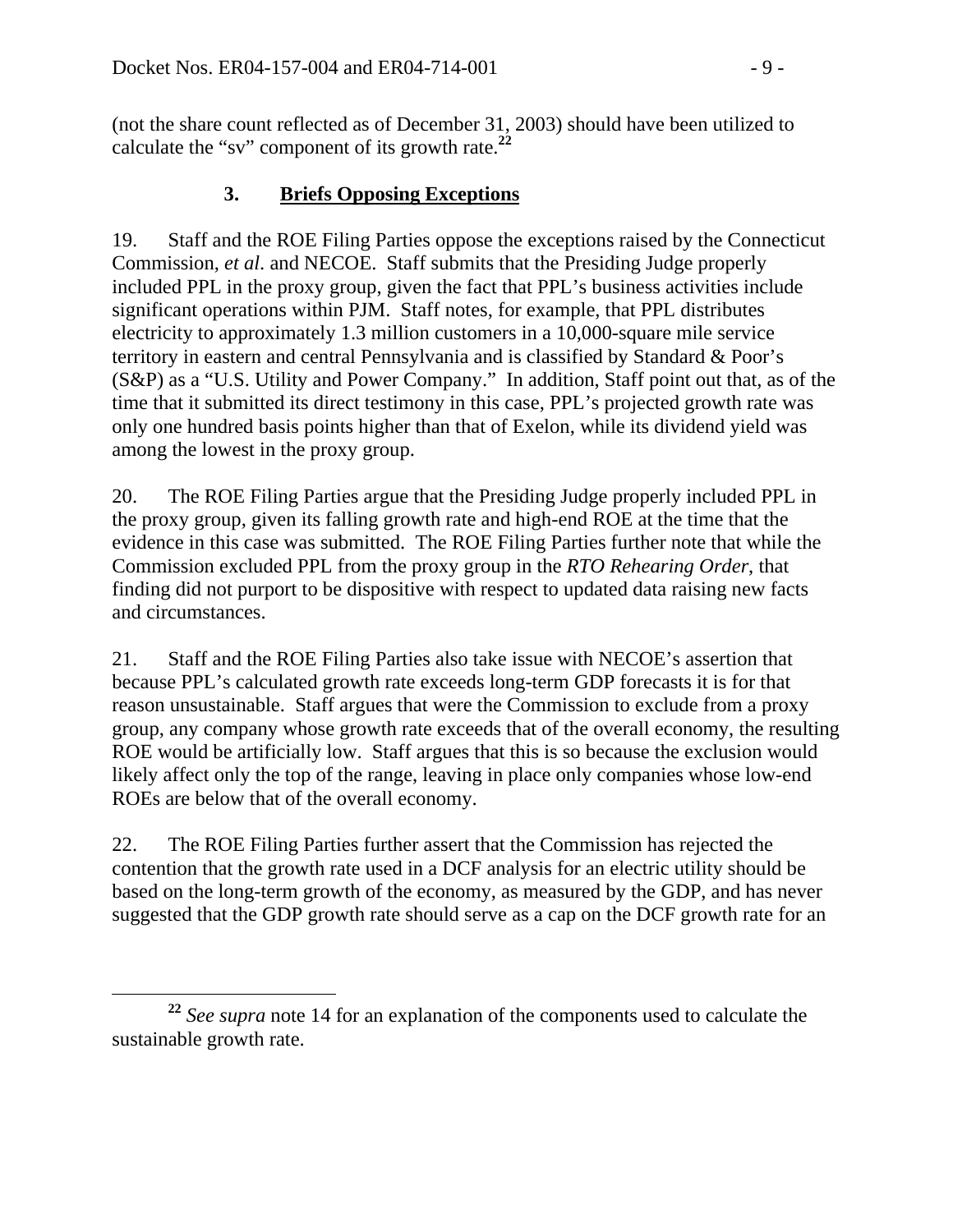electric utility.**<sup>23</sup>** The ROE Filing Parties further point out that the present PPL growth rate is now below the growth accepted by the Commission for the Midwest ISO.

23. Staff adds that while, theoretically, a company cannot be expected to grow indefinitely at a rate in excess of the overall economy, it may do so for a considerable period of time. Staff concludes that supportable projections of such a growth trajectory are therefore a valid part of a DCF analysis and balance out the lower growth projections of less successful firms.

### **4. Commission Finding**

24. We agree with the Presiding Judge that it was appropriate to include PPL in the proxy group, based on the updated record evidence presented. In the *RTO Rehearing Order*, the Commission, without the benefit of this updated evidence, found that PPL should be excluded from the proxy group, based on its then-prevailing growth rate (13.3 percent) and its resulting ROE (17.7 percent). However, we agree with the Presiding Judge that at the time that the updated testimony in this case was filed, PPL no longer set the high-end ROE value in the proxy group initially proposed by the ROE Filing Parties.

25. In fact, at that time, PPL's growth rate had fallen to 10 percent while its high-end ROE had fallen to 13.7 percent. Under these changed circumstances, as the Presiding Judge correctly noted, PPL's growth rate was only one percentage point higher than Exelon's growth rate. Accordingly, while PPL's financial indicators failed to meet the threshold test of economic logic at the time of our prior orders in this case, PPL's financial indicators now reflect a growth rate and implied cost of equity that can no longer be considered outliers. Based on these changed circumstances, we affirm the Presiding Judge's inclusion of PPL in the proxy group.

26. We reject the argument made by the Connecticut Commission, *et al*. and NECOE that the change in PPL's ROE demonstrates a volatility that warrants its exclusion from the proxy group. Our initial determination to exclude PPL from the proxy group, in the *RTO Rehearing Order*, was based on a finding that PPL's growth rate was not sustainable. However, we did not exclude PPL from the proxy group on the basis that PPL was otherwise atypical of a northeast utility company, or that it was not part of a sufficiently representative universe of companies for calculating an ROE applicable to

**<sup>23</sup>** *See* ROE Filing Parties brief opposing exceptions at 11, *citing System Energy Resources, Inc., 92 FERC*  $\P$  61,119 at 61,446 (2000) (finding that the growth rate calculations that result from using the traditional electric, constant growth DCF approach are sustainable in the long term).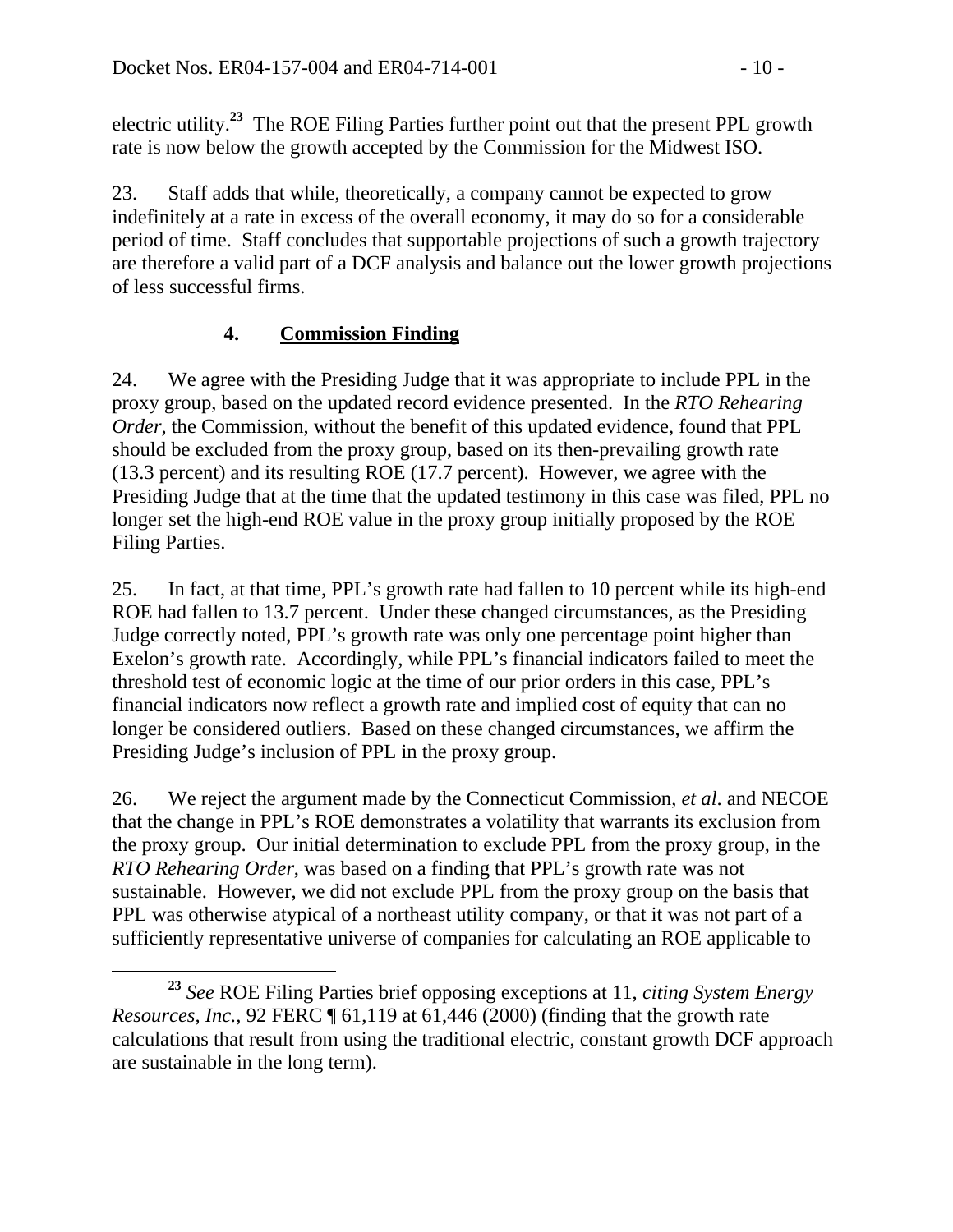the ROE Filing Parties. Nor do we agree that the change in PPL's cost of capital signifies its unreliability for purposes of calculating a DCF in this case; rather, it indicates that PPL's financial indicators, at the time of hearing, had decreased to levels considered sustainable and thus met the Commission's threshold test for inclusion in the proxy group.

27. We also reject NECOE's contention that PPL's growth rate is unsustainable because it exceeds the Social Security Administration's long-term GDP forecast. Staff correctly point out, in its brief opposing exceptions, that excluding companies whose growth rates exceed that of the overall economy, produces an artificially low ROE. Specifically, the exclusion would affect only the top of the range and leave only companies whose low-end ROEs are below the overall economy. In *SoCal Edison,* moreover, we rejected the argument that the growth rate used in a DCF analysis for an electric utility should be based on the long-term growth of the economy, as measured by  $GDP<sup>24</sup>$ 

28. Finally, we reject NECOE's argument that the Commission should use PPL's July 30, 2004 common share count (as opposed to its share count for December 31, 2003). While the Commission has generally required the use of the latest financial information in making its DCF calculations, it has also been our policy that the data inputs reflect a uniform time period.**<sup>25</sup>** Here, the latest available data for determining the common share count for the proxy group is December 31, 2003, not July 30, 2004. In this instance, NECOE's suggested use of non-contemporaneous data introduces the potential for distorted results and must be rejected.

### **C. Whether the Presiding Judge Erred in Excluding UGI from the Proxy Group**

## **1. Initial Decision**

29. The Presiding Judge rejected the ROE Filing Parties' proposal to include UGI in the proxy group. The Presiding Judge determined that UGI should be excluded from the

**<sup>24</sup>** *See* 92 FERC ¶ 61,070 at 61,261-62 (2000) (*SoCal Edison*) (declining to incorporate GDP data in the growth rate estimate applicable to an electric utility company).

**<sup>25</sup>** *See, e.g., Consumer Advocate v. Allegheny Generating Co.,* Opinion No. 281, 40 FERC ¶ 61,117 at 61,316 (1987) (requiring updated values to reflect both dividend yield and growth rate data).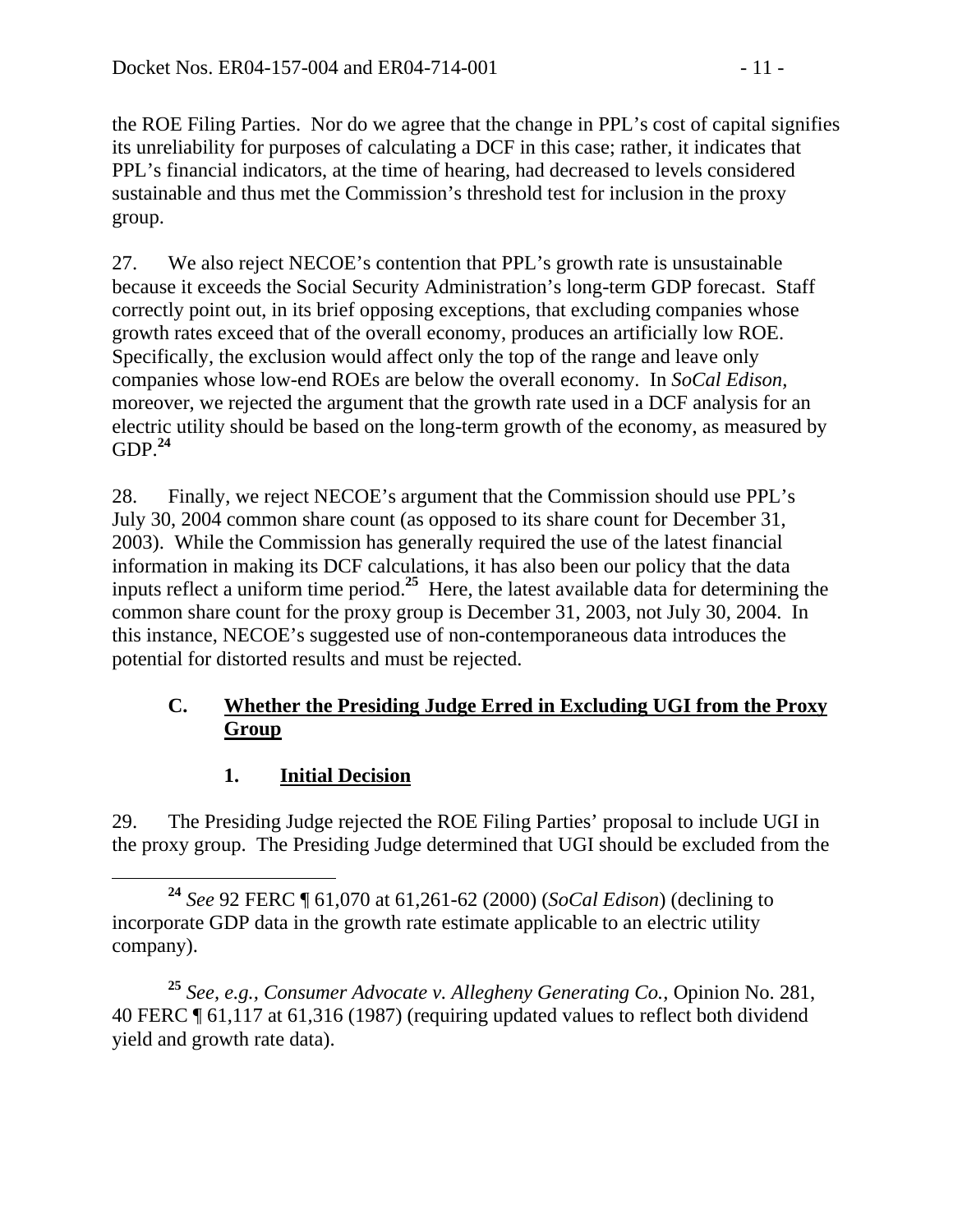proxy group, as recommended by the Connecticut Commission, *et al*., Staff, and NECOE, because it was primarily a natural gas company with a different risk profile than the other companies included in the proxy group. The Presiding Judge noted, for example, that UGI's electric transmission operations represented only an insignificant percentage of its overall operations.**<sup>26</sup>** In excluding UGI from the proxy group, the Presiding Judge relied on both *SoCal Edison* and the *Midwest ISO ROE Initial Decision* for the proposition that natural gas companies should not be included in a proxy group used to determine an ROE for an electric utility company.**<sup>27</sup>**

30. In making this determination, the Presiding Judge also rejected the ROE Filing Parties' argument regarding the purported comparability of UGI's financial risk factors. The Presiding Judge determined that similar risk ratings based on selected financial risk indicators, including ratings by S&P and Value Line, cannot be considered the sole appropriate standard for inclusion in the proxy group, because these same factors could be relied upon to support the use of any number of companies in businesses entirely unrelated to the electric utility industry.**<sup>28</sup>**

# **2. Exceptions**

31. The ROE Filing Parties assert that the Presiding Judge erred in excluding UGI from the proxy group. First, the ROE Filing Parties argue that the Presiding Judge was precluded from making this revision to the group of companies proposed by the ROE Filing Parties, because, they claim, the Commission approved the use of this proxy group in the *RTO Rehearing Order* with the exclusion of only PPL. The ROE Filing Parties argue that while the Commission's orders permitted the Presiding Judge to consider *additions* to the proxy group (subject to the availability of substitute data for the DCF inputs that were missing for some of the companies otherwise eligible for the proxy group) and *deletions* (for companies whose financial data is unsustainable), neither allowance covers the Presiding Judge's exclusion of UGI on the basis of its business characteristics (primarily relating to natural gas) and its associated business risk profile.

32. In addition, the ROE Filing Parties assert that inclusion of UGI in the proxy group is appropriate because evidence presented at hearing failed to demonstrate that the growth

**<sup>26</sup>** *Initial Decision,* 111 FERC ¶ 63,048 at P 58.

**<sup>27</sup>** *Id.* at P 59, *citing SoCal Edison*, 92 FERC ¶ 61,070 at 61,262 and *Midwest ISO ROE Initial Decision,* 99 FERC ¶ 63,011 at P 20-21.

**<sup>28</sup>** *Id*. at 60.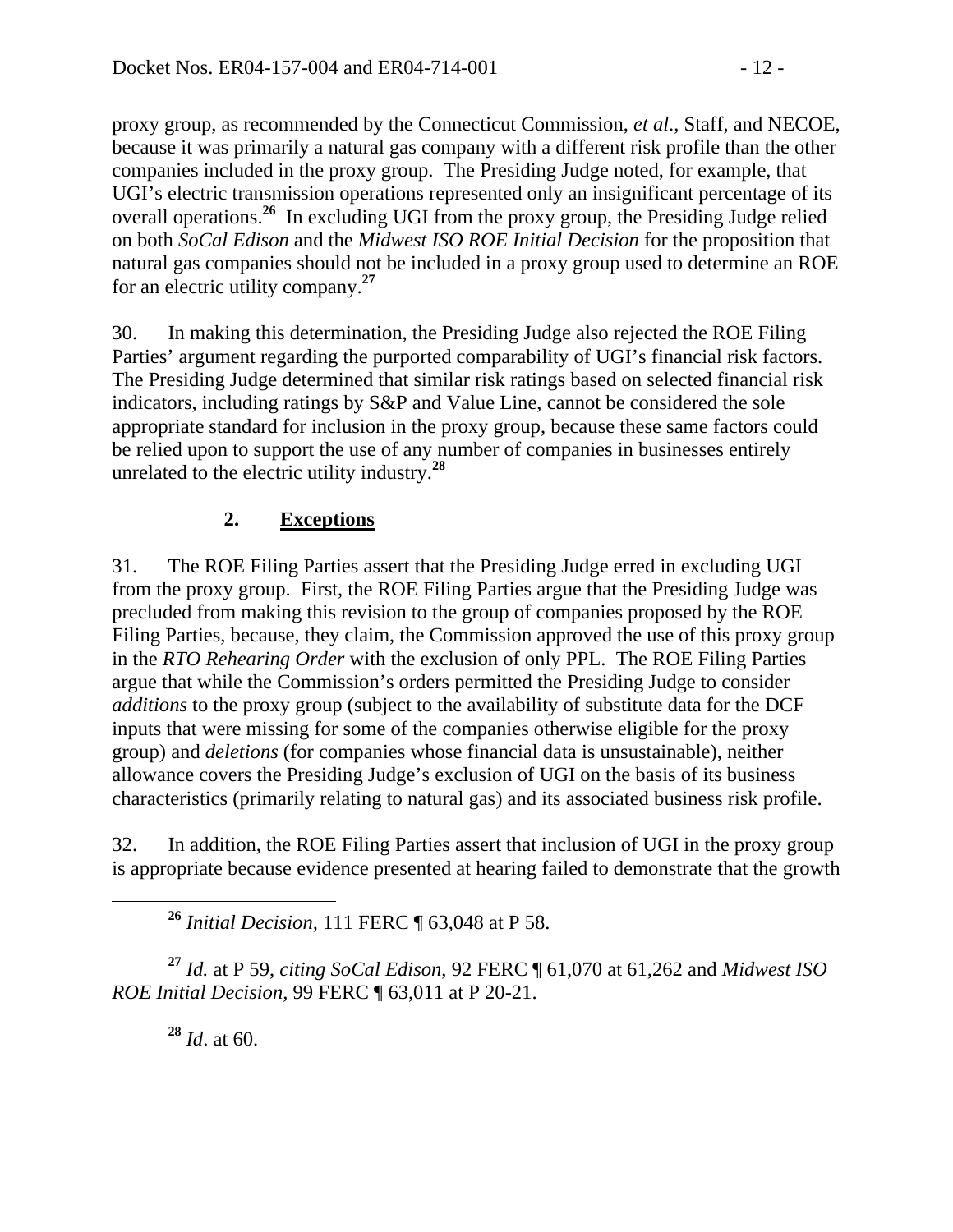rate for UGI is too high to be sustainable.**<sup>29</sup>** The ROE Filing Parties add that, even assuming that business risk issues should have been considered by the Presiding Judge, UGI should be included in the proxy group, because it is a transmission owner in PJM and does not have a risk profile that is significantly different from any of the other transmission owners in the proxy group.

33. The ROE Filing Parties also challenge the Presiding Judge's assumption that UGI is primarily a natural gas company. The ROE Filing Parties argue that, in fact, UGI is engaged in both electric and gas operations and that the Commission has never excluded from a proxy group a company engaged in a mix of businesses of this sort. In addition, the ROE Filing Parties claim that rating agencies, including Fitch and S&P, do not view UGI differently than the other companies included in the proxy group from a "line of business" perspective.

## **3. Briefs Opposing Exceptions**

34. Staff and the Connecticut Commission, *et al.* oppose the ROE Filing Parties' exceptions. Staff argues that the Presiding Judge properly excluded UGI from the proxy group because UGI is not regarded by investors as an electric utility company. Staff notes, for example, that while UGI owns electric transmission facilities located within PJM, these assets comprise only one quarter of one percent of PJM's system and that the revenues generated by these assets represent only a *de minimis* (and shrinking) share of UGI's overall revenues (only 2.4 percent in 2004). The Connecticut Commission, *et al.* add that in 2004, UGI acquired one of the largest propane distributors in France, raising the required capital by issuing 7.8 million shares of new stock and, thereby, producing a gross distortion of its imputed earnings.

35. The Connecticut Commission, *et al*. also assert that as result of the dilution of earnings caused by UGI's acquisition, the sustainable growth ratio for UGI is 150 basis point higher than any other company proposed for inclusion in the ROE Filing Parties' proxy group. The Connecticut Commission, *et al*. add that UGI's growth in common shares outstanding (4.8 percent) is two-thirds higher than the growth for any other proxy group member and more than ten times the projected growth of any transmission owner operating in the markets overseen by ISO New England.

**<sup>29</sup>** The ROE Filing Parties note that by including UGI in the proxy group (and assuming the rest of the *Initial Decision* is adopted by the Commission), Con Ed would set the low-end ROE and UGI would set the high-end ROE, producing a range of reasonableness of 7.3 percent to 15.3 percent, with a midpoint return of 11.3 percent.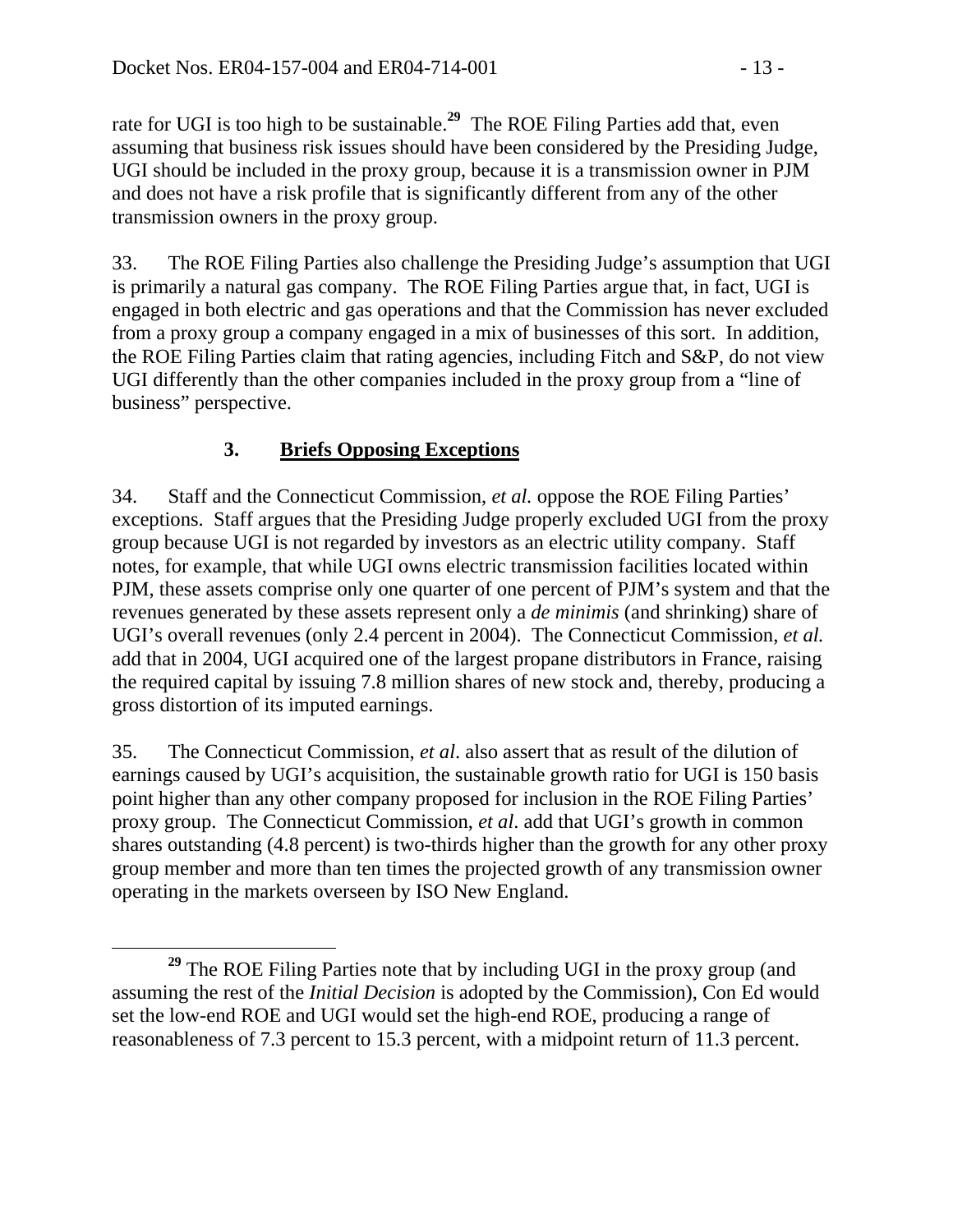36. Staff and the Connecticut Commission, *et al*. further submit that while the *RTO Rehearing Order* allowed for the inclusion of UGI in the proxy group, the Commission, in that order, did not specifically consider UGI's status as a gas company. The Connecticut Commission, *et al*. add that the Commission, in the *RTO Rehearing Order*, expressly allowed the Presiding Judge to exclude companies that have financial indicators that are not sustainable. Staff and the Connecticut Commission, *et al*. submit that the Commission should therefore reject its prior finding and instead follow its ruling in the *Midwest ISO ROE Order*. **30**

### **4. Commission Finding**

37. We agree with the Presiding Judge that it was proper to exclude UGI from the proxy group, given its primary status as a natural gas company. We agree that given this status, UGI has a risk profile significantly different than the risk profile of an electric utility company and the other companies included in the proxy group. As such, UGI's DCF is an outlier and may not reasonably be used to project ISO New England's future earnings requirements in this case.

38. In *SoCal Edison*, we found that the differences between the electric utility industry and the natural gas pipeline industry warranted the continued use of different growth rates in the DCF models for each. Accordingly, we rejected the Presiding Judge's recommended ROE in that case and the natural gas pipeline company methodology on which it relied.**<sup>31</sup>** Similarly, in the *Midwest ISO ROE Order*, we affirmed the Presiding Judge's findings that the appropriate proxy group for the transmission owners that comprise the Midwest ISO consisted of companies that are currently in the Midwest ISO, and included comparable risk companies that are similar in profile and size.**<sup>32</sup>** We agreed that the Presiding Judge in that case appropriately rejected DCF analyses using other proxy groups, including (i) natural gas pipeline transmission operators; (ii) Moody's electric utilities; (iii) S&P's electric utilities; and (iv) generation-divested electric utilities.**<sup>33</sup>** Applying these precedents here, we find that UGI is primarily a gas company and is therefore appropriately excluded from the proxy group.

**<sup>33</sup>** *Id.*

**<sup>30</sup>** 100 FERC ¶ 61,292 at P 9-11 (affirming the Presiding Judge's rejection of a proxy group comprised of natural gas pipeline companies).

**<sup>31</sup>** *See SoCal Edison*, 92 FERC ¶ 61,070 at 61,261.

**<sup>32</sup>** *See Midwest ISO ROE Order*, 100 FERC ¶ 61,292 at P 12.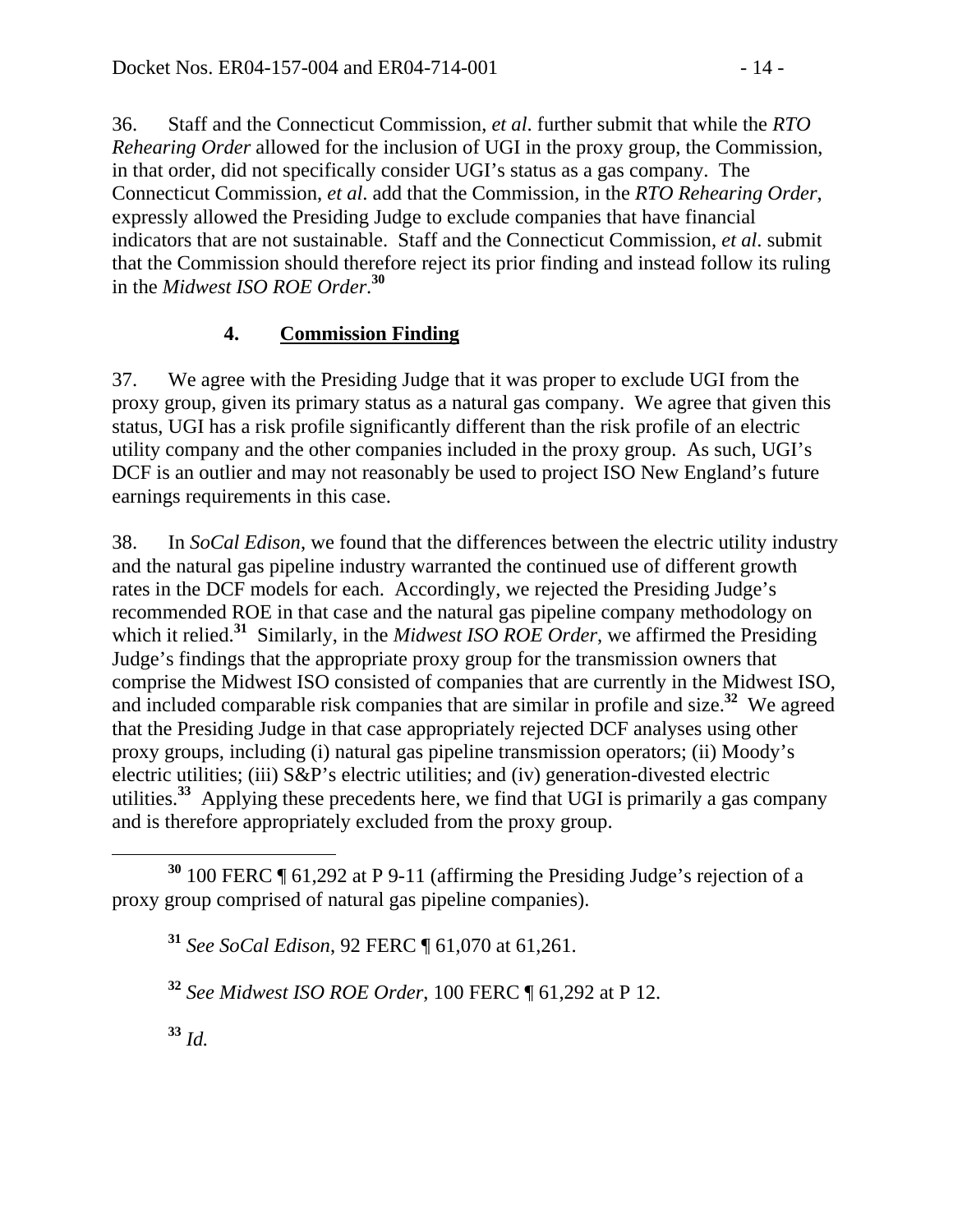#### **D. Whether the Presiding Judge Appropriately Applied the Commission's Requirement Regarding Certain Low-End ROE Results**

#### **1. Initial Decision**

39. The Presiding Judge noted that in the *RTO Rehearing Order*, the Commission found that it was appropriate to exclude from consideration in the proxy group companies whose low-end ROEs were lower than their reported debt costs.<sup>34</sup> The Presiding Judge also noted, however, that the parties in this case took differing positions regarding their interpretation of this requirement. Specifically, the Presiding Judge noted that while Staff, NECOE, and the Connecticut Commission, *et al*. supported a comparison based on each company's low-end ROE and that company's *own* cost of debt, the ROE Filing Parties, by contrast, advocated a comparison utilizing the *composite* debt rate of the proxy group. The Presiding Judge found in favor of Staff, NECOE, and the Connecticut Commission, *et al*., based on the Presiding Judge's interpretation of the *RTO Rehearing Order*. Specifically, the Presiding Judge interpreted the *RTO Rehearing Order* to require a comparison between each company's low-end ROE and that individual company's cost of debt, as provided in Staff's exhibits.**<sup>35</sup>**

40. Applying this standard, then, the Presiding Judge found, in concurrence with Staff, that UIL's low-end ROE should not be used to establish the low-end ROE in this case. The Presiding Judge, however, rejected Staff's recommendation to use UIL's high-end ROE as its low-end value. Instead, the Presiding Judge agreed with the ROE Filing Parties that UIL's unrepresentative low-end ROE value tainted its use in the DCF calculation for *any* purpose and that UIL, accordingly, was properly excluded from the proxy group.**<sup>36</sup>** The Presiding Judge also agreed with Staff, however, that Con Ed's lowend ROE was substantially above its cost of debt, with a risk differential of at least 153 basis point. The Presiding Judge found that in these circumstances, and a similar

**<sup>34</sup>** *RTO Rehearing Order*, 109 FERC ¶ 61,147 at P 205.

**<sup>35</sup>** *Initial Decision*, 111 FERC ¶ 63,048 at P 55. In addition, Staff's analysis, on which the Presiding Judge relied, was also based on a single bond yield reported closest to the date of the DCF analysis. As noted below, the ROE Filing Parties support the use of an average bond yield over the same time period that the dividend yield calculation is made in the DCF analysis.

**<sup>36</sup>** *Id*. at P 56.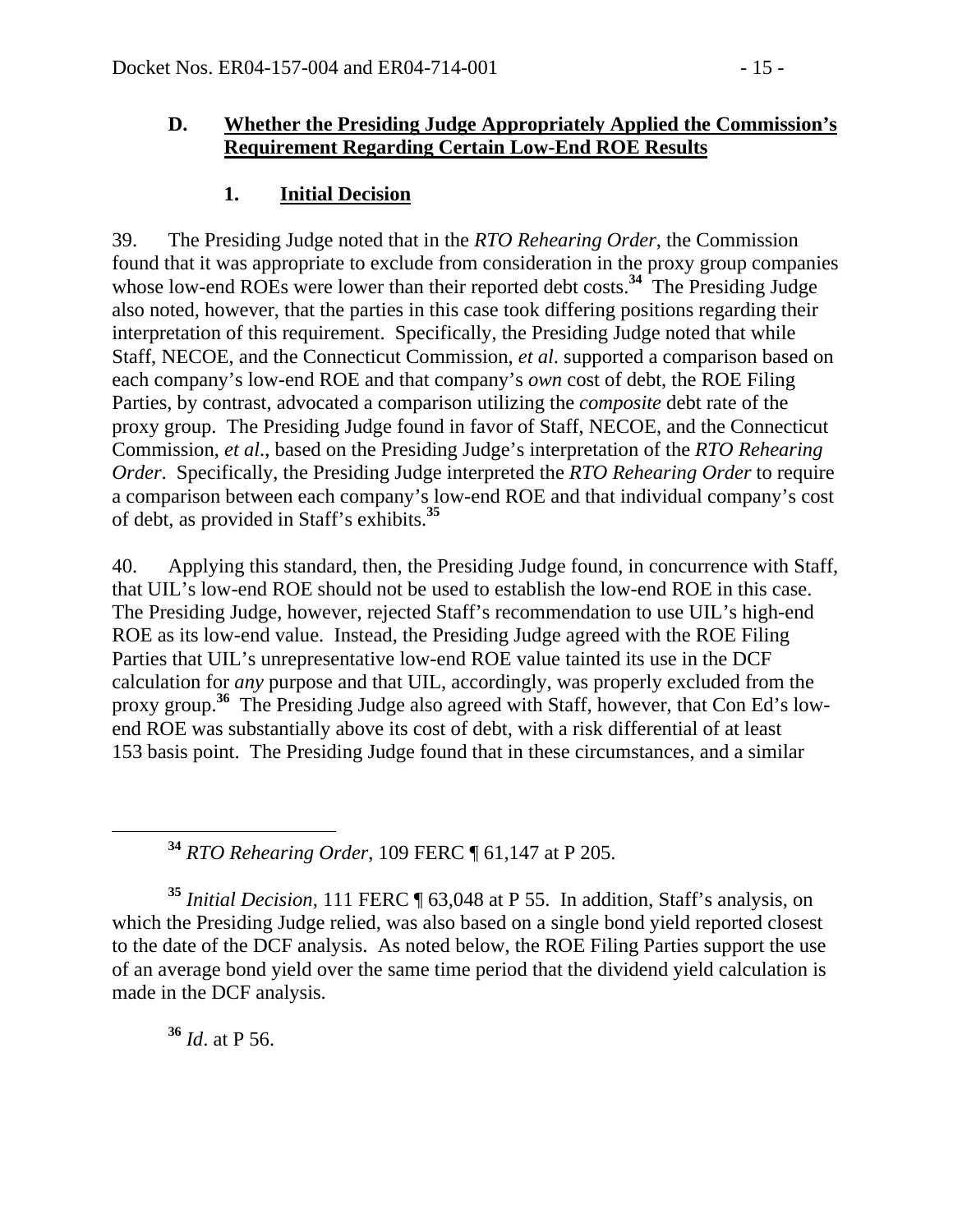differential accepted by the Commission in *SoCal Edison,***<sup>37</sup>** it was appropriate to include Con Ed in the proxy group.**<sup>38</sup>**

### **2. Exceptions**

41. Exceptions to the Presiding Judge's findings are raised by the Connecticut Commission, *et al.*, NECOE, and the ROE Filing Parties. The Connecticut Commission, *et al*. assert as error the Presiding Judge's determination to exclude UIL's high-end ROE from consideration in the DCF calculation. The Connecticut Commission, *et al*. argue that while the Presiding Judge correctly excluded UIL's low-end ROE from the proxy group comparison (because it was below the cost of UIL's lower risk of debt), UIL should not have been excluded from the proxy group for *all* purposes. Specifically, the Connecticut Commission, *et al*. submit that UIL's high-end ROE should have been considered because it was 85 basis point above UIL's cost of debt and consistent with the Commission's ruling in *SoCal Edison*. **39**

42. NECOE agrees, regarding the use of UIL's high-end ROE, but argues that UIL's low-end ROE should also have been used in this case. NECOE argues that in the *RTO Rehearing Order*, the Commission held that an implied cost of equity may be excluded in this case as unrepresentative where the financial indicators of the company at issue are not sustainable, but allowed for no other challenges. NECOE adds that the *RTO Rehearing Order* further clarified that the question of whether a proxy candidate's lowend ROE is lower than its reported debt cost would not be considered in determining whether to retain a low-end ROE drawn from the 12-company proxy group proposed by the ROE Filing Parties, but would be considered only with respect to a proposal to add additional companies. NECOE argues that this approach supports the inclusion of UIL in the proxy group. NECOE argues that UIL is a New England transmission-owning utility that has already been found to belong in the proxy group (absent a finding that its financial indicators are unsustainable).

43. NECOE further asserts that UIL has been found to have risk comparable to the Commission's benchmark and that a midpoint ROE cannot be found representative of the full range of publicly-traded New England transmission owners unless UIL is included.

**<sup>37</sup>** *SoCal Edison*, 92 FERC ¶ 61,070 at 61,266.

**<sup>38</sup>** *Initial Decision*, 111 FERC ¶ 63,048 at P 57.

**<sup>39</sup>** 92 FERC ¶ 61,070 at 61,266 (rejecting PG&E's low-end ROE but including PG&E's high-end ROE).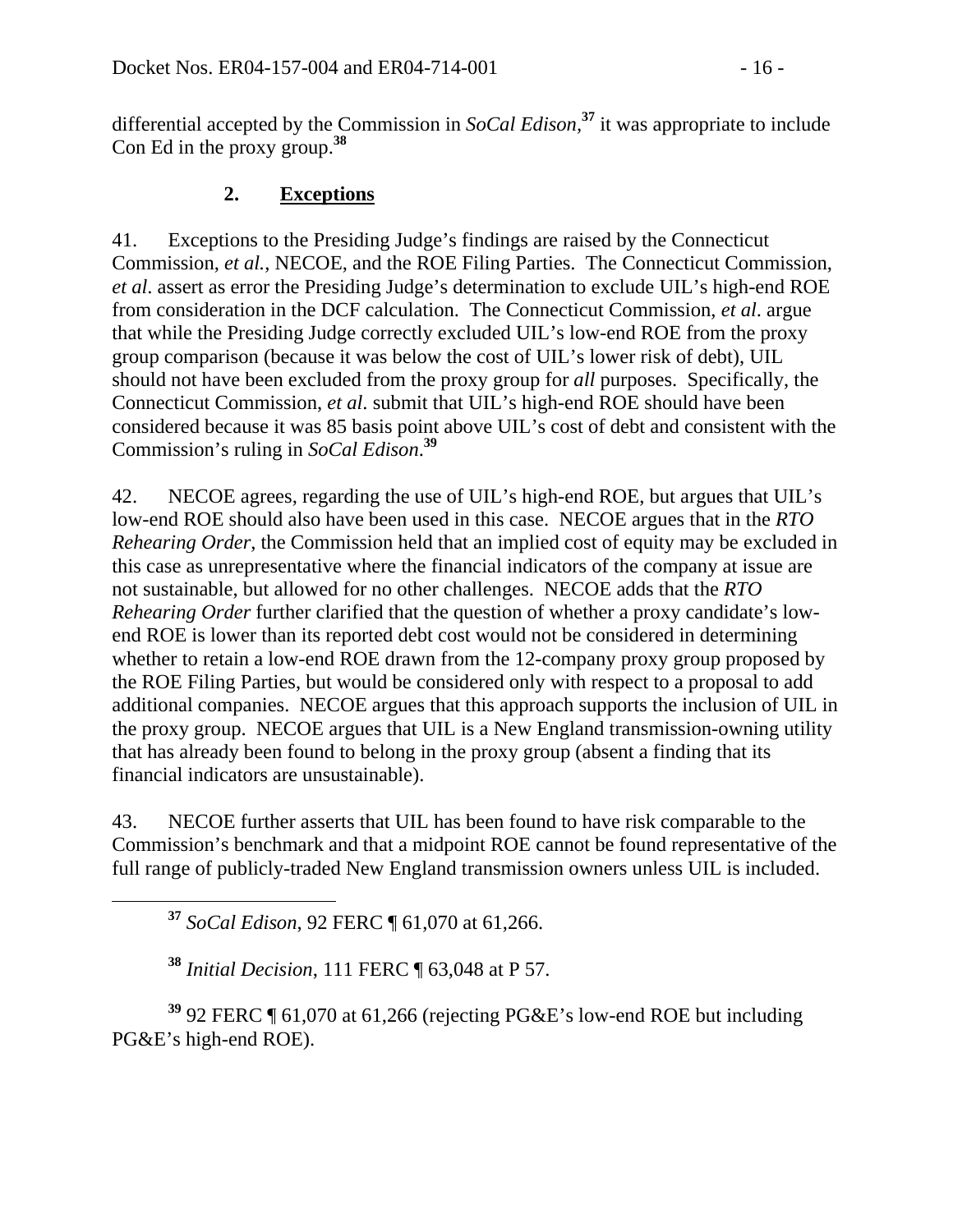NECOE concludes that a Commission may not calculate an ROE by excluding low-end ROE outliers, while retaining high-end ROE outliers.**<sup>40</sup>**

44. The ROE Filing Parties assert as error the Presiding Judge's rejection of their proposed methodology for excluding low-end ROEs, namely, the use of an average bond yield over the same time period that the dividend yield calculation is made in the DCF analysis. The ROE Filing Parties argue that under this methodology, the comparison of a company's debt and equity can be made based on consistent data, with the comparison based on the difference between a company's ROE result and the average debt cost of the proxy group.<sup>41</sup> The ROE Filing Parties argue that comparing the individual ROE to an average is appropriate because the purpose of the comparison is to develop a range of reasonableness for a group. They argue that the importance of using an average is heightened when interest rates are volatile.The ROE Filing Parties note that making these adjustments would have produced a range of reasonableness of 7.8 percent to 15.3 percent, with a midpoint ROE of 11.6 percent.

45. The ROE Filing Parties also assert as error the Presiding Judge's determination to include Con Ed and Northeast Utilities in the low-end ROE value in this case. The ROE Filing Parties argue that the low-end ROEs for these companies should not have been utilized in the DCF calculations because the low-end ROEs for these companies were only a few basis point higher than the expected return on debt going forward (with Con Ed's low-end ROE of 7.3 percent only 75 basis point above debt cost and Northeast Utilities 7.4 percent ROE only 85 basis point above debt cost). The ROE Filing Parties submit that such companies should be eliminated from the proxy group calculation where their low-end ROE values are sufficiently close to the cost of debt that no rational investor would invest in these equities.

46. The ROE Filing Parties also assert that Con Ed's low-end ROE cannot be considered economically rational due to investors' expectations that interest rates will be

**<sup>41</sup>** By contrast, Staff's analysis, on which the Presiding Judge relied, was based on the single bond yield reported closest to the date of the DCF analysis, with the appropriate comparison based on the difference between a company's ROE result and that same company's debt cost.

**<sup>40</sup>** NECOE brief on exceptions at 17, *citing Missouri Pub. Serv. Comm'n v. FERC*, 215 F.3d 1, 5 (D.C. Cir. 2000) (finding that the Commission had given "no explanation as to why any outlier should be removed . . . much less why a low outlier should be removed and a high one retained").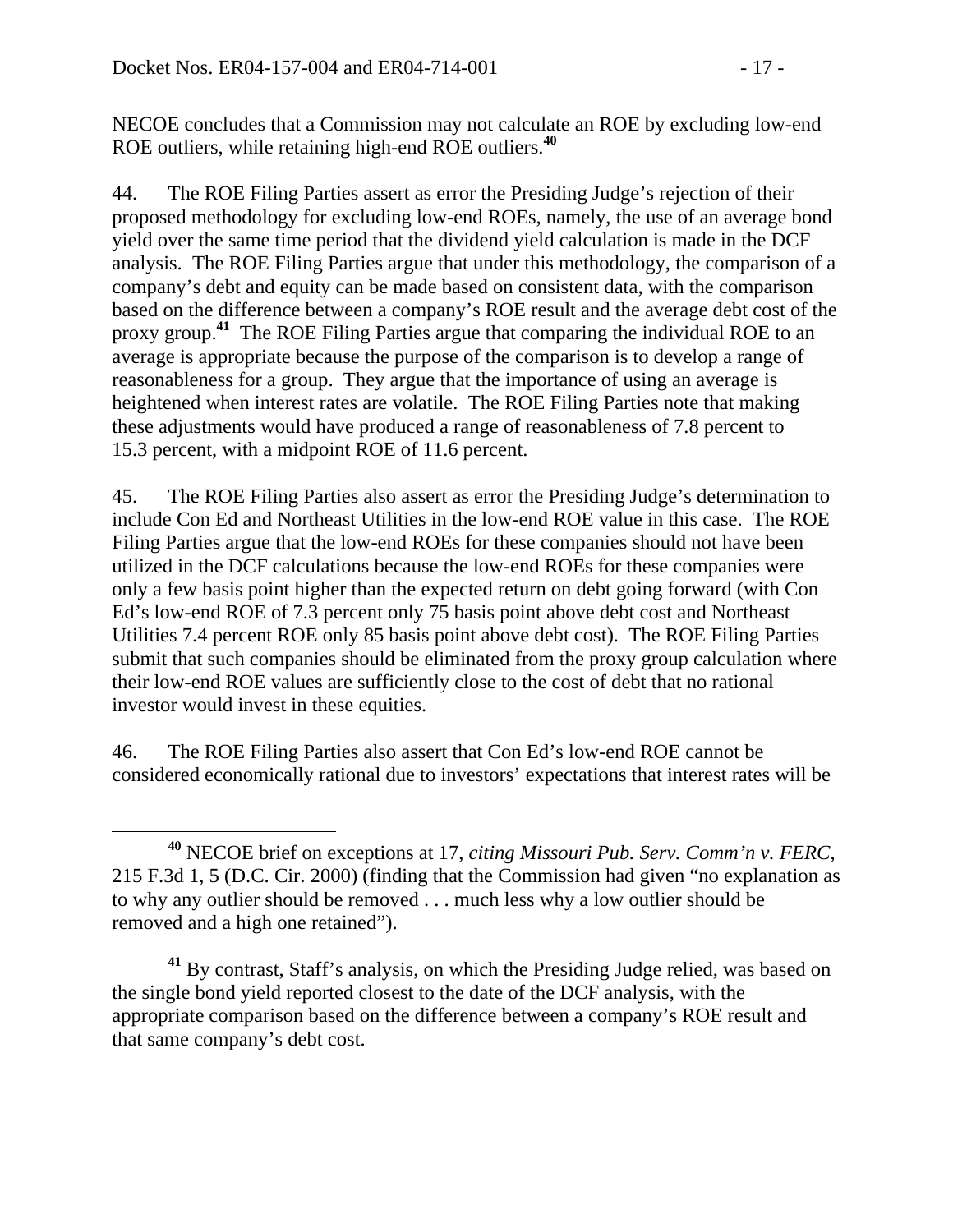increasing in the near future, thereby possibly causing Con Ed's low-end ROE to be only a few basis points higher that the expected return on debt going forward.

#### **3. Briefs Opposing Exceptions**

47. The ROE Filing Parties oppose the exceptions raised by the Connecticut Commission, *et al*. and NECOE regarding the exclusion of UIL from the proxy group. The ROE Filing Parties assert that the Presiding Judge properly excluded UIL from the proxy group for all purposes, given the ROE results indicated for this company. With respect to the Connecticut Commission, *et al*.*'*s assertion that UIL's high-end ROE result should have been included in the DCF calculations used to establish ISO New England's ROE in this case, the ROE Filing Parties argue that the Connecticut Commission, *et al*. has failed to cite any precedent in which the Commission included a high-end ROE after having excluded a low-end ROE result. In addition, the ROE Filing Parties argue that the Commission's precedent in this area is based on economic logic, which supports the exclusion of both high and low-end ROE results where the calculation of a company's imputed ROE produces an irrational result. The ROE Filing Parties also challenge the Connecticut Commission, *et al*.*'*s claim that UIL's high-end ROE is sufficiently high to be included in the proxy group. The ROE Filing Parties argue that, in fact, the most recent data for UIL indicates a high-end ROE of 7.0 percent, only 45 basis points above an average debt cost, or only 85 basis points above UIL's own cost of debt.

48. The ROE Filing Parties also rebut NECOE's contention that there was no record evidence from which the Presiding Judge could have determined that UIL's low-end ROE was economically irrational. The ROE Filing Parties assert that, in fact, every estimate of UIL's debt cost submitted in this case was above 5.0 percent, *i.e.*, above UIL's low-end ROE, with NECOE at no time claiming, in its submitted testimony, a lower debt cost.

49. Staff and the Connecticut Commission, *et al*. oppose the exceptions raised by the ROE Filing Parties regarding the use of a composite debt cost to make the debt/equity comparison required by the Commission in the *RTO Rehearing Order*. Staff argues that the Presiding Judge correctly relied on a debt/equity comparison using each company's *own* debt cost and not a composite debt cost. Staff argues that this is the appropriate methodology because a company's level of risk will affect both its debt and equity costs. Staff notes, therefore, that what may be an economically logical ROE for one company with low risk and low debt costs may be illogical for another company with higher risk and higher debt costs. The Connecticut Commission, *et al*. add that a DCF result that is calculated based on the particular projected ROE can only be considered illogical if it is lower than that same company's cost of debt.

50. Staff and the Connecticut Commission, *et al*. also oppose the exceptions raised by the ROE Filing Parties, regarding the Presiding Judge's reliance on the low-end ROEs for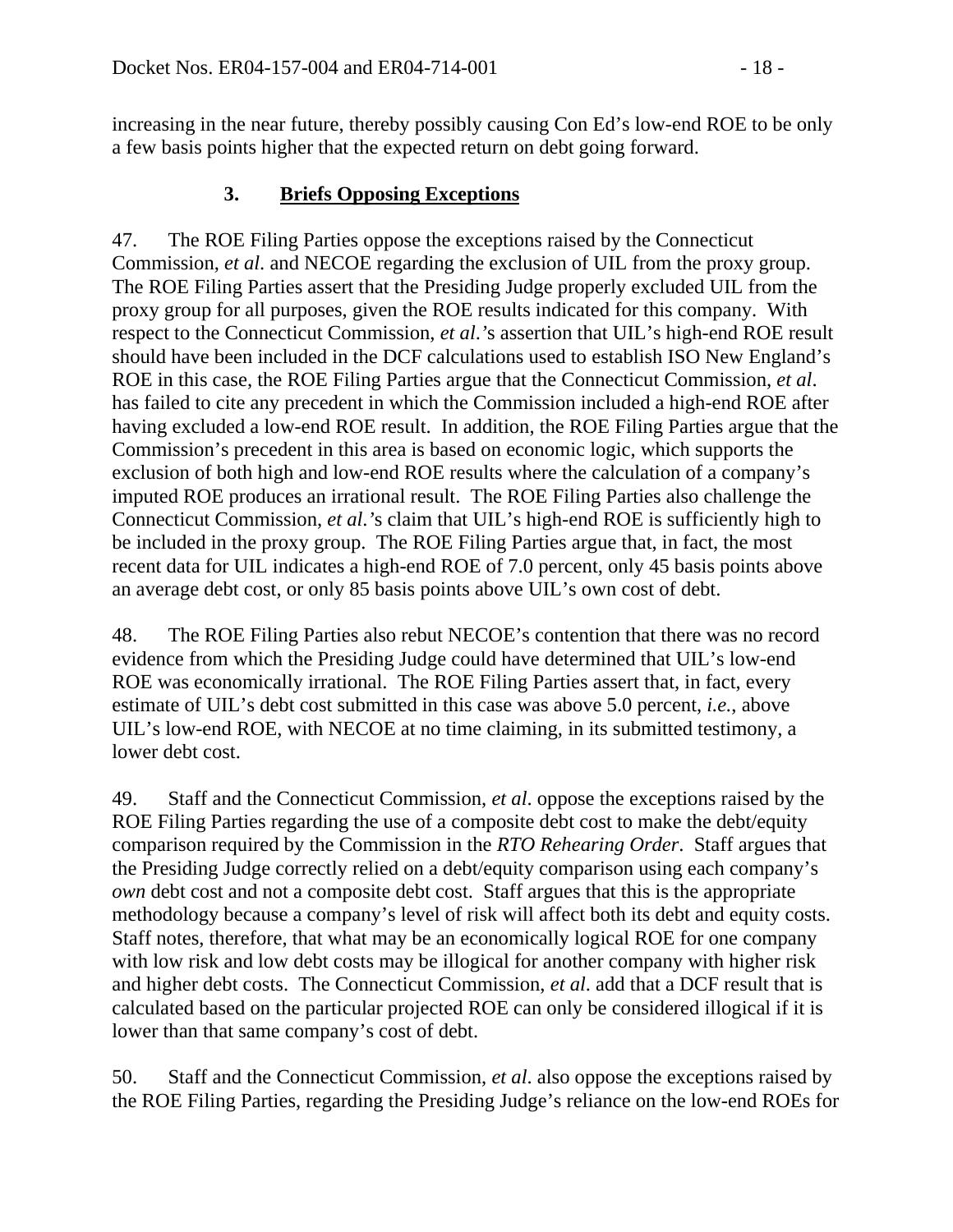Con Ed and Northeast Utilities. The Connecticut Commission, *et al*. note that the ROE Filing Parties, in their brief on exceptions, argue in favor of excluding the low-end ROEs of Con Ed and Northeast Utilities, based on the claim that these companies' low-end ROEs are too close to their cost of debt to be considered economically reasonable. The Connecticut Commission, *et al.* argue, however, that in the *RTO Rehearing Order*, the Commission held that to be considered economically illogical, the DCF result for a given company must be lower than its debt cost. In addition, the Connecticut Commission, *et al*. point out that while in *SoCal Edison*, the Commission accepted the removal of a lowend ROE value that was 36 basis point above the bond yield, that determination cannot be applied to either Con Ed or Northeast Utilities where the basis point differential is 75 and 85 basis point above the bond yield, respectively.

51. Staff also takes issue with the ROE Filing Parties' reliance on a debt/equity comparison that uses debt cost information averaged out over the same period used to make the dividend yield calculation. Staff submits that the Presiding Judge correctly adopted Staff's recommendation using the latest available debt cost information, consistent with the approach accepted by the Commission in *SoCal Edison.* Staff argues that this approach should be followed here, consistent with the Commission's general policy of using the latest available financial information in establishing a company's ROE, and because there is no conceptual linkage between the period for calculating the average dividend yield in the DCF analysis and the comparison of a company's debt and equity levels.

52. The Connecticut Commission, *et al.* also challenge the ROE Filing Parties' claim that Con Ed's low-end ROE cannot be considered economically rational due to investors' interest rate expectations. The Connecticut Commission, *et al*. argue that this contention is speculative and that the ROE Filing Parties' own data demonstrates a steady decline in utility bond yields that continues through the close of the record in this case.

## **4. Commission Finding**

53. We affirm the Presiding Judge's determination that in eliminating unreliable lowend ROEs, it is appropriate to consider the company's own cost of debt, not the composite debt rate of the proxy group. On this basis, the Presiding Judge properly excluded UIL from the proxy group because UIL's low-end ROE falls below its cost of debt. The ROE Filing Parties argue, to the contrary, that the comparison should be based on an average bond yield over the time period for which the dividend yield calculation is made and that this comparison must be based on the composite debt rate of the proxy group. However, the Presiding Judge properly followed the *February 10, 2005 Order* which found that a company whose ROE is lower than its own debt cost should not be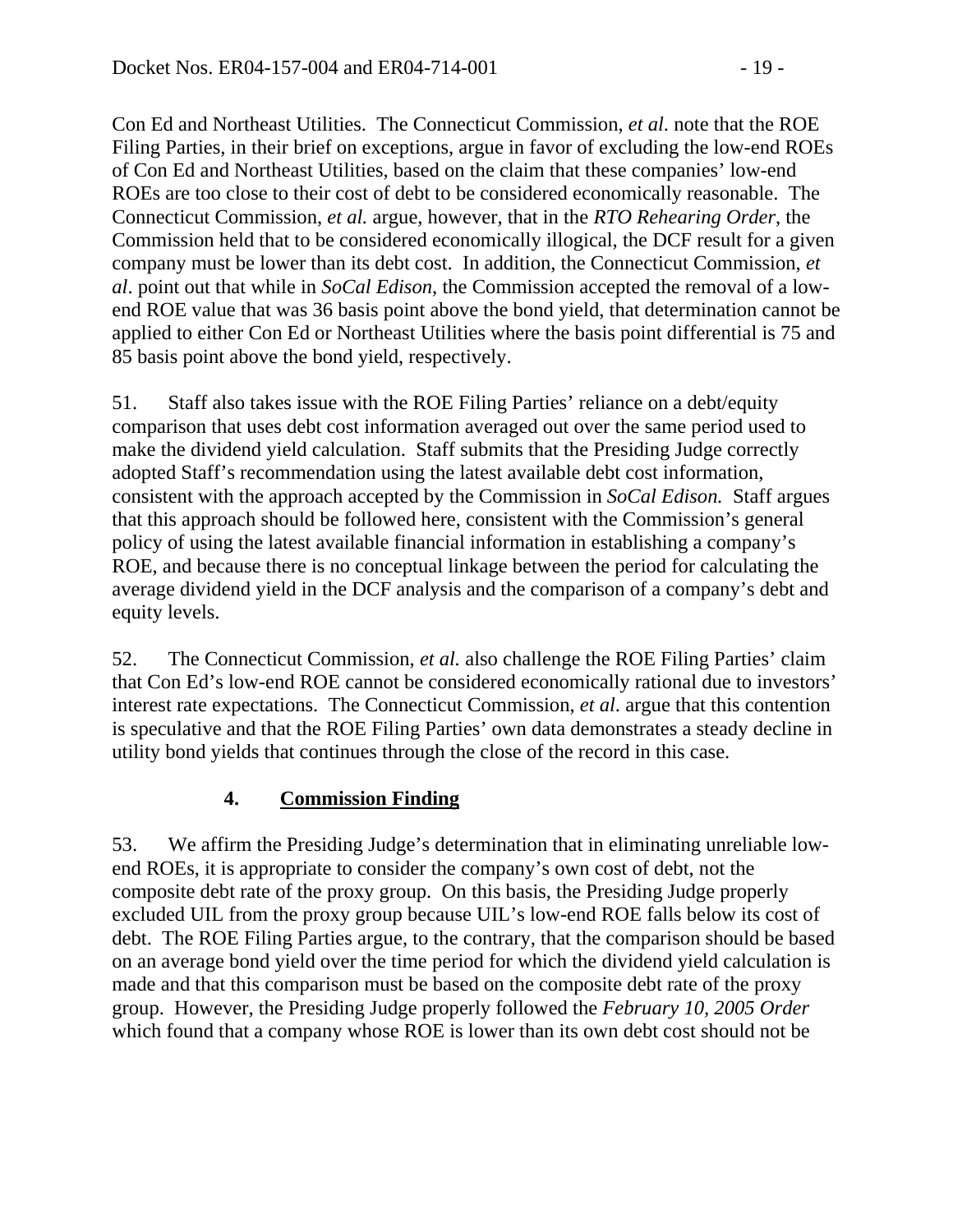included in the proxy group.**<sup>42</sup>** What may be an economically logical ROE for one company with low risk and low debt costs may be illogical for another company with higher risk and higher debt costs. Moreover, the ROE Filing Parties' argument that use of an average figure is more appropriate, especially when interest rates are volatile, is speculative. The record in this case does not support the finding of increased interest rates.

54. In rejecting UIL's low-end ROE as unreliable, the Presiding Judge also excluded UIL's high-end ROE. The Connecticut Commission, *et al*. argue that UIL should not have been excluded from the proxy group for all purposes, asserting that UIL's high-end ROE should have been used to establish the low-end of the proxy group. We agree with the Presiding Judge that having excluded UIL's low-end ROE, it would have been improper to then use UIL's high-end ROE to establish the low-end ROE for the proxy group. The Connecticut Commission, *et al*'s argument is inconsistent with the Commission's method for computing the DCF analysis which compares the low dividend yield and growth rate of each company to that company's high dividend yield and growth rate. The use of only one component of the UIL data would skew the Commission's DCF method and is rejected.

55. With the exclusion of UIL, Con Ed establishes the low-end ROE of the proxy group. The ROE Filing Parties oppose this result, arguing that both Con Ed and Northeast Utilities should have also been excluded. Specifically, the ROE Filing Parties argue that the low-end ROE values for these companies were so close to their debt rate that no rational investor would invest in these equities. The ROE Filing Parties also note that in *SoCal Edison* the Commission rejected a low-end ROE that was 36 basis point above an average public utility bond yield.

56. The Presiding Judge rejected this argument, relying on Staff's analysis which showed that based on the most recent data available, the ROE for both Con Ed and Northeast Utilities is above the bond yield. Staff's analysis was based on Con Ed's bond rating (A+) and the latest yield data in the record for Moody's A-rated public utility bonds (5.8 percent). The Presiding Judge agreed that, based on these measures, there is a sufficient return difference for investors to differentiate between Con Ed's debt and equity capital in making economic decisions.

57. Moreover, we agree with Staff that this return difference is sufficiently above the line relied upon by the Commission in *SoCal Edison*. We also agree with the Connecticut Commission, *et al*. that even using the ROE Filing Parties' proposed methodology, *i.e.*, a comparison utilizing the average bond yields of the proxy group,

**<sup>42</sup>** 110 FERC ¶ 61,111 at P 25.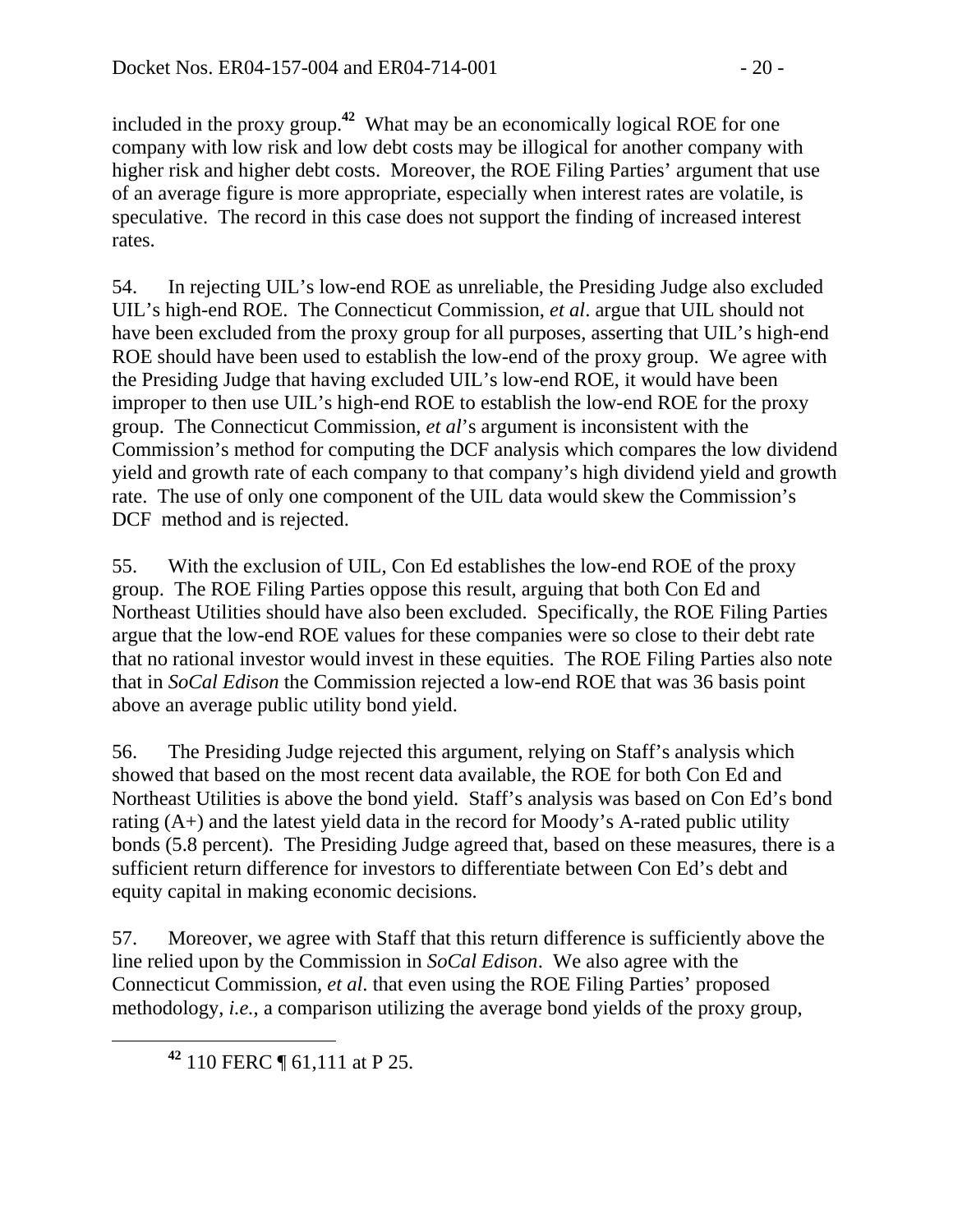does not justify the exclusion of Con Ed and Northeast Utilities. In fact, the Connecticut Commission, *et al*., demonstrated that even utilizing the ROE Filing Parties' own data (as supplied by witness Avera), a steady decline in utility bond yields can be evidenced.**<sup>43</sup>** As such, the bond yields of Con Ed and Northeast Utilities are well above the average utility bond yield.

58. The ROE Filing Parties note that the Commission, in *SoCal Edison*, excluded PG&E from the proxy group based on a comparison of PG&E's ROE to an average A bond and rejected the company's ROE because it was only 36 basis points above an average public utility bond yield. However, the Commission's analysis in *SoCal Edison* was based on the record in that case. The Commission did not have before it evidence of PG&E's own bond yields, and therefore relied on an average yield.

59. Moreover, the Commission's analysis, in *SoCal Edison*, did not establish a bright line regarding how much of a rate differential would support the inclusion or exclusion of a company from the proxy group. In this proceeding, the Commission's orders have focused on the relationship between the debt and equity costs of each company. In this context, the ROE Filing Parties have failed to support their claim that the low-end ROEs for Con Ed and Northeast Utilities were so near their debt costs that no rational investor would invest in equity with such a small differential. Based on the facts presented here, we find that it was reasonable for the Presiding Judge to conclude that Con Ed and Northeast Utilities were properly included in the proxy group.

60. We also affirm the Presiding Judge's utilization of the latest available debt cost information. This issue was addressed in *SoCal Edison* where the Commission used the latest bond yield contained in the record, in keeping with its general policy of using the latest available financial information in the record.

### **E. Whether the Presiding Judge Erred in Including PSEG and Exelon in the Proxy Group, Given the Proposed Merger of these Companies**

## **1. Initial Decision**

61. The Presiding Judge rejected NECOE's argument that the planned merger of PSEG and Exelon (and the effect that this merger could be expected to have on these companies' stock prices) warranted the exclusion of these companies from the proxy group. The Presiding Judge acknowledged that where there is evidence that a merger or acquisition has affected a company's stock price, the company should be excluded from

**<sup>43</sup>** *See* Exh. Nos. CT-24 at 2 and CT-25 at 2*.*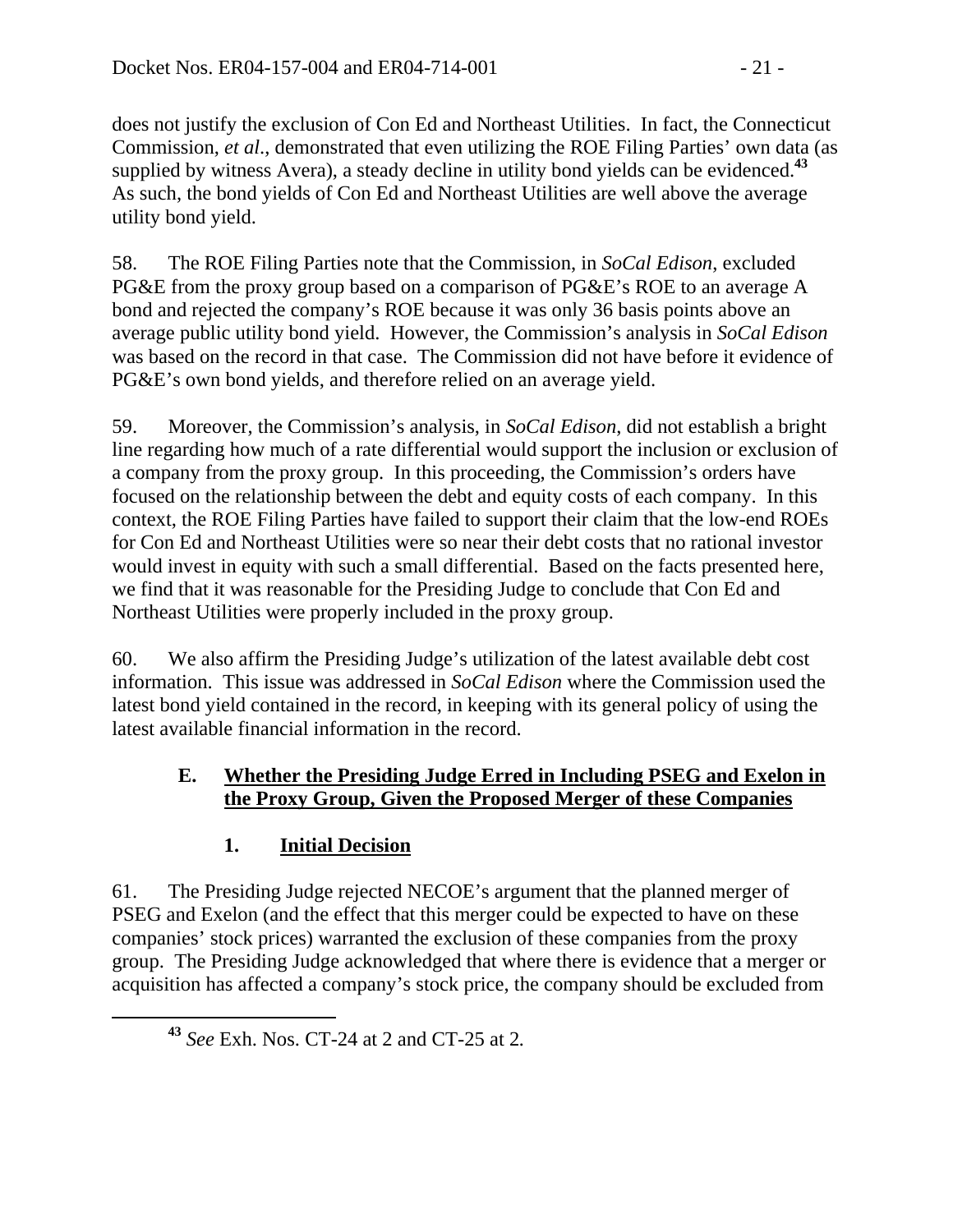the proxy group.**<sup>44</sup>** However, the Presiding Judge determined that in this case, the ROE Filing Parties had submitted credible evidence supporting the conclusion that the stock prices of these companies had not been distorted over the relevant period.

62. In addition, the Presiding Judge also rejected NECOE's argument that these companies' anticipated involvement in the nuclear energy industry, following their merger, also supported their exclusion from the proxy group. The Presiding Judge agreed with the ROE Filing Parties that this anticipated involvement had had no impact on the DCF calculations relied upon in this case.<sup>45</sup> The Presiding Judge also found that both companies have substantial commitments to the regulated electric utility business.

## **2. Exceptions**

63. Exceptions are raised by the Connecticut Commission, *et al*. and NECOE. The Connecticut Commission, *et al*. argue that PSEG and Exelon should have been excluded from the proxy group, consistent with Commission precedent,**<sup>46</sup>** because, during the relevant study period in this case, the stock prices for these companies would have been distorted by investors who were expecting these companies to merge.

64. In addition, the Connecticut Commission, *et al*. argue that neither company has a risk profile that could be considered representative. The Connecticut Commission, *et al*. point out that both Exelon and PSEG are involved in the nuclear energy industry and the generation and trading components of the electric energy industry. They claim that these operations have higher risks than those associated with the electric energy transmission business. Finally, NECOE challenges the inclusion of Exelon in the proxy group based on Exelon's prior plans to acquire the Illinois Power Company (Illinois Power).

 **<sup>44</sup>** *Initial Decision*, 111 FERC ¶ 63,048 at P 65-66, *citing SoCal Edison,* 92 FERC ¶ 61,070 at 61,264-66 and *Midwest ISO ROE Initial Decision*, 99 FERC ¶ 63,011 at P12, n.10.

**<sup>45</sup>** *Id*. at P 68.

**<sup>46</sup>** Connecticut Commission, *et al.* brief on exceptions at 14, citing *Transcontinental Gas Pipe Line,* 90 FERC ¶ 61,279 at 61,932-33 (2000) (*Transco*) (removing Pan Energy and Duke Power Company (Duke) from the proxy group due to their post-test period merger, given the affect of the merger of the companies' growth projections); *Stingray Pipeline Company*, 98 FERC ¶ 63,004 at 65,039 (2002).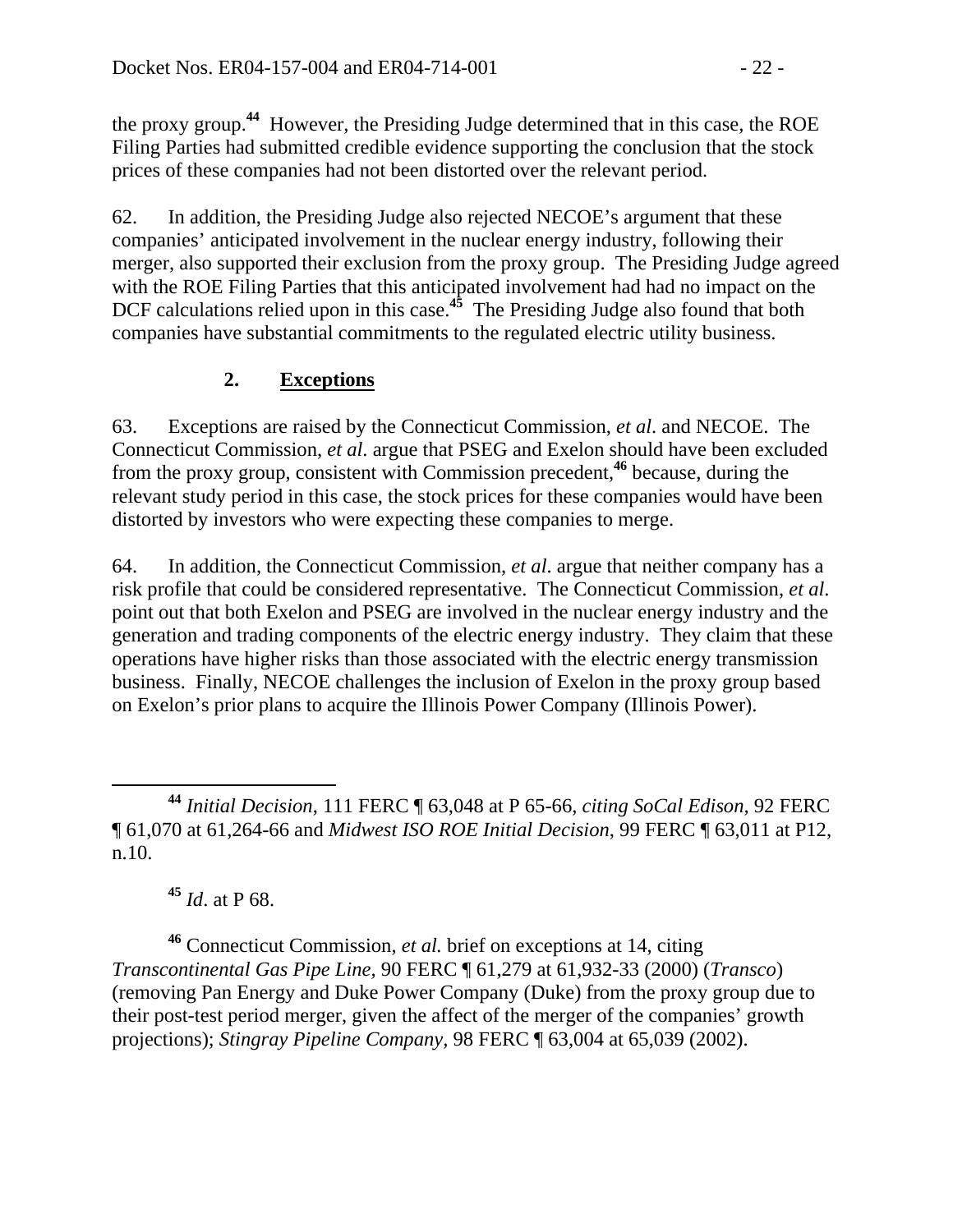## **3. Briefs Opposing Exceptions**

65. The ROE Filing Parties oppose the objections raised by the Connecticut Commission, *et al.* and NECOE. The ROE Filing Parties assert that the Presiding Judge properly included PSEG and Exelon in the proxy group because they are both transmission owners in PJM. The ROE Filing Parties further assert that the proposed merger of these entities, as announced on December 20, 2004, *post-dated* the publication of the Value Line used by the parties in their final DCF updates in this case, and thus could not have distorted the ROE results indicated for these entities, as the Presiding Judge correctly found.**<sup>47</sup>**

66. The ROE Filing Parties conclude that, under these circumstances, the Commission has no basis for applying, here, its holding in *Transco* to exclude a utility engaged in a merger, because in that case, the merger at issue had already had an effect on the growth projections for the companies at issue.<sup>48</sup> Finally, the ROE Filing Parties argue that NECOE's argument regarding Exelon's prior plans to acquire Illinois Power should be rejected. The ROE Filing Parties argue that there was no evidence presented in this case suggesting that this planned acquisition (which was later cancelled) had any material effect on the values included in the parties' DCF calculations.

### **4. Commission Finding**

67. We agree with the Presiding Judge that PSEG and Exelon were properly included in the proxy group, despite the planned merger of these entities. The assertions to the contrary of the Connecticut Commission, *et al*. and NECOE are unsupported by evidence demonstrating that the planned merger of PSEG and Exelon distorted these entities' stock prices or had any effect on the DCF analysis relied on to establish the allowed ROE in this case. Specifically, the merger of PSEG and Exelon was announced on December 20, 2004, *after* the publication of the Value Line used in the final DCF updates. Moreover, evidence presented by the ROE Filing Parties confirms that the merger's pending announcement had no impact on the financial data of either Exelon or PSEG.**<sup>49</sup>**

**<sup>47</sup>** *Initial Decision*, 111 FERC ¶ 61,048 at P 67.

**<sup>48</sup>** 90 FERC ¶ 61,279 at 61,933.

**<sup>49</sup>** *See* Tr. at 124 and 295 (cross examination testimony of witness Avera).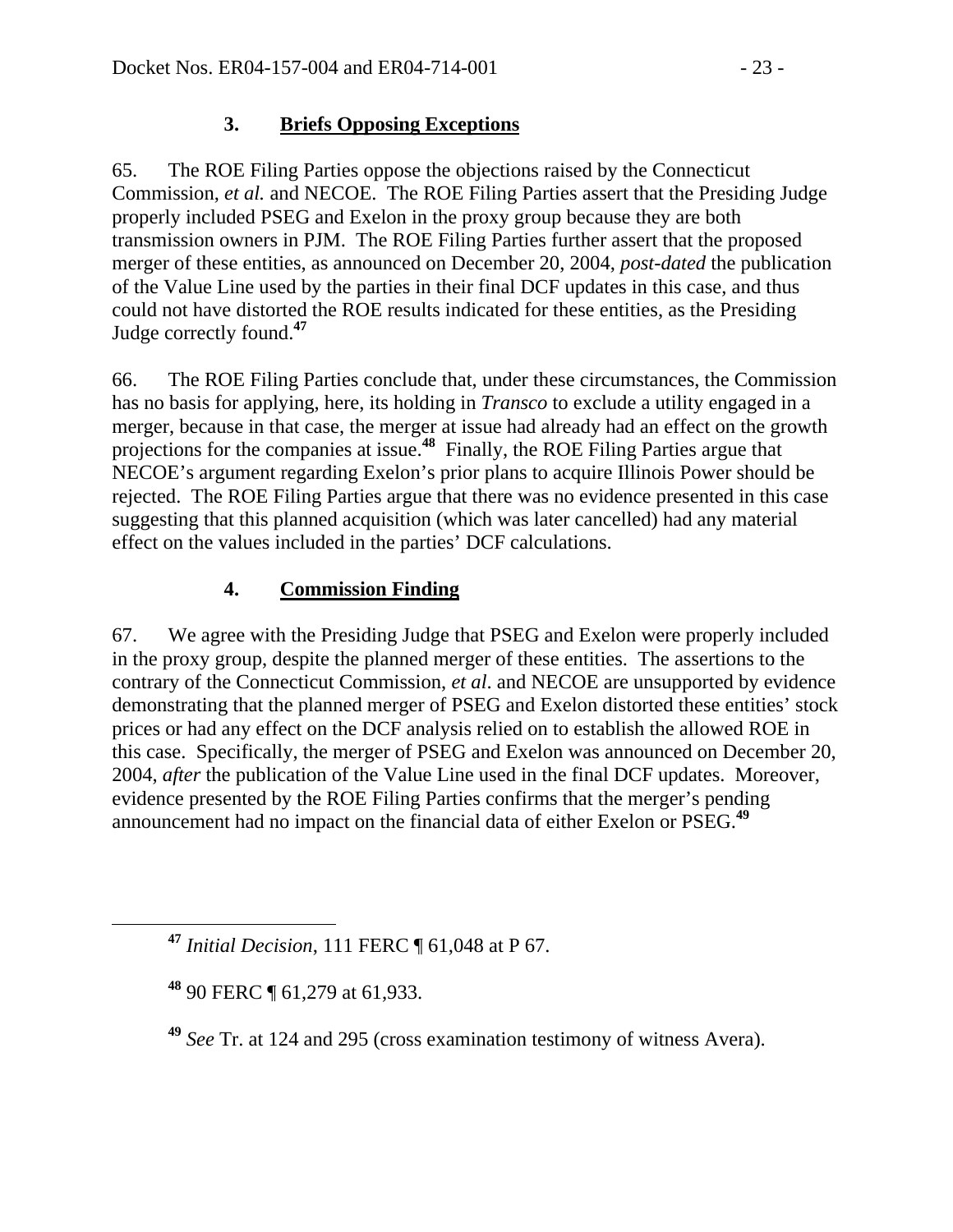68. We also reject NECOE's and the Connecticut Commission, *et al*'s argument that Commission precedent supports, in every instance, the exclusion from a proxy group of any utility engaged in merger activity. In *Transco*, Pan Energy was removed from the proxy group because its merger with Duke had been announced *before* the close of the test period and because the evidence presented in that case showed that the acquisition had already had an effect on the growth projections for that company. Here, by contrast, the record demonstrates that the merger at issue did not affect the DCF calculation.

69. We also reject NECOE's argument that Exelon's plan to acquire the Illinois Power Company (which it later abandoned) renders unreliable its inclusion in the proxy group. NECOE failed to present any record evidence to show that this cancelled acquisition might have had a material effect on the input values reflected in the DCF calculations for Exelon.

70. We also reject the argument raised by NECOE and the Connecticut Commission, *et al*. that Exelon and PSEG should have been excluded from the proxy group, due to their involvement in the nuclear energy industry. In the *RTO Rehearing Order*, we found that the ROE Filing Parties' proposed proxy group, comprised of northeast transmissionowning utilities including both Exelon and PSEG, reflected a "sufficiently representative universe of companies for calculating an ROE applicable to the New England Transmission Owners in this proceeding."**<sup>50</sup>** Although the companies in this proxy group comprise varying levels of risk, collectively these risk levels are representative of risks faced by transmission owning companies in ISO NE. Moreover, in the *Midwest ISO ROE Order*, the Commission rejected the need for a "transmission only" proxy group, based on its finding that transmission investments are not inherently less risky than other investments.**51** Finally, as Staff has observed, neither PSEG nor Exelon lie at either the low-end or the high-end of the ROEs calculated in this case. As such, their individual ROE values are not relevant here with respect to the ROE Filing Parties' allowed midpoint ROE.**<sup>52</sup>**

 **<sup>50</sup>** *RTO Rehearing Order,* 109 FERC ¶ 61,147 at P 204. **<sup>51</sup>** 100 FERC ¶ 61,292 at P 12.

**<sup>52</sup>** The midpoint ROE is calculated as the average of the highest and the lowest ROEs, *i.e.*, the 10.2 percent base-level ROE approved in this case is at the "midpoint" between high-end ROE of 13.1 percent and the low-end ROE of 7.3 percent.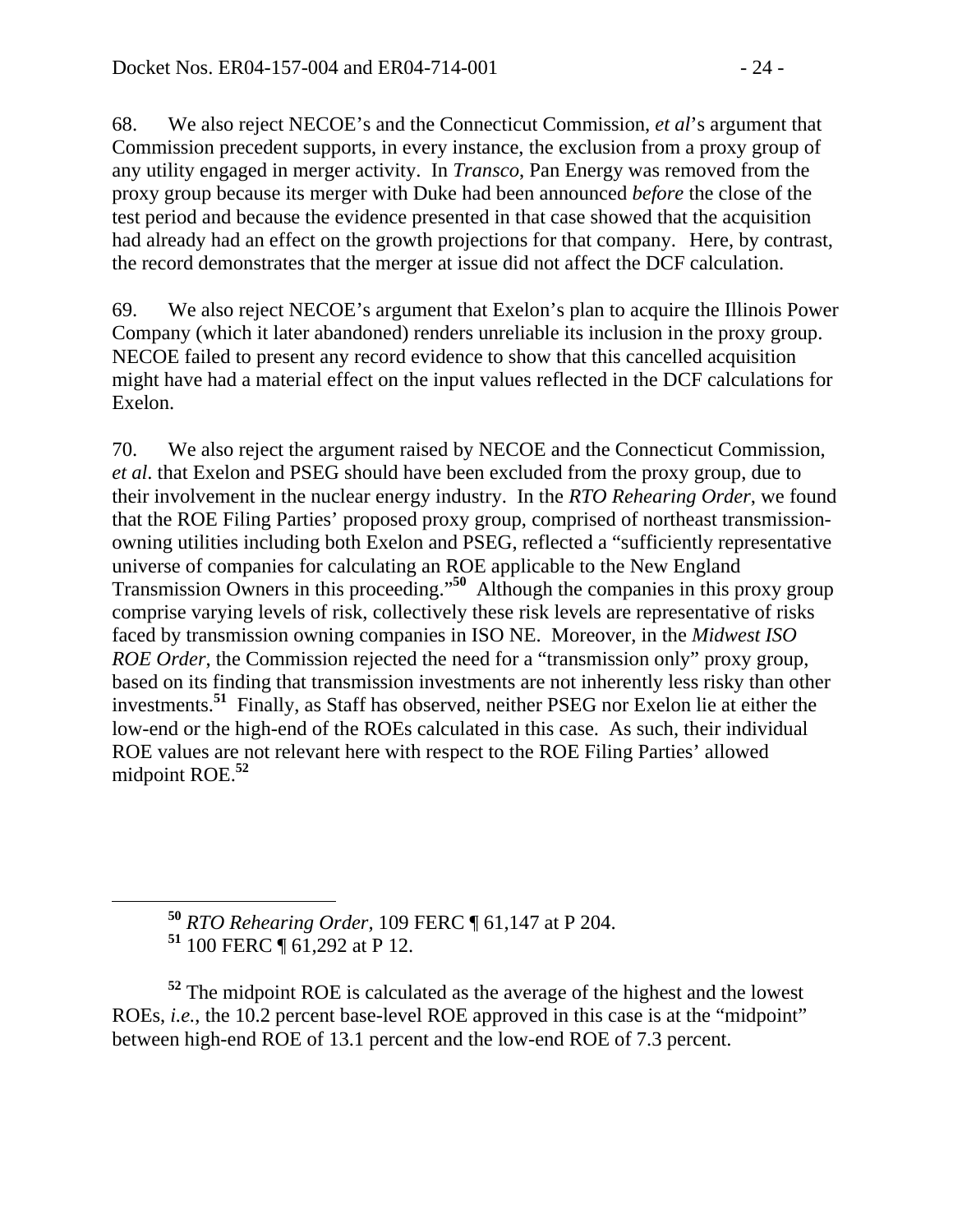#### **F. Whether the ROE Established in the** *Midwest ISO ROE Order* **Should Be Used as a Benchmark ROE for ISO New England**

### **1. Initial Decision**

71. The Presiding Judge rejected the argument advanced by the ROE Filing Parties that, in order to further the Commission's policies of encouraging investment in the transmission sector, ISO New England's ROE should be set in this case at a level comparable to the 12.4 percent ROE accepted by the Commission in the *Midwest ISO ROE Order.<sup>53</sup>* The Presiding Judge found to the contrary, that ISO New England's ROE should be established without regard to the inputs reflected in the Midwest ISO's ROE.

### **2. Exceptions**

72. The ROE Filing Parties assert as error the Presiding Judge's failure to use the base-level ROE accepted by the Commission in the *Midwest ISO ROE Order*  (12.4 percent) as a benchmark for considering the reasonableness of the base-level ROE in this proceeding. The ROE Filing Parties argue that if the ROE for ISO New England is significantly lower than the ROE approved for the Midwest ISO, equity investors interested in the transmission business will logically want to put their investment dollars where they can earn the higher ROE. Accordingly, the ROE Filing Parties assert that the Presiding Judge's adoption of a base-level ROE of 10.7 percent cannot be justified. Instead, the ROE Filing Parties request a base-level ROE no more than 50 basis point below the Midwest ISO base-level ROE.**<sup>54</sup>**

### **3. Briefs Opposing Exceptions**

73. Staff and the Connecticut Commission, *et al*. oppose the ROE Filing Parties' assertion that the Presiding Judge should have taken into consideration the 12.4 percent base-level ROE accepted by the Commission in the *Midwest ISO ROE Order*.Staff argues that the ROE Filing Parties' request, if granted, would be tantamount to a rejection of the Commission's DCF methodology. The Connecticut Commission, *et al*. add that regardless, the ROE accepted in the *Midwest ISO ROE Order* was established based on a

**<sup>54</sup>** The ROE Filing Parties concede that a base-level ROE that is somewhat lower than the Midwest ISO base-level ROE may be appropriate in this case, given the changing financial conditions presented here.

**<sup>53</sup>** 100 FERC ¶ 61,292 at P 1. As noted above, the ROE Filing Parties' initial filing in this case proposed an ROE of 12.8 percent. *See supra* P 5.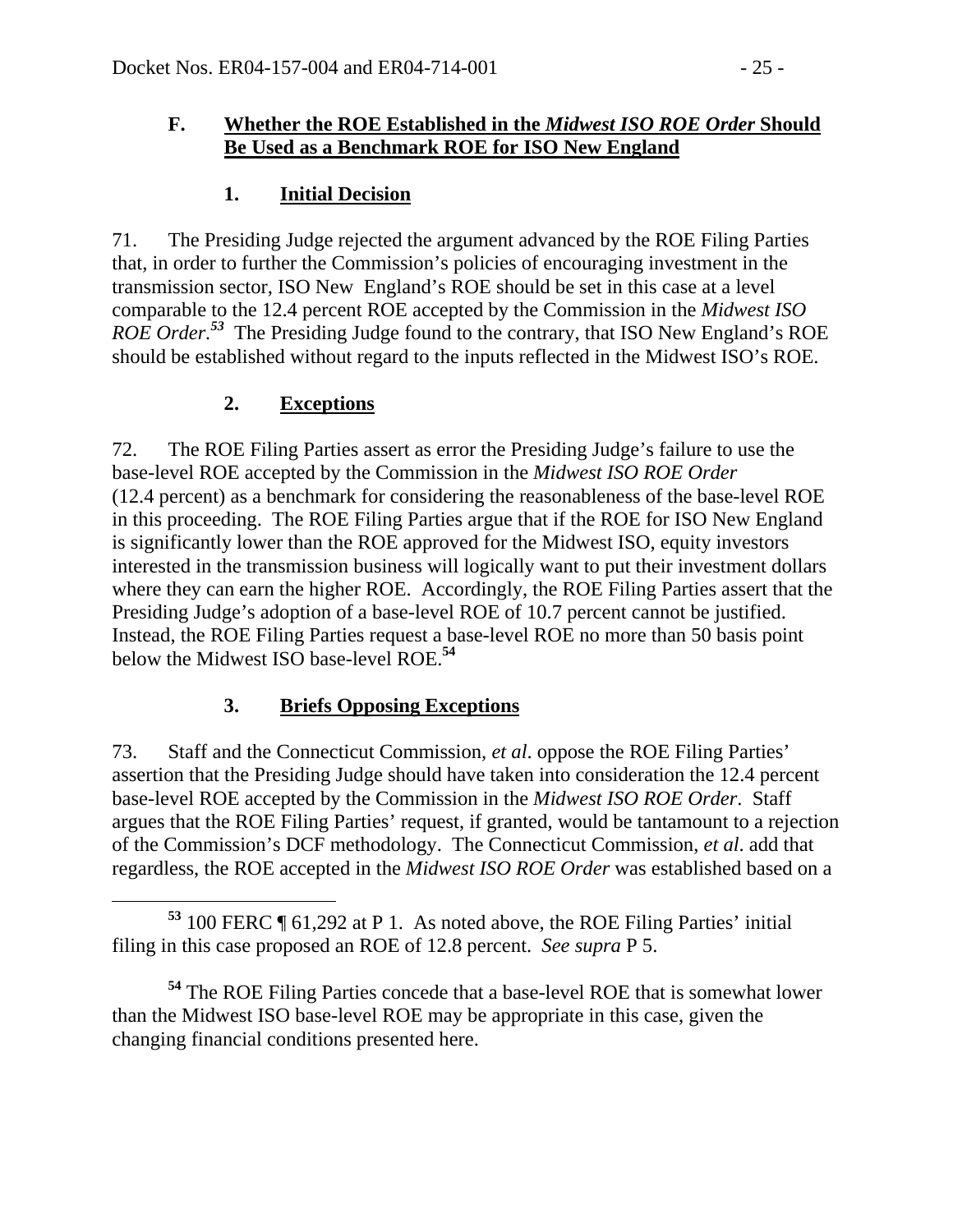different time period and under different economic circumstances. The Connecticut Commission, *et al*. assert that the transmission owners participating in the markets overseen by the Midwest ISO are entirely different than the transmission owners participating in ISO New England's markets.

## **4. Commission Finding**

74. We agree with the Presiding Judge that a base-level ROE should be determined in this case using the Commission's long-established DCF methodology, without specific reference to an ROE result established for another public utility RTO in a proceeding in which a different proxy group, separate input values, and other data for a prior, distinguishable period were relied upon by the Commission.**<sup>55</sup>** Using the Midwest ISO as the sole proxy would, in this instance, be inappropriate and must be rejected.

## **G. Use of Updated Data**

## **1. Initial Decision**

75. The *Initial Decision* found that the calculation of ISO New England's ROE should be made using updated ROE values, as supplied by Staff (Exh. No. S-5), representing a six-month study period ending November 4, 2004.**<sup>56</sup>** The *Initial Decision* did not address whether there were more current data that could have been utilized.

## **2. Exceptions**

76. The Connecticut Commission, *et al*. and NECOE assert as error the Presiding Judge's reliance on Staff's ROE values. The Connecticut Commission, *et al*. argue that these ROE values did not constitute the most current data that could have been utilized, given the data sponsored by witness Parcell (Exh. No. CT-16), which reflected updates for a six-month period ending December 4, 2004 (as opposed to Staff's exhibit which reflected a six-month period ending November 2004). The Connecticut Commission, *et al*. point out that the Presiding Judge was bound by Commission precedent to use this updated data and that had she done so, the resulting ROE would have been lower

**<sup>56</sup>** *Initial Decision*, 111 FERC ¶ 63,048 at P 73.

**<sup>55</sup>** *See Bluefield Water Works & Improvement Co. v. Public Serv. Commission of W. Va.*, 262 U.S. 679, 693 (1923) (whether an ROE justly compensates the public utility "depends upon circumstances, locality and risk, [such that] no proper rate can be established for all cases").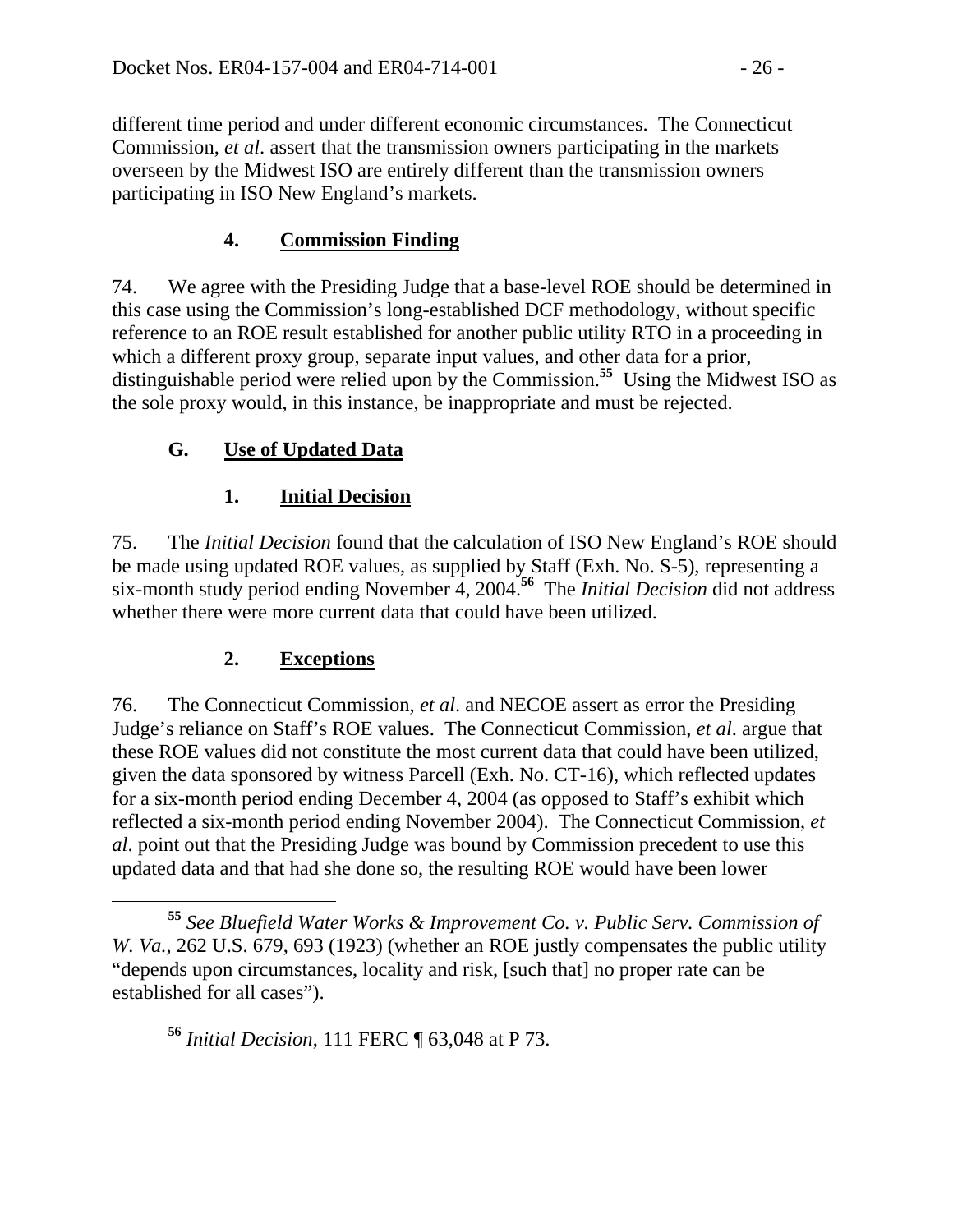(10.4 percent compared to 10.7 percent).**<sup>57</sup>** Alternatively, the Connecticut Commission, *et al*., NECOE, and Staff argue that the updated data supplied by the ROE Filing Parties should be used (Exh. No. NETO-15), because it also includes data for December 2004.

## **3. Briefs Opposing Exceptions**

77. The ROE Filing Parties oppose the exceptions made by the Connecticut Commission, *et al*. and NECOE. The ROE Filing Parties assert that the Presiding Judge's reliance on Staff's updated data is inappropriate because the Presiding Judge incorrectly eliminated UGI from the proxy group. Accordingly, the ROE Filing Parties argue that their own data, as supplied in Exh. No. NETO-17, should be utilized because it includes the updated values for UGI. The ROE Filing Parties note, however, that in the event that UGI is not included in the proxy group, there is no valid reason not to use Staff's data. In addition, the ROE Filing Parties counsel against reliance on their own exhibit (Exh. No. NETO-15), based on their contention that this exhibit contained a methodological error, which was subsequently corrected by the ROE Filing Parties in Exh. No. NETO-17.**<sup>58</sup>**

78. Staff opposes, in part, the assertions made by the Connecticut Commission, *et al*. and NECOE. Staff argues that while the updated data identified by the Connecticut Commission, *et al*. and NECOE were for a six-month period ending one month later than the data supplied by Staff (and accepted by the Presiding Judge), the methodology

**<sup>57</sup>** Connecticut Commission, *et al.* brief on exceptions at 16, c*iting SoCal Edison*, 92 FERC ¶ 61,070 at 61,267 ("Because capital market conditions may change significantly between the time the record closes and the date the Commission issues a final decision, we have consistently required the use of updated data in setting a company's ROE.").

**<sup>58</sup>** The ROE Filing Parties state that this error consisted of the improper use of a year-end number from Value Line in calculating the "r" factor in the br + sv growth component, rather than an average number over the course of the year, as reflected in *SoCal Edison*, 92 FERC ¶ 61,070 at 61,263. *See supra* note 14 (explaining the formula used to calculate the expected growth rate). The ROE Filing Parties further point out that Staff's testimony and exhibits also reflected the use of the average rather than year-end figures.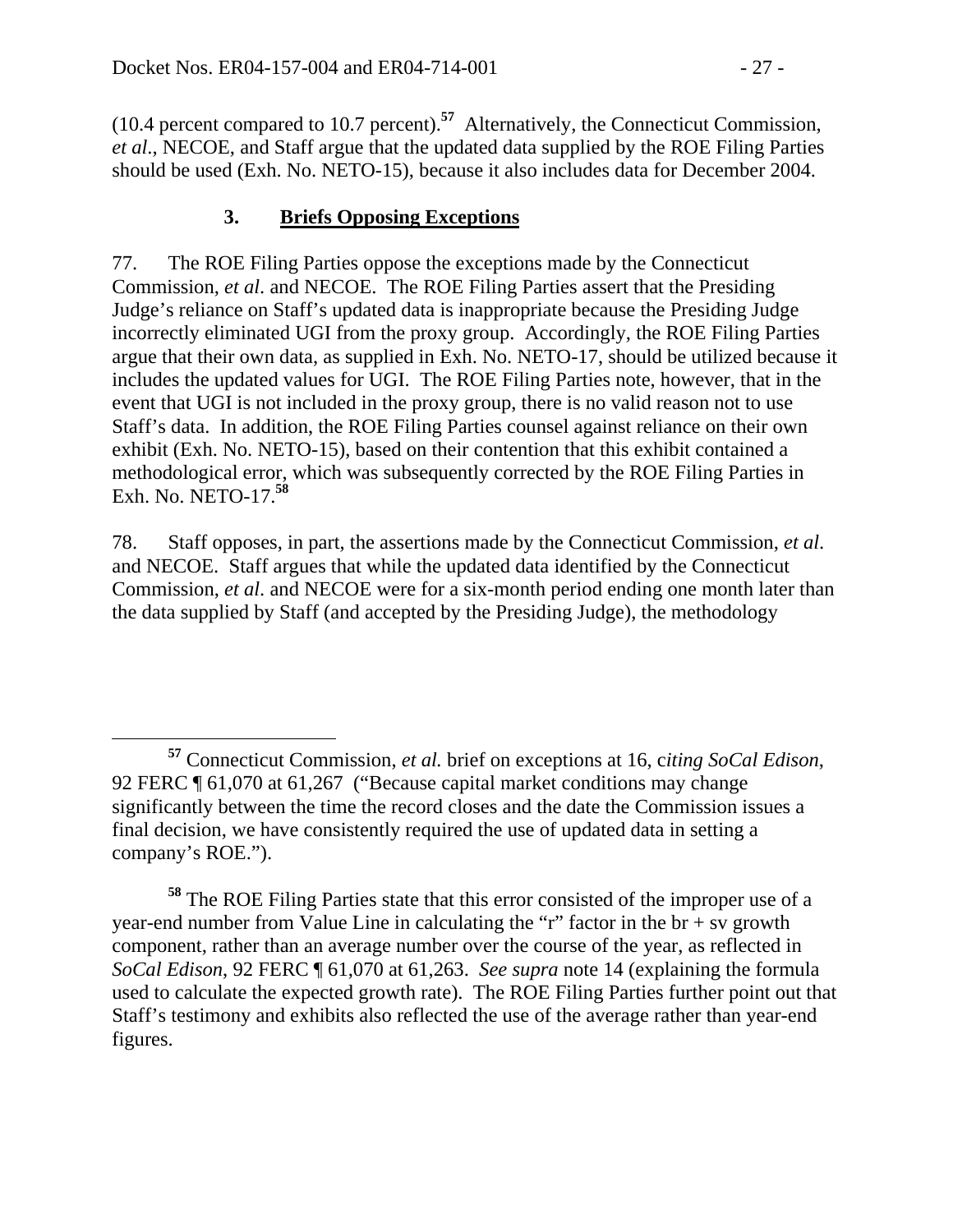underlying those calculations was faulty and thus was properly rejected.**<sup>59</sup>** However, as noted above, Staff concurs with NECOE that the Commission's stated preference is to use the latest available financial information and that application of this policy, here, supports use of Dr. Avera's updated data and calculations (Exh. No. NETO-15), as applied to Con Ed and PPL.**<sup>60</sup>**

## **4. Commission Finding**

79. For the reasons discussed below, we will adopt two separate updates to the midpoint ROE approved by the *Initial Decision*, *i.e.*, an update based on Exh. No. NETO-15 (lowering the high-end ROE from 14.1 percent to 13.1 percent) and a second update based on the use of the most recent bond data (increasing the midpoint return by 74 basis point, effective as of the date of this order).

80. First, we agree that the use of the latest available financial information is the Commission's stated preference and should be used here. Accordingly, we will adopt the updated data, as submitted by Dr. Avera in his supplemental testimony (Exh. No. NETO-15), *i.e.*, the six-month average dividend yield for the period July through December 2004. Utilizing these inputs as they relate to the proxy group identified above produces a zone of reasonable returns with a low-end ROE of 7.3 percent (as represented by Con Ed), a high-end ROE of 13.1 percent (as represented by PPL) and a midpoint ROE of 10.2 percent. This midpoint ROE will constitute the base-level ROE for a locked-in period, *i.e.*, from the rate effective date (March 1, 2004) through the date of this order.

81. Because capital market conditions may change significantly between the time the record closes and the date on which the Commission issues a final decision, we have consistently required the use of updated data in setting a company's ROE for the period subsequent to the date of our Opinion.The monthly yields on ten-year constant maturity U.S. Treasury Bonds provide a good indicator of these trends and have previously been endorsed by the Commission.<sup>61</sup> For the six-month period reflected in Staff's updated

**<sup>60</sup>** Staff notes that the implied range for these two entities would be 7.3 percent to 13.1 percent, with a midpoint ROE of 10.2 percent.

**<sup>61</sup>** *See, e.g., Union Electric Company,* Opinion No. 279, 40 FERC ¶ 61,046 (1987), *order on rehearing*, Opinion No. 279-A, 41 FERC ¶ 61,343 (1987).

**<sup>59</sup>** Specifically, Staff notes that this updated data eliminated Value Line's calendar year 2004 growth projection and thus relied on only two of Value Line's three growth projections. Staff asserts that this approach is inconsistent with the approach adopted by the Commission in the *Midwest ISO ROE Order.*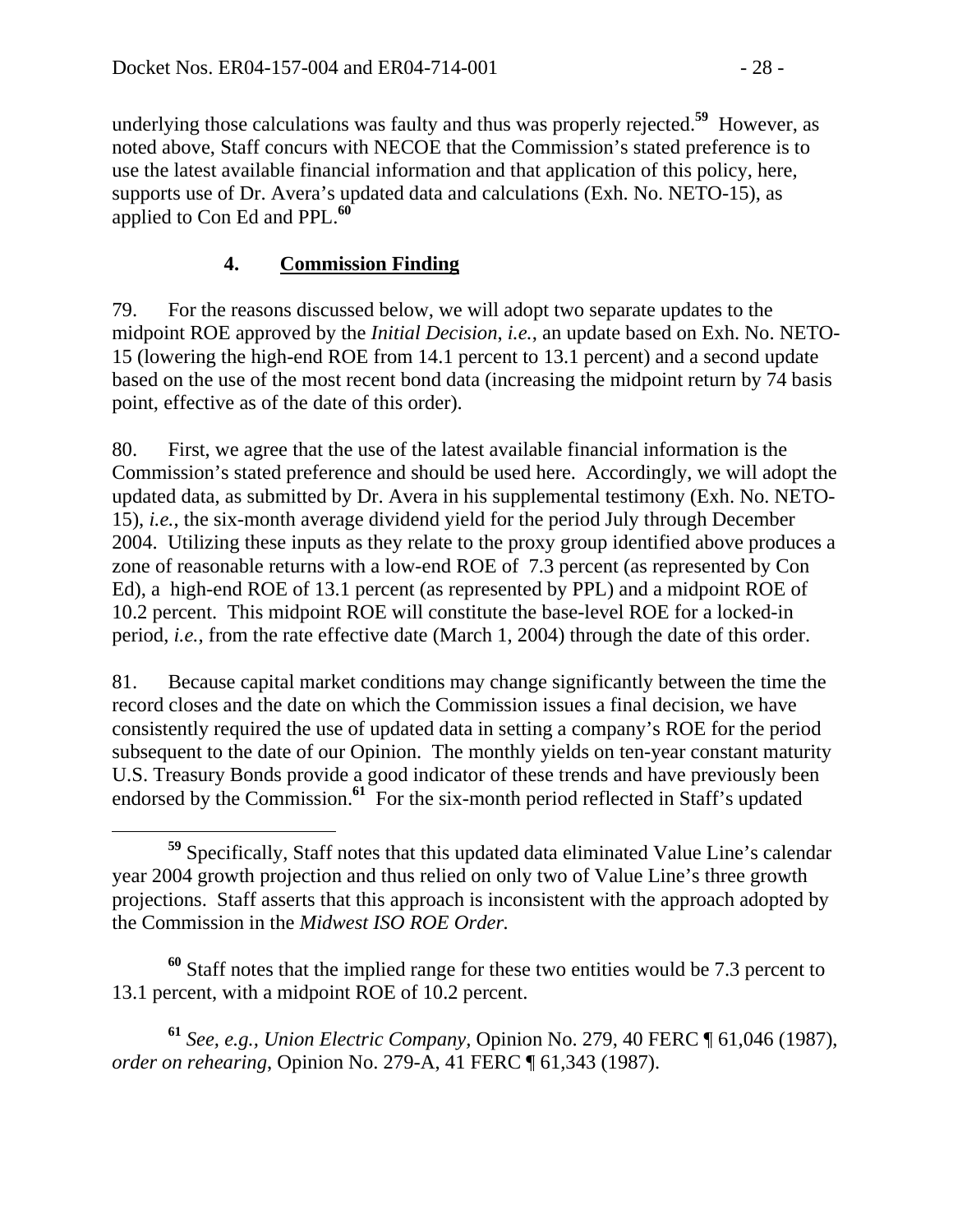values (Exh. No. S-5), *i.e.*, for the period July 2004 through December 2004, the average monthly yield on these bonds was 4.2 percent, while the most recent bond data (for the period March 2006 through August 2006), produces an average monthly yield of 5.0 percent (a difference of 74 basis point).**<sup>62</sup>** Adjusting the ROE for the going-forward period by this amount (inclusive of the base-level ROE and the other incentives noted above) raises the ROE from 11.7 percent to 12.4 percent, an ROE that falls within the zone of reasonableness.

#### **H. Whether an Adjustment to the DCF Results Was Required to Account for Certain Flotation Costs**

### **1. Initial Decision**

 $\overline{a}$ 

82. The Presiding Judge rejected the flotation cost proposal made by the ROE Filing Parties, *i.e.*, the proposal to adjust their allowed ROE by 20 to 40 basis point covering the ROE Filing Parties' anticipated incurrence of certain costs relating to their acquisition of capital to finance the construction of new transmission. The Presiding Judge noted that in support of that adjustment, the ROE Filing Parties had asserted that these projected costs were not otherwise reflected by the input values used to calculate their ROE in this case. The Presiding Judge noted that, as claimed by the ROE Filing Parties, the costs to issue new equity securities would be approximately five to ten percent of their allowed ROE.

83. The Presiding Judge found that while, under the Commission's precedent, a flotation cost adjustment may be considered appropriate in a given case, the Commission requires the public utility applicant seeking the adjustment to quantify the specific costs for which the adjustment will apply and show a nexus between these costs and the planned issuance, by the company, of public stock.**<sup>63</sup>** The Presiding Judge further found that in supplying this quantification, it is appropriate to utilize the formula supplied in *Boston Edison Co.*<sup>64</sup> for calculating the flotation cost

**<sup>62</sup>** The Federal Reserve Board, *Statistics: Releases and Historical Data* (2006). *See* www.federalreserve.gov/RELEASES.

**<sup>63</sup>** *Initial Decision*, 111 FERC ¶ 63,048 at P 89-91, *citing Allegheny Generating Company,* 65 FERC ¶ 63,026, 65,179 (1993) (*Allegheny*).

**<sup>64</sup>** 66 FERC ¶ 63,013, 65,084 (1994), *aff'd,* Opinion No. 411, 77 FERC ¶ 61,272, 62,172 (1996).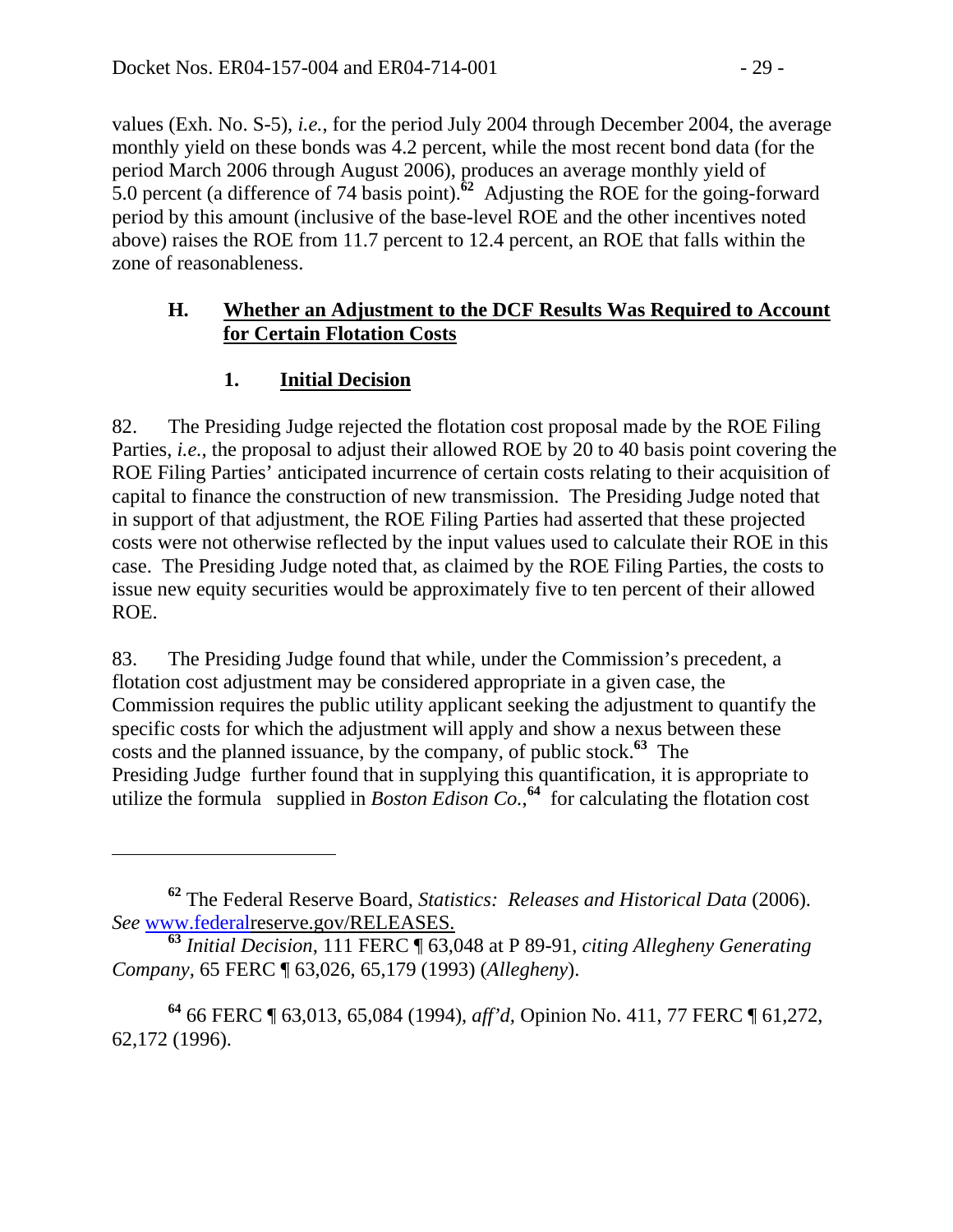adjustment.**<sup>65</sup>** Applying this formula, the Presiding Judge determined that the ROE Filing Parties had failed to provide any values for either "k" or "s."

### **2. Exceptions**

84. Exceptions are raised by the ROE Filing Parties. The ROE Filing Parties claim that because their existing and projected transmission expansion obligations may exceed \$2 billion and will need to be financed, they will be required to enter the equity capital markets in the near future and that when they do so, a significant amount of equity financing costs will be incurred that are not reflected in the DCF analyses performed in this case. The ROE Filing Parties argue that, under these circumstances, *Boston Edison Co.* supports the allowance of a flotation cost adjustment. Specifically, the ROE Filing Parties assert that a flotation cost adjustment of 20 to 40 basis points would be appropriate, based on their projected financing costs in the range of five to ten percent of their ROE.

## **3. Briefs Opposing Exceptions**

85. Staff and the Connecticut Commission, *et al.* oppose the ROE Filing Parties' asserted need for a flotation cost adjustment. Staff argues that the ROE Filing Parties failed to substantiate the existence of the planned expansions underlying their proposal, or whether, in conjunction with these claimed expansions, new equity would be issued. Staff further argues that no explanation was provided as to why these claimed expansions could not be financed either internally, out of retained earnings, or externally, through the issuance of debt.

86. The Connecticut Commission, *et al*. assert that at the time the record in this case closed, there was no evidence available of specific equity issuances contemplated by the ROE Filing Parties. The Connecticut Commission, *et al*. further argue that the ROE Filing Parties' own five-year growth projection in common shares outstanding (as reflected in their "sv" analysis), shows only a negligible expected new stock growth (less than 0.5 percent over the five-year period at issue, or less than 0.1 percent per year).

<sup>&</sup>lt;sup>65</sup> That formula provides that  $k = fs / (1+s)$ , where "k" equals the flotation cost adjustment to the allowed ROE; "f" equals the industry average flotation cost as a percentage of the offering price; and "s" equals the proportion of new common equity expected to be issued annually to total common equity.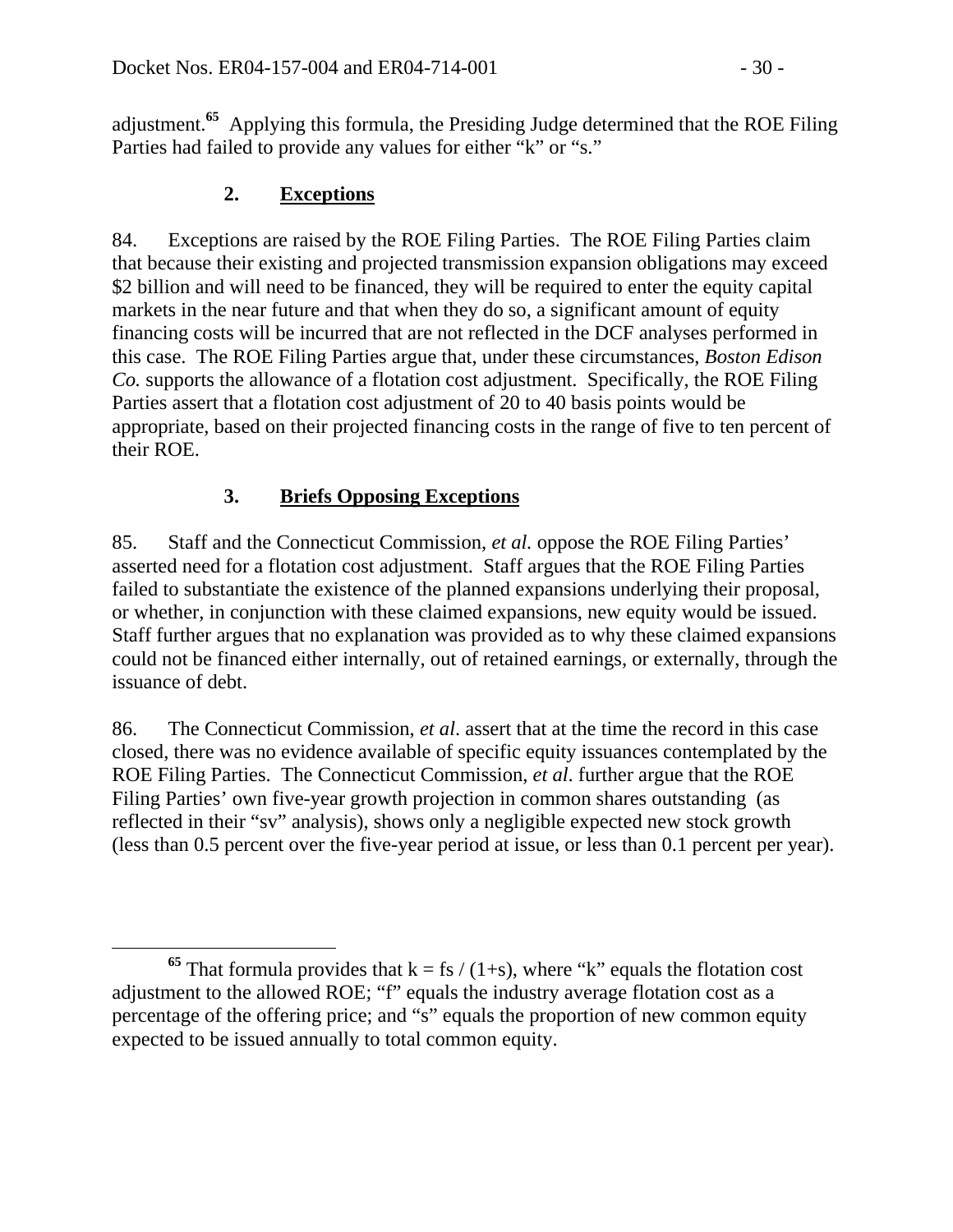### **4. Commission Finding**

87. We agree with the Presiding Judge that the ROE Filing Parties have failed to demonstrate a need for a flotation cost adjustment covering their projected costs for financing new construction. In the past, the Commission has approved flotation cost adjustments only when the utility demonstrates that a new stock issuance is imminent. In *Williston Basin Interstate Pipeline Co.,***<sup>66</sup>** for example, we found that flotation costs would not be permitted unless it could be demonstrated, among other things, that there is actual test period evidence that such costs can be expected to be incurred. In addition to this requirement, it was also determined in *Allegheny*, **<sup>67</sup>** that a flotation cost adjustment would not be appropriate absent sufficient evidence to show that common stock will be issued in the near term. Applying these standards, here, we find that the Presiding Judge properly excluded the ROE Filing Parties' request for a flotation cost adjustment.

#### **I. Whether ISO New England's ROE Should Be Increased By 100 Basis Points To Encourage Investment in New Transmission**

### **1. Initial Decision**

88. The *Initial Decision* rejected the ROE Filing Parties' request for a 100 basis point incentive for new transmission investments. In reaching this determination, the *Initial Decision* found that the issues set for hearing in this case did not include the level of the appropriate ROE adjustment. The issue, rather, focused on the appropriateness of granting any incentive, assuming that the incentive, if approved, would be established at the amount specified by the Commission in the *RTO Order*, *i.e.*, at a 100 basis point level.**<sup>68</sup>**

89. Next, the *Initial Decision* found that the applicable standard to be applied in addressing the ROE Filing Parties' requested incentive would be the standard specified by the Commission in the *RTO Order*, namely, whether the incentive is needed to incent investment in new transmission facilities.**<sup>69</sup>** The *Initial Decision* further found that this standard required proof of some link between the cost of the incentive and the benefits to

**<sup>66</sup>** 104 FERC ¶ 61,036 at P 51 (2003).

**<sup>67</sup>** 65 FERC ¶ 63,026 at 65,179.

**<sup>68</sup>** *Initial Decision*, 111 FERC ¶ 63,048 at P 145. **<sup>69</sup>** *Id*. at P 147, *citing RTO Order*, 106 FERC ¶ 61,280 at P 249.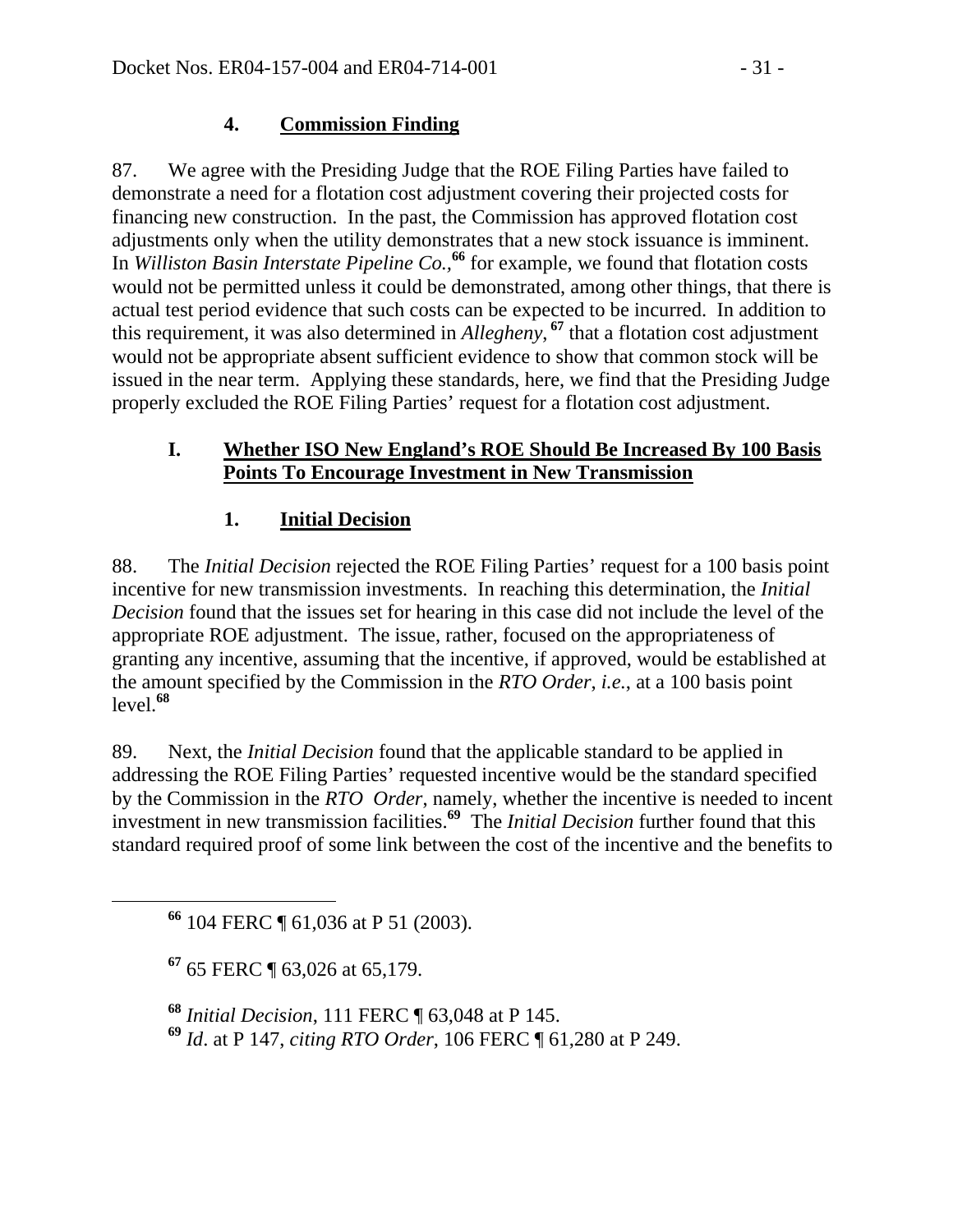be derived from it.**<sup>70</sup>** The *Initial Decision* also found that the burden of proof, on this issue, as in all section 205 filings, was on the public utility applicant, and that the evidentiary requirements applicable to incentive rates, as set forth in *Farmers Union Cent. Exch. Inc. v. FERC,***<sup>71</sup>** should also be followed, namely, the causation requirement set forth in the *RTO Order*, as noted above.

90. In applying this standard, the *Initial Decision* found that the proposed incentive was not required to assist the ROE Filing Parties in obtaining financing for their expansions because the challenges associated with the construction of these projects was not primarily related to the acquisition of capital.**<sup>72</sup>** The *Initial Decision* also found that there is no evidence in this record that paying an incentive would lead to the timelier implementation of transmission projects.

91. The Presiding Judge next considered the ROE Filing Parties' cost-benefit analysis, finding that this analysis also failed to justify the requested incentive. Specifically, the Initial Decision found that this analysis demonstrated only that the incentive's present value "cost" (\$148.2 million) would be outweighed, under the assumptions relied upon by the ROE Filing Parties, by the resulting "benefit" of \$152 million in two years (\$76 million per year of avoided costs). The *Initial Decision* found that while this analysis may support a finding that the timely construction of ISO New England's planned transmission expansions may be worthwhile, the analysis fails to address the issue of whether the incentive, if allowed, will cause these projects to be built. In addition, the *Initial Decision* found that while the evidence presented by the ROE Filing Parties may have demonstrated the *need* for new transmission, this showing, alone, does not demonstrate why the incentive would be necessary to *effectuate* these expansions.**<sup>73</sup>**

92. Finally, the *Initial Decision* found that while the requested incentive might encorage a given transmission owner to push hard for the approval of its project at the state level, the availability of the incentive alone could not affect that transmission owner's *ability* to overcome the problems inherent in siting new transmission. The *Initial Decision* noted that, in fact, local resistance to a given project might even be strengthened by the knowledge that, if built, the project would result in a higher ROE payable by the

**<sup>70</sup>** *Id*. at P 158.

**<sup>71</sup>** 734 F.2d 1486, 1503 (D.C. Cir. 1984) (*Farmers Union*).

**<sup>72</sup>** *Initial Decision*, 111 FERC ¶ 63,048 at P 158.

**<sup>73</sup>** *Id*. at P 166.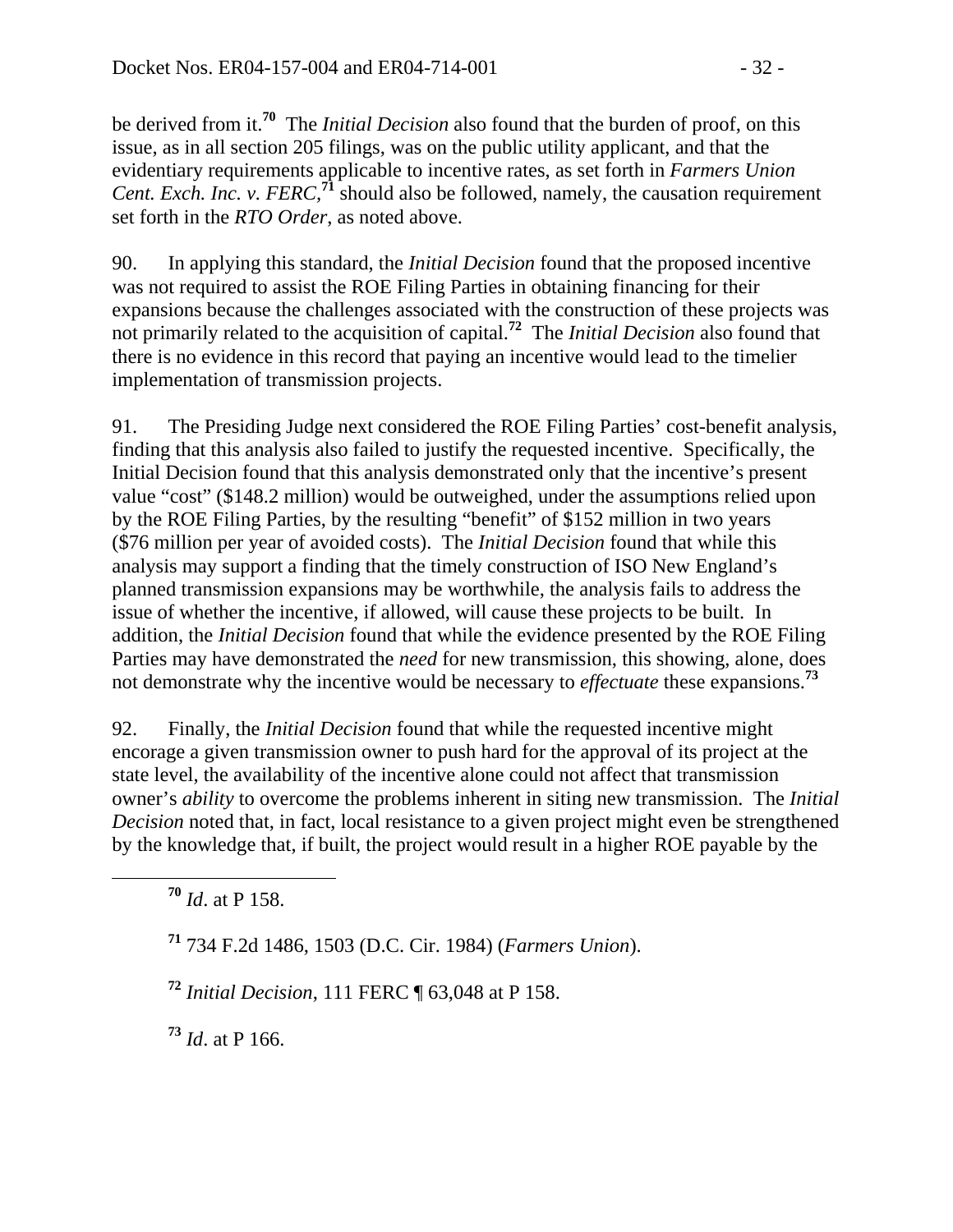state's residents. The *Initial Decision* found that, regardless, state regulatory approvals were unlikely to be affected in any significant positive way by the allowance of the ROE Filing Parties' requested incentive.**<sup>74</sup>**

## **2. Exceptions**

93. The ROE Filing Parties assert that the *Initial Decision* applied a wrong (and far too stringent) standard in this case in determining whether a 100 basis point incentive is appropriate, namely, whether the transmission projects at issue would have been built in the absence of the incentive, taking into consideration all issues (and obstacles) affecting this approval process. The ROE Filing Parties suggest that this standard, if applied by the Commission in this case, would impose a virtually impossible burden on *any* public utility applicant seeking the incentive, with the illogical result being the rejection of an incentive in *every* case in which it is sought. The ROE Filing Parties argue that the implications of the *Initial Decision's* ruling cannot be squared with the Commission's recognition in its proposed policy statement that an incentive can serve a useful role in promoting efficient, necessary expansions of the nation's transmission grids.

94. Accordingly, the ROE Filing Parties propose a more narrowly-focused standard that would take into consideration the conduct of the transmission owner *alone*, *i.e.,* whether the availability of the incentive will provide critical encouragement to the transmission owner to advocate on behalf of its project. The ROE Filing Parties assert that this interpretation of the Commission's proposed standard would be more consistent with the Commission's recognition in the *RTO Rehearing Order* that the proposed incentive is an appropriate first step in promoting needed transmission investment.

95. The ROE Filing Parties further assert that, applying this standard, here, the findings set forth in the *Initial Decision* would have supported the grant of their requested incentive. Specifically, the ROE Filing Parties point out that the *Initial Decision* found that "the potential application of the 100 basis point incentive to new transmission projects would provide an incentive to [the transmission owners] to use their available resources to get the new transmission built."**<sup>75</sup>**

**<sup>74</sup>** *Id*. at P 167, 233.

**<sup>75</sup>** ROE Filing Parties brief on exceptions at p. 45, *citing Initial Decision*, 111 FERC ¶ 63,048 at P 233.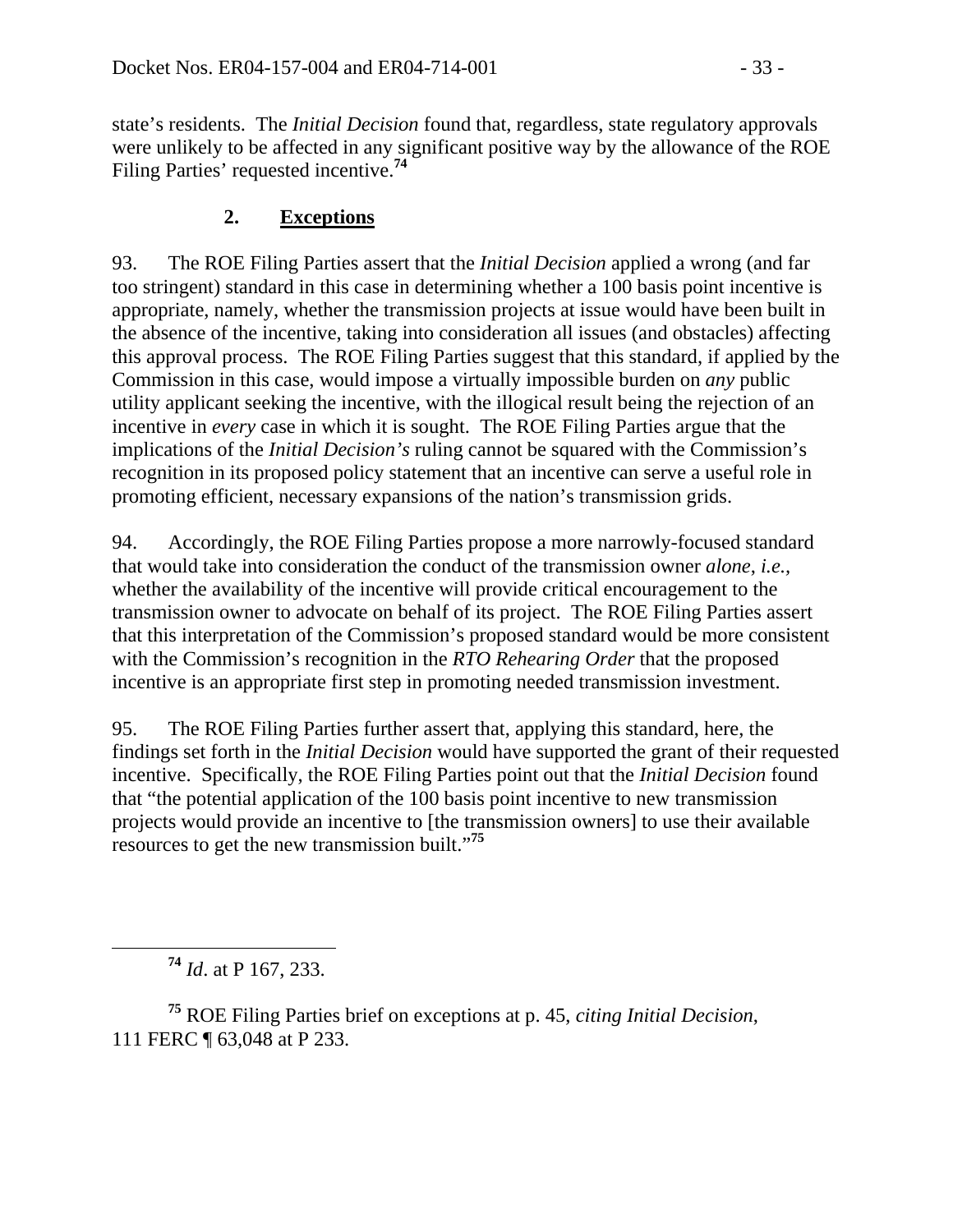96. The ROE Filing Parties also argue that the *Initial Decision* erred in concluding that the availability of the incentive could not affect the ROE Filing Parties' ability to address the local opposition to their proposed transmission projects. The ROE Filing Parties argue that, in fact, even where an independent entity like ISO New England has confirmed the need for a transmission project, these projects are often highly unpopular and can require the sponsoring transmission owner to expend political capital to move the project forward. The ROE Filing Parties argue, moreover, that this political capital constitutes a limited, finite resource that requires the transmission owner to decide, in a given case, whether to "spend" this capital on local officials and local communities in support of a given transmission project, or whether instead, to allocate this capital to an unrelated project. The ROE Filing Parties conclude that an incentive, if granted in this case, would both motivate and induce the transmission owner to spend its political capital on an eligible transmission project and thus not on a competing, unrelated commodity.

97. The ROE Filing Parties also challenge the *Initial Decision's* finding that a transmission owner, even were it motivated by the allowance of an incentive to push for its project at the local level, could not or would not have the ability to get its project approved. The ROE Filing Parties assert that this finding must be disregarded, given the *Initial Decision's* conflicting finding that an incentive applied to all transmission projects "would arguably provide an incentive to over-build."**<sup>76</sup>**

98. Finally, the ROE Filing Parties challenge the *Initial Decision's* determination that an incentive, if allowed, would not affect the ability of a transmission owner to acquire capital in support of its project. The ROE Filing Parties argue that the Presiding Judge, in so holding, overlooked the critical issue of how the allowed returns for new transmission projects affect the terms under which capital is available. The ROE Filing Parties note that, theoretically, capital is always available at some price. They submit, however, that investor perceptions will affect the terms under which such capital is available to utilities seeking to construct new transmission, and that currently, investors do not believe that existing returns are sufficient to compensate them for the risks of investing in the transmission business.

**<sup>76</sup>** *Id.* at p. 50, *citing Initial Decision*, 111 FERC ¶ 63,048 at P 198.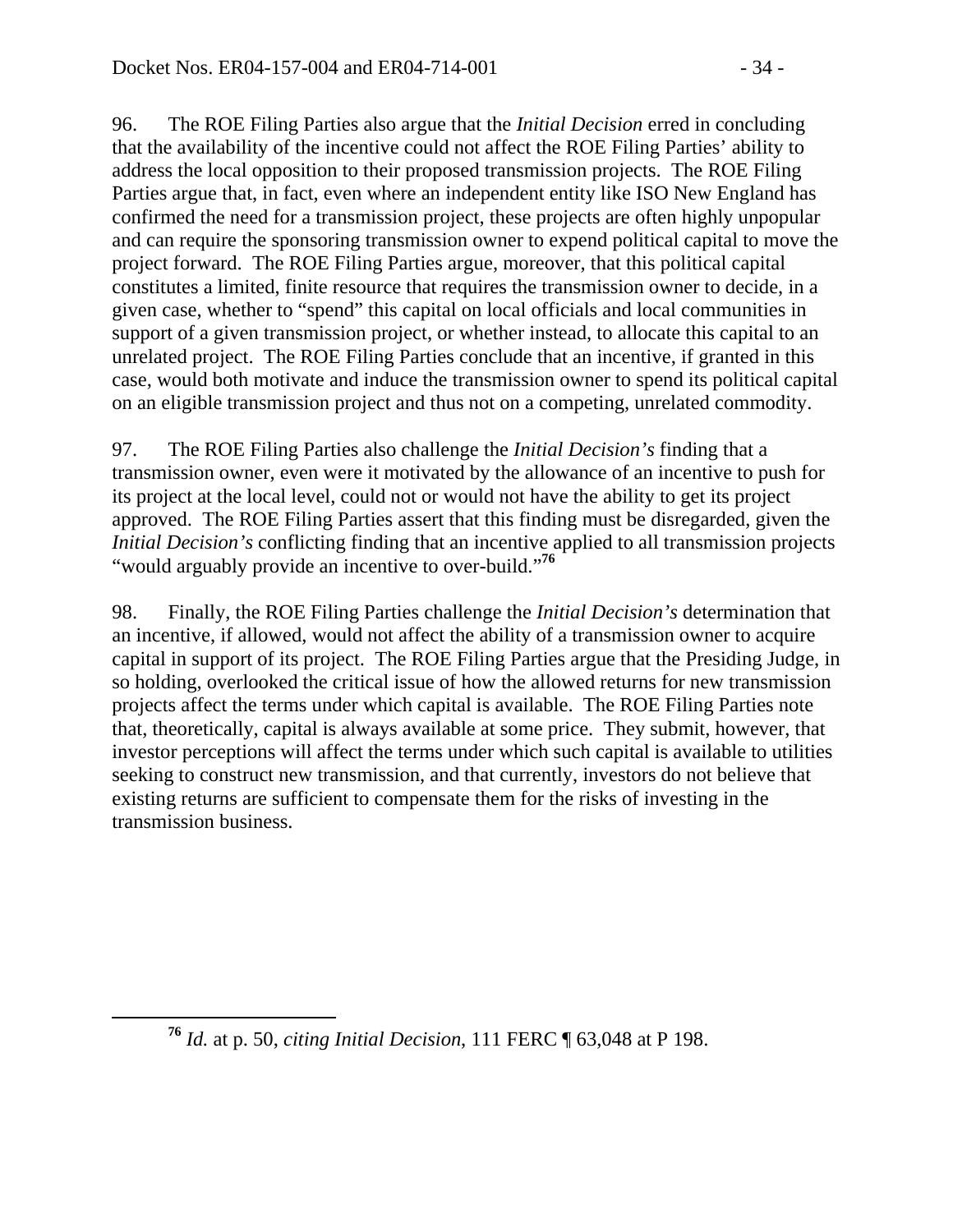#### **3. Briefs Opposing Exceptions**

99. Staff, the Connecticut Commission, *et al*., and NECOE oppose the ROE Filing Parties' exceptions regarding the appropriateness of applying a 100 basis point incentive to ISO New England's ROE in this case to incent investment in new transmission. Staff argues that the *Initial Decision* appropriately rejected the ROE Filing Parties' proposed incentive, given the absence of evidence indicating that the proposed incentive would, in fact, yield *any* beneficial system upgrades or *any* new transmission additions in *any* form. Staff and NECOE also assert that the Presiding Judge's causation analysis is consistent with the requirements of the *RTO Order*, which required that applicants seeking the 100 basis point incentive demonstrate why the incentive is required to incent investment in new transmission.**<sup>77</sup>** NECOE point out that the ROE Filing Parties could not make this showing.

100. The Connecticut Commission, *et al*. argue that the ROE Filing Parties' proposed incentive is subject to the requirements of *Farmers Union,* where the court held that any deviations from cost-based pricing must be reasonable and consistent with the Commission's statutory responsibility.**<sup>78</sup>** The Connecticut Commission, *et al*. submit that to satisfy this burden here, the ROE Filing Parties would have been required to reasonably calibrate the relationship between the increased rates resulting from the incentive and the attraction of new capital. The Connecticut Commission, *et al*. add that only incentives that can reasonably show how the increased rates will attract new capital may be included as an addition to an already just and reasonable base-level ROE.

101. The Connecticut Commission, *et al*. argue that contrary to the proof required by this standard, the ROE Filing Parties offered no evidence in this case attempting to estimate or quantify the effect the requested incentive would have on investment in transmission infrastructure. The Connecticut Commission, *et al*. further assert that there is no evidence in this record demonstrating (or even speculating on) how the incentive, if allowed, would overcome the existing obstacles to constructing new transmission. The Connecticut Commission, *et al*. also challenge the standard proposed by the ROE Filing Parties, which is based on the transmission owner's conduct alone and on whether the transmission owner would be incented to support its own project. The Connecticut Commission, *et al*. suggest that such a test would grant an incentive with *no* showing that

**<sup>78</sup>** 734 F.2d at 1503.

**<sup>77</sup>** *See also* Connecticut Commission, *et al*. brief opposing exceptions at p. 18 (arguing that the ROE Filing Parties failed to show the link between payment of the incentive and any benefits to be derived from it.).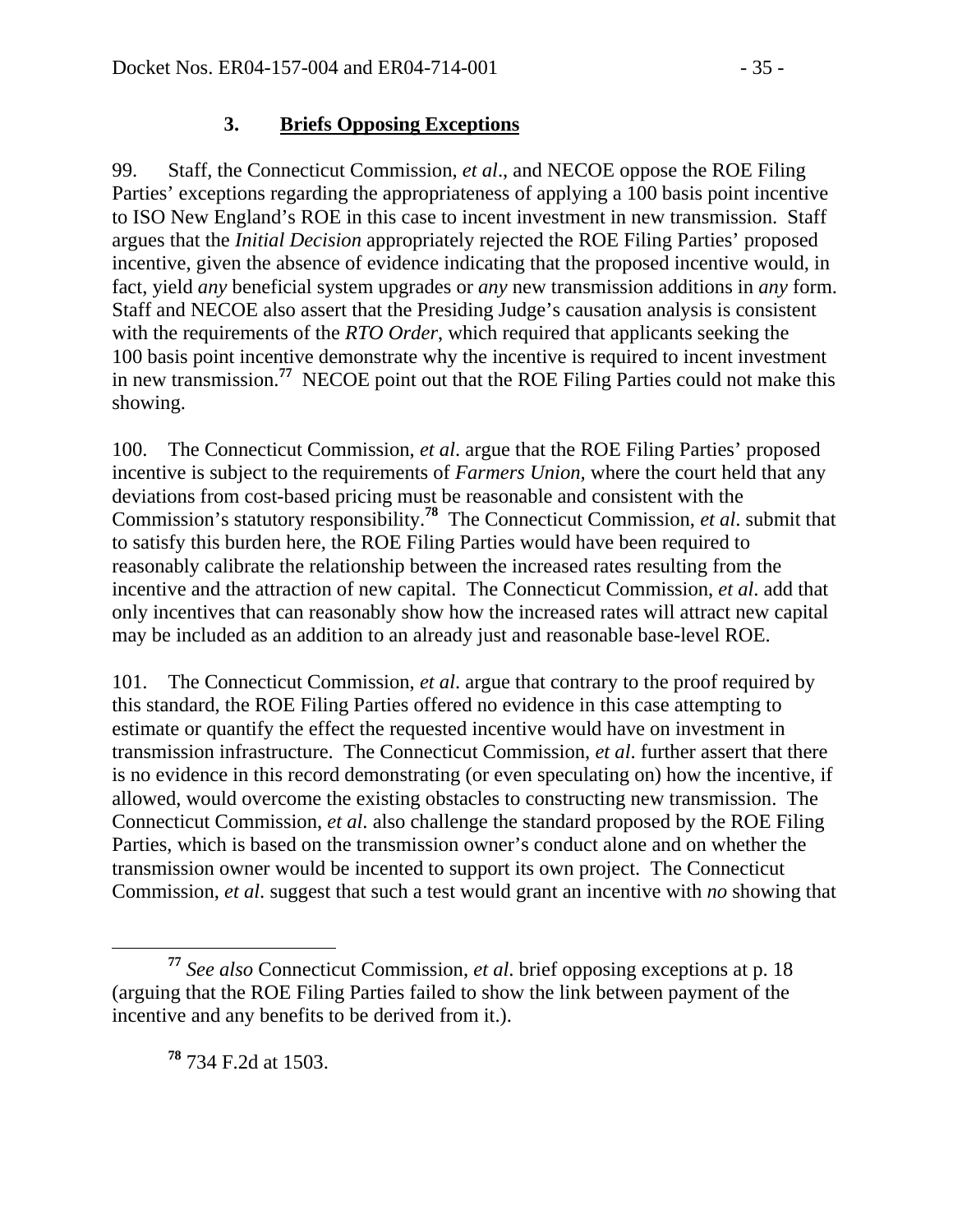the incentive contributed *anything* to eliminating obstacles or completing transmission projects.

102. The Connecticut Commission, *et al*. also assert that an incentive should not be approved in this case based solely on the approval of a transmission project as part of ISO New England's Regional Transmission Expansion plan. The Connecticut Commission, *et al*. note that there is no assurance that projects approved through this process will, in fact, be built.

#### **4. Commission Finding**

103. For the reasons discussed below, we will reverse the *Initial Decision*. As an initial matter, the Commission's authority to encourage investment in infrastructure through the application of incentive pricing is not new. The Commission, exercising its existing authority under section 205, has done so for the purpose of encouraging new investment to meet demonstrated needs.**<sup>79</sup>** Indeed, the courts have recognized that a primary purpose of the FPA and the Natural Gas Act is to encourage plentiful supplies of energy at reasonable prices, through, among other means, the development of needed infrastructure.**<sup>80</sup>** As recently as June of this year, the Court of Appeals for the D.C. Circuit affirmed that the Commission has significant discretion within its ratemaking authority to consider both cost-related factors and policy-related factors (*e.g*., the need for new transmission investment). In *Maine Public Utilities Commission v. FERC,* the court reviewed the Commission's authority to approve incentive rates, holding that the Commission's determinations "involve matters of rate design . . . [and] policy judgments [that go to] the core of [the Commission's] regulatory responsibilities."**<sup>81</sup>** The court further stated that, "the court's review of whether a particular rate design is just and

**<sup>80</sup>** *See, e.g., Pub. Utilities Comm'n of the State of California v. FERC*, 367 F.3d 925, 929 (D.C. Cir. 2004), *citing NAACP v. FPC*, 425 U.S. 662, 670 (1976).

**<sup>79</sup>** *See, e.g., Western Area Power Administration*, 99 FERC ¶ 61,306, reh'g denied, 100 FERC ¶ 61,331 (2002), *aff'd sub nom. Public Utilities Commission of the State of California v. FERC*, 367 F.3d 925 (D.C. Cir. 2004); *Michigan Electric Transmission Co., LLC*, 105 FERC ¶ 61,214 (2003); *American Transmission Company, L.L.C*., 105 FERC ¶ 61,388 (2003), *order approving settlement*, 107 FERC ¶ 61,117 (2004); *ITC Holdings Corp.,* 102 FERC ¶ 61,182*, reh'g denied*, 104 FERC ¶ 61,033 (2003); *Trans-Bay Cable LLC,* 112 FERC ¶ 61,095 (2005), *order granting clarification*, 114 FERC ¶ 61,104 (2006).

**<sup>81</sup>** 454 F.3d 278, 288 (D.C. Cir. 2006) (*Maine Public Utilities Commission*). *See also Permian Basin Area Rate Cases,* 390 U.S. 747 (1968).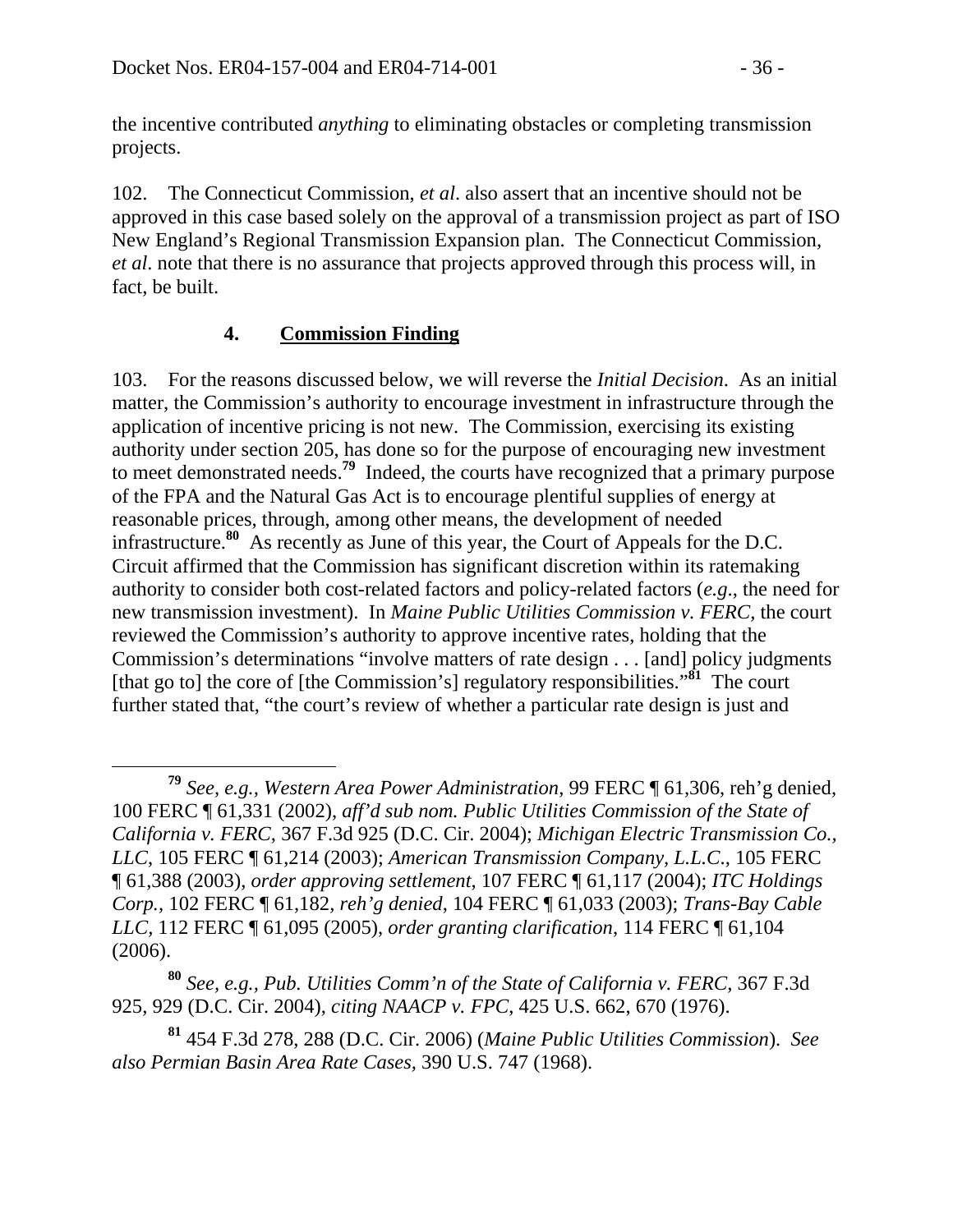reasonable is highly deferential."**<sup>82</sup>** The court also rejected the argument that the Commission was required to calibrate the level of benefits that an incentive is designed to produce beyond a finding that the incentive at issue is within the zone of reasonableness.**<sup>83</sup>**

104. In considering the ROE Filing Parties' proposed incentive and the record established in the hearing, we will apply the standard of review established by the Commission in the *RTO Order, i.e.*, whether the incentive is needed to encourage investment in new transmission. As we stated in the *RTO Order,* "[a]pplicants seeking this incentive adder [are] required to demonstrate why the adder is needed to incent investment in new transmission facilities . . . ."**<sup>84</sup>** The *Initial Decision*, however, applied a very different standard of review than the one we established in the *RTO Order.* In response to evidence presented supporting why the incentive was needed for new investment, the *Initial Decision* stated that the evidence, "does not show that the adder will result in building of transmission that would otherwise not be built at all or that the [transmission] projects would be built in a 'timely' manner."**<sup>85</sup>** While we agree with the Presiding Judge that the ROE Filing Parties shoulder the burden of proof on this issue, we disagree that this evidentiary burden requires a showing that "but for" the incentive, the projects at issue will not be built.

105. In stating that applicants are required to demonstrate why the adder is needed to incent investment in new transmission facilities in the *RTO Order*, we did not establish an insurmountable burden of proof or require an impossible evidentiary showing. Nonetheless, the *Initial Decision*, by requiring that Applicants meet a "but for" test, did just that. As Staff notes, the hurdles facing new transmission projects include: (i) regulatory approvals; (ii) prudence reviews; (iii) regulatory disallowances; (iv) expenditure of political capital; (v) siting delays; (vi) zoning regulations; (vii) land use requirements; and (viii) public opposition.<sup>86</sup> Staff further recognized that these risks are "too amorphous to quantify" and that it is "very difficult to measure" the affect to which an incentive can help overcome such obstacles.<sup>87</sup> We agree and, in fact, we can not conceive of a case in which an applicant could ever make a showing with certainty

 $\overline{a}$ 

**<sup>83</sup>** *Id*.

**<sup>84</sup>** *RTO Order*, 106 FERC ¶ 61,280 at P 249.

**<sup>85</sup>** *Initial Decision*, 111 FERC ¶ 63,048 at P 163.

**<sup>86</sup>** *Id.* at P 120.

**<sup>87</sup>** *Id.* 

 $82$  *Id.*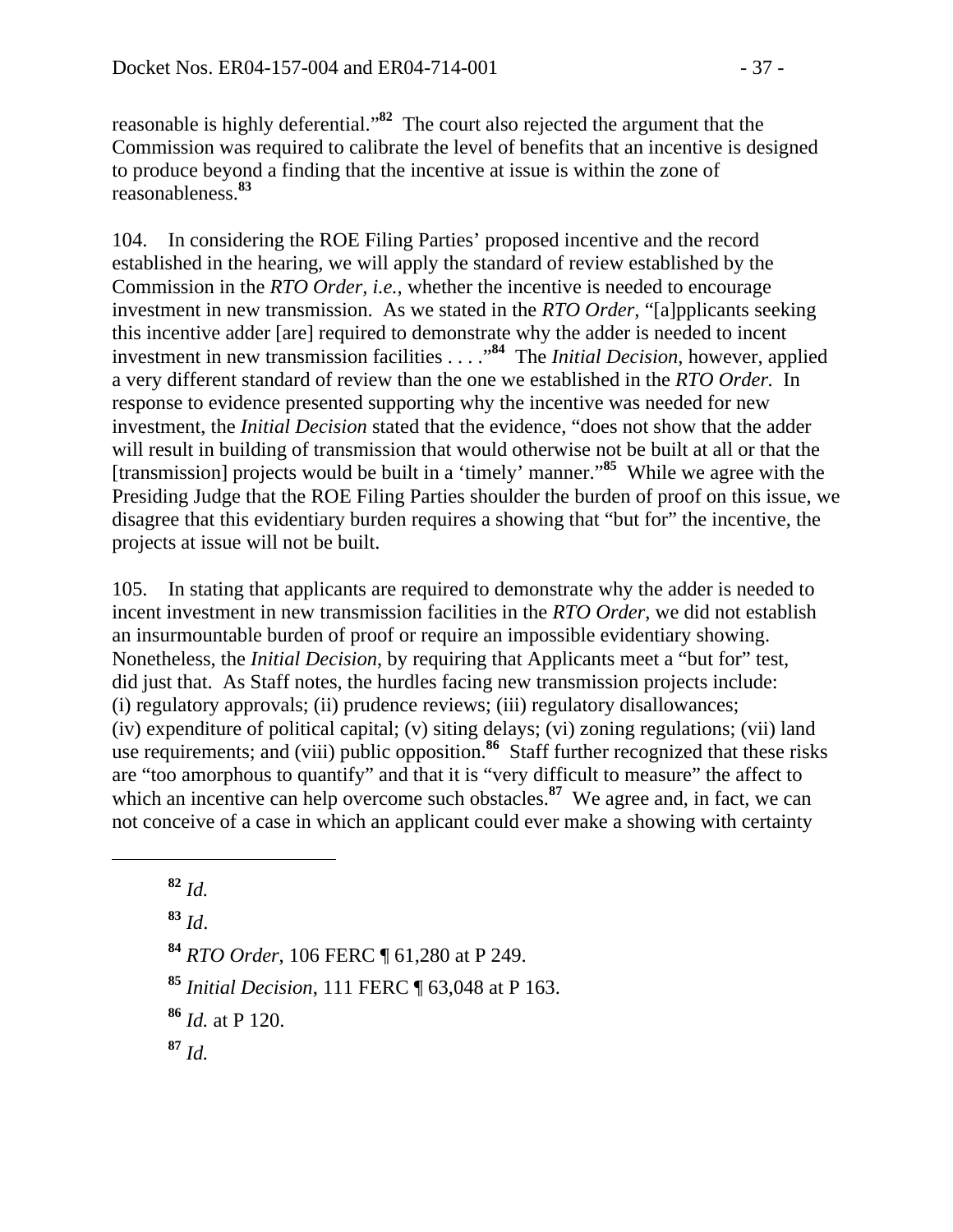that absent a 100 basis point incentive (or a one percent increase in the ROE contribution to a project) a transmission project would not be built. Thus, we reject the *Initial Decision's* use of the "but for" test for evaluating whether the proposed 100 basis point incentive is needed for new transmission investment. Rather, consistent with the *RTO Order*, the applicable standard is whether (i) the proposed incentive falls within the zone of reasonable returns; and (ii) there is some link or nexus between the incentives being requested and the investment being made, *i.e*., to demonstrate that the incentives are rationally related to the investments being proposed.**<sup>88</sup>**

106. The evidence presented in the hearing satisfies this standard. First, the proposed incentive falls within the zone of reasonable returns for the reasons cited above.**<sup>89</sup>** Second, the evidence reviewed below demonstrates a sufficient link between the cost of the ROE incentive and the benefits to be derived from it.

107. We begin with the observation that there is an undisputed need for the projects to which the proposed adjustment will apply, as evidenced by ISO New England's regional planning process and the analyses made pursuant to this process. Under ISO New England's OATT, ISO New England is responsible for independently assessing system reliability and market efficiency needs, providing information about regional system needs to market participants, and identifying regulated transmission solutions in the event a market solution is not forthcoming in response to ISO New England's identified needs.**<sup>90</sup>** ISO New England is also required to initiate system enhancement and expansion

**<sup>89</sup>** Specifically, the proposed 100 basis point incentive would result in an overall ROE of 11.7 percent for the locked-in period  $(10.2 + 0.5 + 1.0 = 11.7)$  and 12.4 percent for the going-forward period  $(10.2 + 0.5 + 1.0 + 0.74 = 12.4)$ .

**<sup>90</sup>** *See, e.g.,* ISO New England OATT at section 48.1:

The Regional System Plan (the "RSP"), including the related system enhancement and expansion studies, shall be completed by [ISO New England]. The purpose of the RSP is to identify system reliability and market efficiency needs and types of resources that may satisfy such needs so that Market Participants may provide efficient market solutions (*e.g.,*  (continued)

**<sup>88</sup>** The *Initial Decision* even purports to apply a very similar standard to the facts presented during the hearing. The Presiding Judge stated that, "I read the March 24 Order [*RTO Order*] to require a showing of some link between the cost of the adder and the benefits to be derived from it." *Id.* at P 158. However, as noted above, the *Initial Decision* ultimately evaluates the proposed adder under a much stricter and practically insurmountable standard.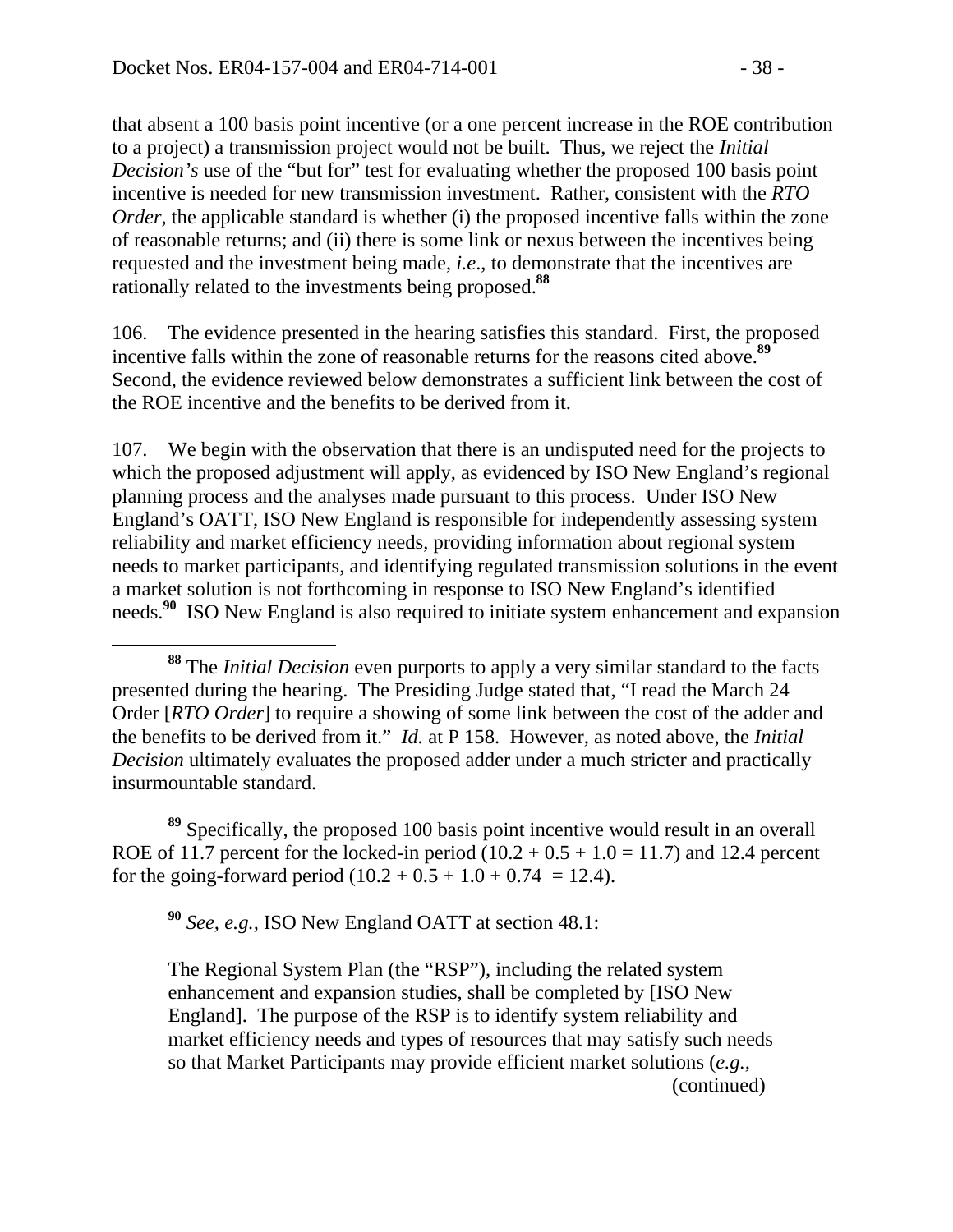$\overline{a}$ 

studies at least once every three years and to incorporate the results of these studies into ISO New England's Regional System Plan.**<sup>91</sup>** The criteria for determining which market efficiency needs are included in the completed needs assessment is developed by ISO New England with input from a Planning Advisory Committee.**<sup>92</sup>**

108. The 2004 Regional Transmission Expansion Plan (RTEP-04) approved by ISO New England has identified specific projects necessary to satisfy the needs of the region. Based on this independent analysis and the process pursuant to which it was conducted, we can conclude here that the proposed incentive will apply only to projects that are: (i) constructed and brought on line; and (ii) meet a demonstrated need.**<sup>93</sup>**

109. We also find that the proposed incentive will assist ISO New England in bringing these projects on line in a timely fashion. Specifically, we agree with the ROE Filing Parties that the proposed incentive will give project owners a significant impetus to push hard for their projects at all phases of the approval process.<sup>94</sup> As witnesses Scott, Avera,

demand-side projects, distributed generation and/or merchant transmission) to identified needs.

**<sup>91</sup>** *Id.* at section 48.3(a). In the most recent RSP, ISO New England "identified 272 transmission projects required throughout New England to meet planning criteria. These upgrades are required to reliably serve load and to reduce the need to commit generating units for operating reserves, voltage support, and relief of other transmission constraints. These 272 projects are estimated to cost about \$3.0 billion." Exh. NETOs-25 at p. 10.

**<sup>92</sup>** *Id.* at section 48.2. The Planning Advisory Committee provides input to ISO New England concerning the development of the Regional System Plans including input regarding study assumptions, needs assessments, and project options.

**<sup>93</sup>** This need is also borne out by additional evidence in this case. *See, e.g.,* Exh. No. NETO-20 at 2 (U.S. Department of Energy's National Transmission Grid Study); and Exh. No. NETO-21 at 4-5 (prepared testimony of Gordon Van Welie, President and Chief Executive Officer of ISO New England before the House Committee on Energy and Commerce).

**<sup>94</sup>** The Presiding Judge made findings that support this conclusion. The Presiding Judge acknowledged, for example, that the requested ROE adjustment will provide an incentive to the transmission owners to use their available resources to ensure that the new transmission is built. *See Initial Decision,* 111 FERC ¶ 63,048 at P 233.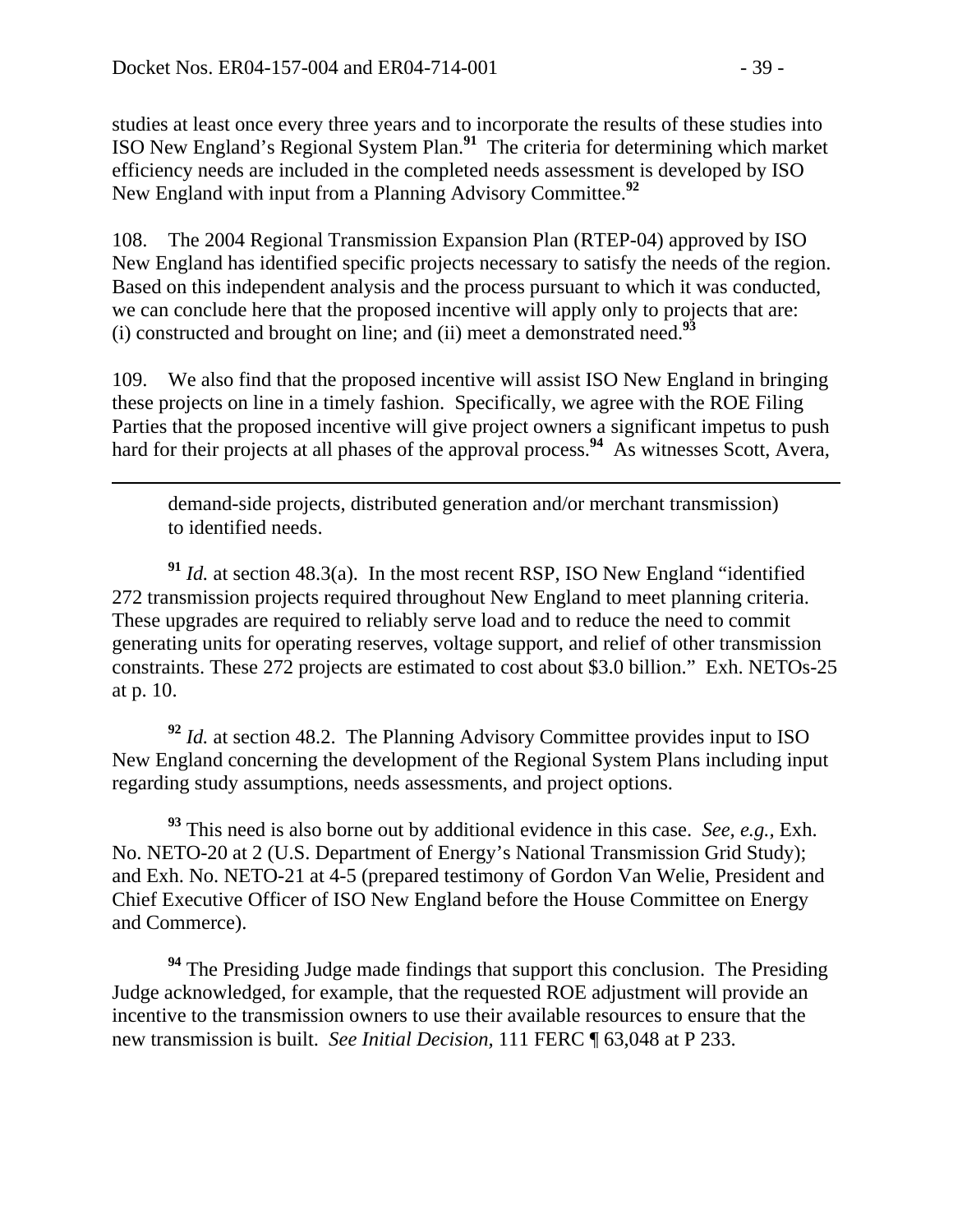and Schnitzer each testified in this case, utilities can be expected to respond to financial motivations and, in so doing, to expend the time and effort necessary to sell the importance of their projects at the local level.**<sup>95</sup>** As witness Schnitzer further testified, an incentive of 100 basis point is sufficient in size to trigger this needed response.<sup>96</sup> Accordingly, we reject the *Initial Decision's* finding that the availability of the ROE incentive cannot affect a transmission owner's ability to address local opposition to transmission facilities or otherwise affect the process of obtaining regulatory approvals.

110. We also find that the proposed ROE incentive will assist the ROE Filing Parties in obtaining favorable financing terms for their projects. The Presiding Judge agreed that the proposed incentive would, in theory, encourage investment, but then went on to find that the impediments to bringing this new transmission on line are not "primarily" attributable to a lack of capital.**<sup>97</sup>** However, we agree with the ROE Filing Parties that the relevant issue, here, is not whether the proposed incentive will allow the ROE Filing Parties to obtain capital irrespective of the financing cost, but whether there is some link between the incentive requested and the investment being made. On this issue, we agree with the ROE Filing Parties that the proposed incentive will have a favorable impact on the terms under which capital can be obtained, which will support the timely construction of the needed transmission infrastructure in ISO New England.**<sup>98</sup>** This showing meets our requirement that the applicants demonstrate that the incentives requested are rationally related to the investments proposed.

111. We also find that there will be ratepayer benefits attributable to the proposed incentive. As witness Schnitzer testified, ISO New England's customers are currently burdened with costs attributable to an insufficiently robust grid, including costs attributable to reliability agreements, reliability-must-run arrangements, involuntary load shedding, congestion costs, marginal losses, and stopgap transmission expenditures.**<sup>99</sup>** By

 **<sup>95</sup>** *See* Tr. 217; 220; 725-727; 955-959; Exh. Nos. NETO-19 at 24-25 and NETO-23 at 31.

**<sup>96</sup>** Tr. 988-89.

**<sup>97</sup>** *Initial Decision*, 111 FERC ¶ 63,048 at P 158.

**<sup>98</sup>** *See, e.g.,* Tr. 67 (witness Scott: It's unlikely that National Grid will not be able to fund its obligations; the question is at what price will we be able to raise the capital to do that and what the share price would be as a result of the effect.").

**<sup>99</sup>** *See* Exh. No. NETO-23 at 15-16.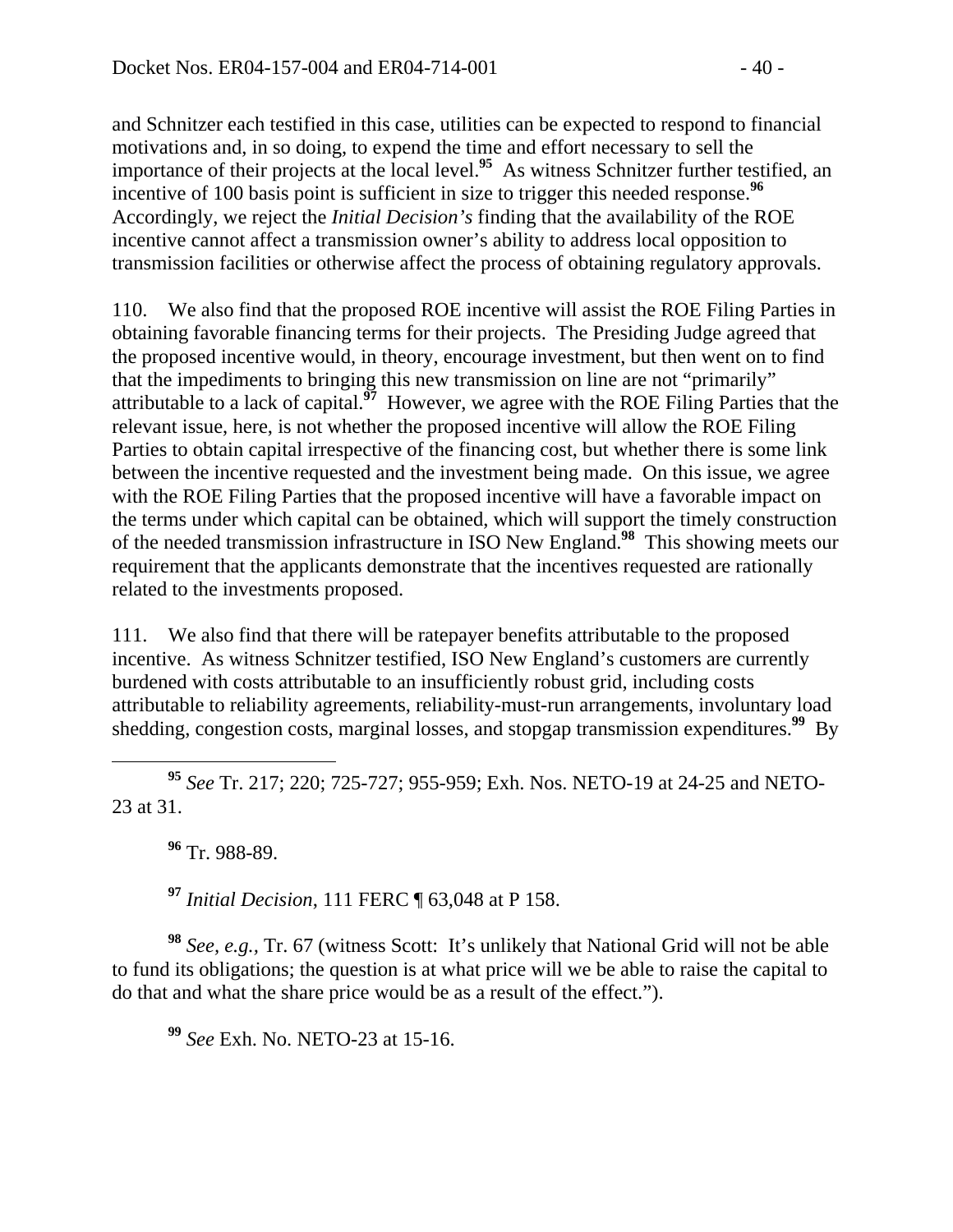contrast, the timely, successful completion of the projects identified by ISO New England in its regional transmission plan should assist in minimizing these costs and thus benefiting ratepayers.**<sup>100</sup>**

112. We reject the *Initial Decision's* finding that an allowance of an ROE incentive could lead to the construction of unnecessary projects. As noted above, the incentive will apply only to projects approved through ISO New England's regional planning process.

113. Finally, we note that the ROE incentive approved here, and the standard used to evaluate the incentive, is consistent with our prior decisions with respect to analogous incentive rate requests**<sup>101</sup>** and is consistent with EPAct 2005 and our final rule issued pursuant to EPAct 2005.**<sup>102</sup>** Section 1241 of EPAct 2005 is entitled, "Transmission Infrastructure Investment," and requires the Commission to issue a rule that *inter alia*  promotes capital investment in the enlargement, improvement, maintenance and operation of transmission facilities. There can be no doubt that Congress, in enacting this provision, desired the Commission to encourage new transmission investment. As we stated in the *Pricing Reform Final Rule*, "the fundamental issue raised by commenters – whether transmission incentives are *necessary* to encourage new infrastructure – was put

**<sup>101</sup>** *See, e.g., PJM Interconnection LLC*, 104 FERC ¶ 61,124, at P75 (2003) (requiring a showing of why an incentive adder is needed to promote investment in transmission facilities); *Allegheny Energy, Inc.*, 116 FERC ¶ 61,058 (2006). *See also American Electric Power Service Corp.,* 116 FERC ¶ 61,059 (2006).

**<sup>102</sup>** *See* EPAct 2005 at section 1241 and *Promoting Transmission Investment through Pricing Reform*, Docket No. RM06-4-000, Final Rule, 116 FERC ¶ 61,057 (2006) (*Pricing Reform Final Rule*), *reh'g pending.* Although both EPAct 2005 and the *Pricing Reform Final Rule* followed the close of the record in this case and, therefore, cannot govern the outcome of this proceeding, they do represent current law as well as Congress's and the Commission's most recent policy on transmission pricing and incentives.

**<sup>100</sup>** Mr. Schnitzer goes on to quantify specific costs and benefits attributable to the ROE incentive, asserting that the total cost of the incentive, on a pre-tax basis, is \$148.2 million, while the *annual* benefits will be at least \$76 million. *See* Exh. No. NETO-23 at 28-29. However, we need not parse these numbers here or consider the various other less quantifiable benefits attributable to the proposed incentive. *See, e.g.,* Tr. 630-633 and Exh. No. NETO-22 at 9 (discussing the impact of congestion). It is sufficient to note that, on balance, and based on the specific record evidence presented here, the timely, successful completion of ISO New England's requested additions to its transmission grid *will* inure to the benefit of ratepayers.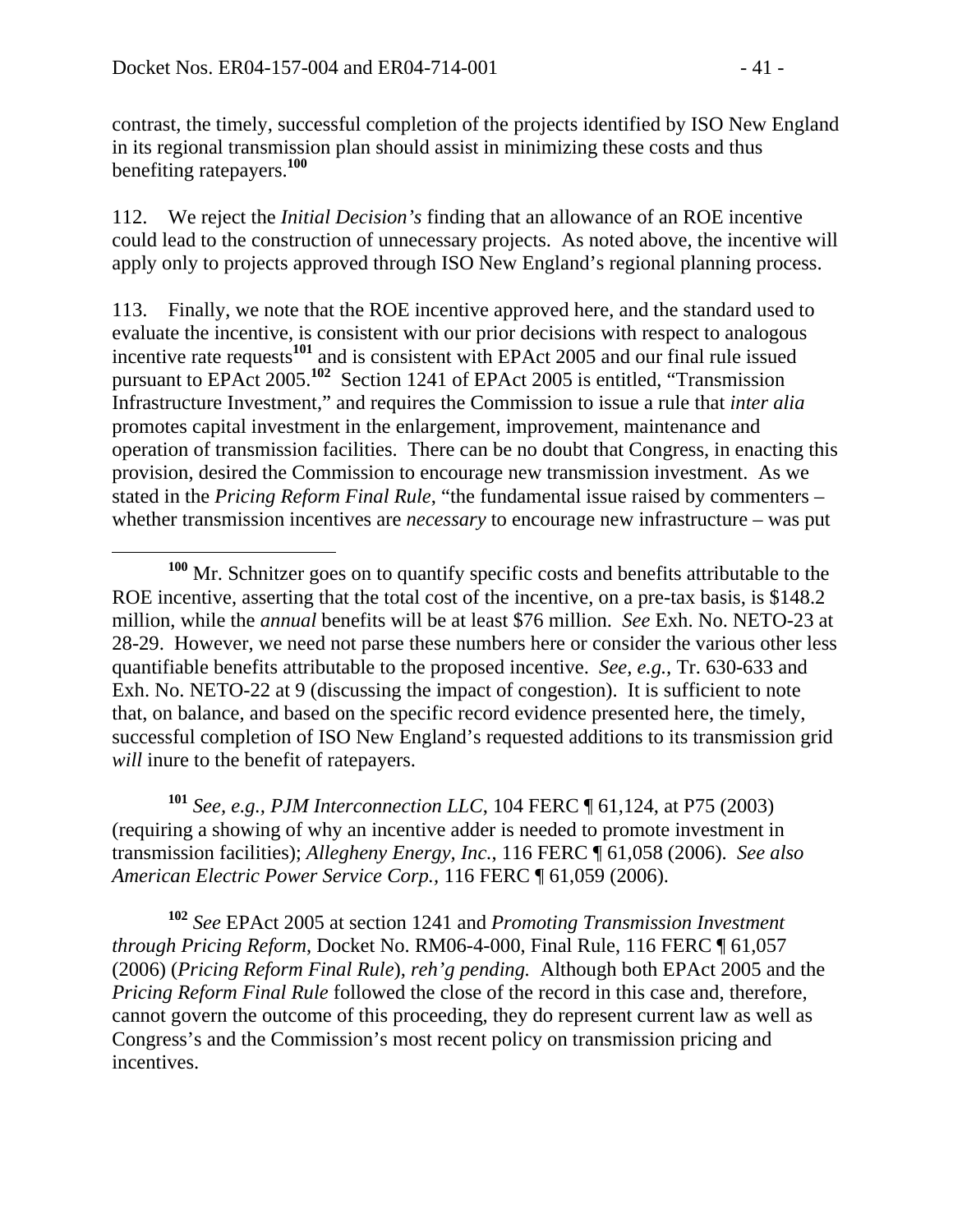to rest by the plain language of [new FPA] section 219(a), which requires the Commission to issue a rule that adopts 'incentive-based . . . rate treatments."<sup>103</sup> Moreover, in the *Pricing Reform Final Rule* we addressed whether an applicant must show that, but for the incentive, the investment would not be made. Consistent with our decision based on the record in this proceeding, we rejected arguments to impose such a "but for" test for transmission incentives and instead required applicants to demonstrate "some nexus between the requested incentive and the proposed investment being made, *i.e.*, to demonstrate that the incentives are rationally related to the investment being proposed."**<sup>104</sup>**

#### **J. Whether an ROE Incentive Adjustment for New Transmission, if Allowed, Should Apply to all Transmission**

### **1. Initial Decision**

114. The *Initial Decision* found that among the issues set for hearing, was the issue of whether an ROE incentive adjustment for new transmission, if allowed, should apply to all types of transmission expansion or be narrowly focused on transmission expansions that utilize innovative, less expensive technologies.**<sup>105</sup>** The *Initial Decision* found that if an ROE incentive were found by the Commission to be appropriate in this case, it should *not* be applied to all transmission expansions. Instead, the *Initial Decision* found that this ROE incentive should be applied, if at all, to transmission expansions that can be installed relatively quickly**<sup>106</sup>** and that utilize innovative, lower cost technologies.**<sup>107</sup>**

### **2. Exceptions**

115. The ROE Filing Parties assert as error the *Initial Decision's* findings regarding the limited application of any ROE adjustment that may be approved in this case. The ROE

**<sup>103</sup>** *Pricing Reform Final Rule*, FERC Stats. & Regs. ¶ 31,222 at P19 (emphasis added).

**<sup>104</sup>** *Id.* at P 48.

 $\overline{a}$ 

**<sup>105</sup>** *Initial Decision*, 111 FERC ¶ 63,048 at P 147, *citing RTO Order*, 106 FERC ¶ 61,280 at P 249.

**<sup>106</sup>** *Id.* at P 211.

**<sup>107</sup>** *Id.* at P 232.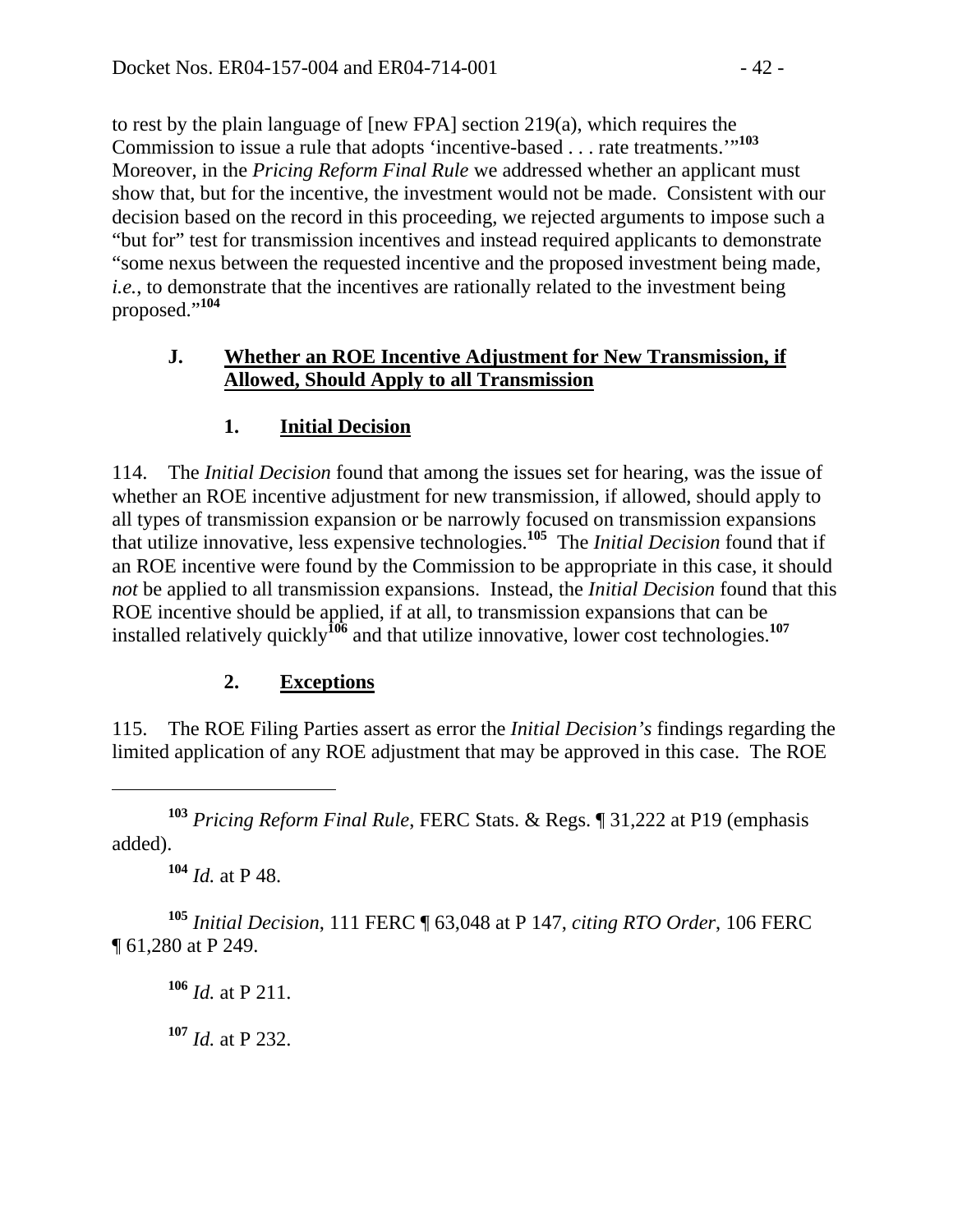Filing Parties assert that consistent with the Commission's objectives for promoting all needed transmission upgrades, the 100 basis point incentive should, as requested, apply to all new transmission facilities that are approved by ISO New England through its regional planning office. The ROE Filing Parties add that restricting the ROE incentive adjustment to a more narrow category of transmission upgrades would deny the greatest net benefit to customers that will result from the cost-effective mix of innovative and traditional technologies developed through ISO New England's regional planning process. The ROE Filing Parties add that a determination of what constitutes a transmission technology that is both "innovative" and "less expensive," as proposed by the *InitialDecision*, would be contentious and fact-specific, leading to substantial uncertainty and litigation on the question of whether any given project will qualify for the ROE incentive adjustment.

116. The Connecticut Commission, *et al*. assert as error the *Initial Decision's* findings regarding the appropriate scope for any ROE incentive that may be authorized by the Commission in this case. The Connecticut Commission, *et al*. argue that an ROE incentive would not be appropriate for projects that can be installed relatively quickly, because there is no reasonable benchmark for determining how these projects would qualify under this standard, or whether there would be any system benefit attributable to this allowance. The Connecticut Commission, *et al*. note that projects that can be installed relatively quickly typically involve the replacement of limited exiting facilities and thus could provide an incentive to "cherry pick" these projects over competing, more difficult projects that could provide greater system benefits at a comparable price.

117. The Connecticut Commission, *et al*. further argue that the Commission should not approve an ROE incentive for facilities that use so-called innovative, lower cost technologies because such an allowance could produce unjustified windfalls. Specifically, the Connecticut Commission, *et al*. argue that many of these projects may already be subsidized through existing industry and government-funded research and development activities.

# **3. Brief's Opposing Exceptions**

118. Staff and the ROE Filing Parties oppose the Connecticut Commission, *et al*'s objections regarding the *Initial Decision's* alternative findings. Staff argues that if the Commission does permit an ROE incentive, it would be appropriate, as the *Initial Decision* found, to limit the incentive to transmission projects that can be installed relatively quickly. Staff asserts that ISO New England's regional planning process provides a useful basis for developing benchmarks to measure "relatively quick" installation time. In addition, Staff submits that the Commission is in the best position to determine the types of technologies to which the ROE incentive, if allowed, should apply.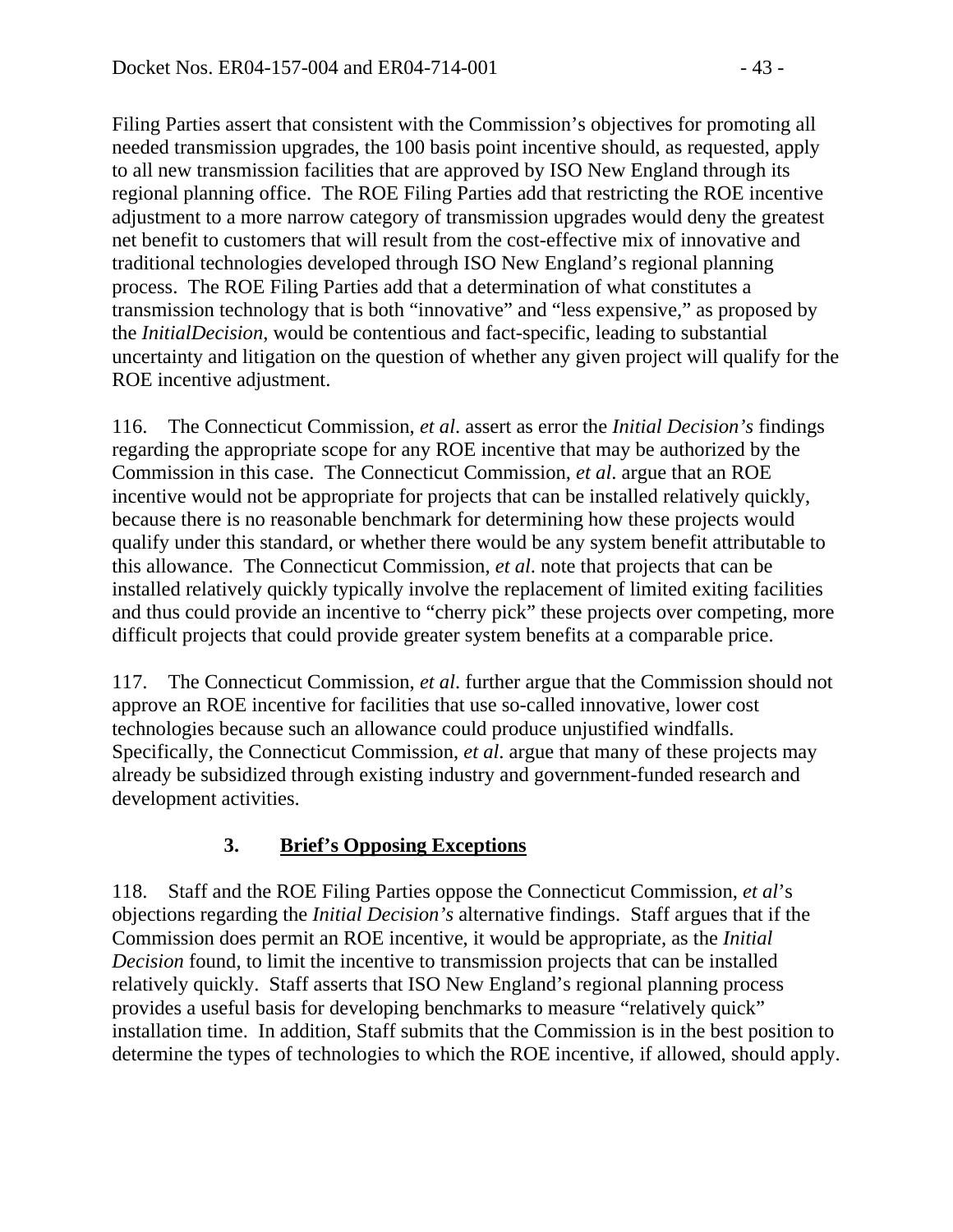119. Staff also takes issue with the ROE Filing Parties' assertion that their requested ROE incentive, if allowed, should apply to all transmission expansions approved by ISO New England. Staff asserts that the *Initial Decision* correctly found that requiring transmission investments to qualify for the proposed incentive by meeting certain broad and flexible criteria would help ensure that the incentive, if allowed, would function as a true incentive and provide system benefits.

120. Staff claims that an incentive, for facilities that use innovative, lower cost technologies, could produce unjustified windfalls. The ROE Filing Parties argue, in response, that the projects included in ISO New England's regional planning process will produce substantial benefits that will more than offset the cost of the incentive. The ROE Filing Parties further assert that they will not be permitted to cherry pick projects included in the regional planning process, given their obligation to construct *all* projects included in that plan.

121. The ROE Filing Parties also oppose the Connecticut Commission, *et al*.'s exceptions challenging the *Initial Decision's* alternative finding that the Commission, assuming it approves an incentive, should limit the incentive to transmission expansions that can be installed relatively quickly and utilize innovative, lower cost technologies. The ROE Filing Parties assert that the Presiding Judge correctly concluded that the Commission is capable and in the best position to determine the types of technologies to which the incentive could apply. As such, the ROE Filing Parties reject the conclusion advanced by the Connecticut Commission, *et al*. that would deny the incentive for any upgrade, including those that could be installed relatively quickly.

# **4. Commission Finding**

122. For the reasons discussed below, we will reverse the *Initial Decision's* finding that the ROE incentive for new transmission, if allowed, should be applied only to new transmission expansions that can be installed relatively quickly and that utilize innovative, less expensive technologies. Instead, we will accept the proposed ROE incentive, as applicable to *all* projects identified as necessary by ISO New England in its regional planning process.

123. Our policy, as it relates to transmission investment, is to promote the development and maintenance of a healthy transmission infrastructure, including the promotion of all transmission projects designed to provide efficient, reliable, and non-discriminatory transmission service.**<sup>108</sup>** This policy, as set forth in Order No. 2000, has also served as a

**<sup>108</sup>** *See* Order No. 2000, FERC Stats. & Regs ¶ 31,089 at 31,003; *RTO Rehearing Order,* 109 FERC ¶ 61,147 at P 206. *See also* 18 C.F.R. § 35.34(k)(7) (2006): (continued)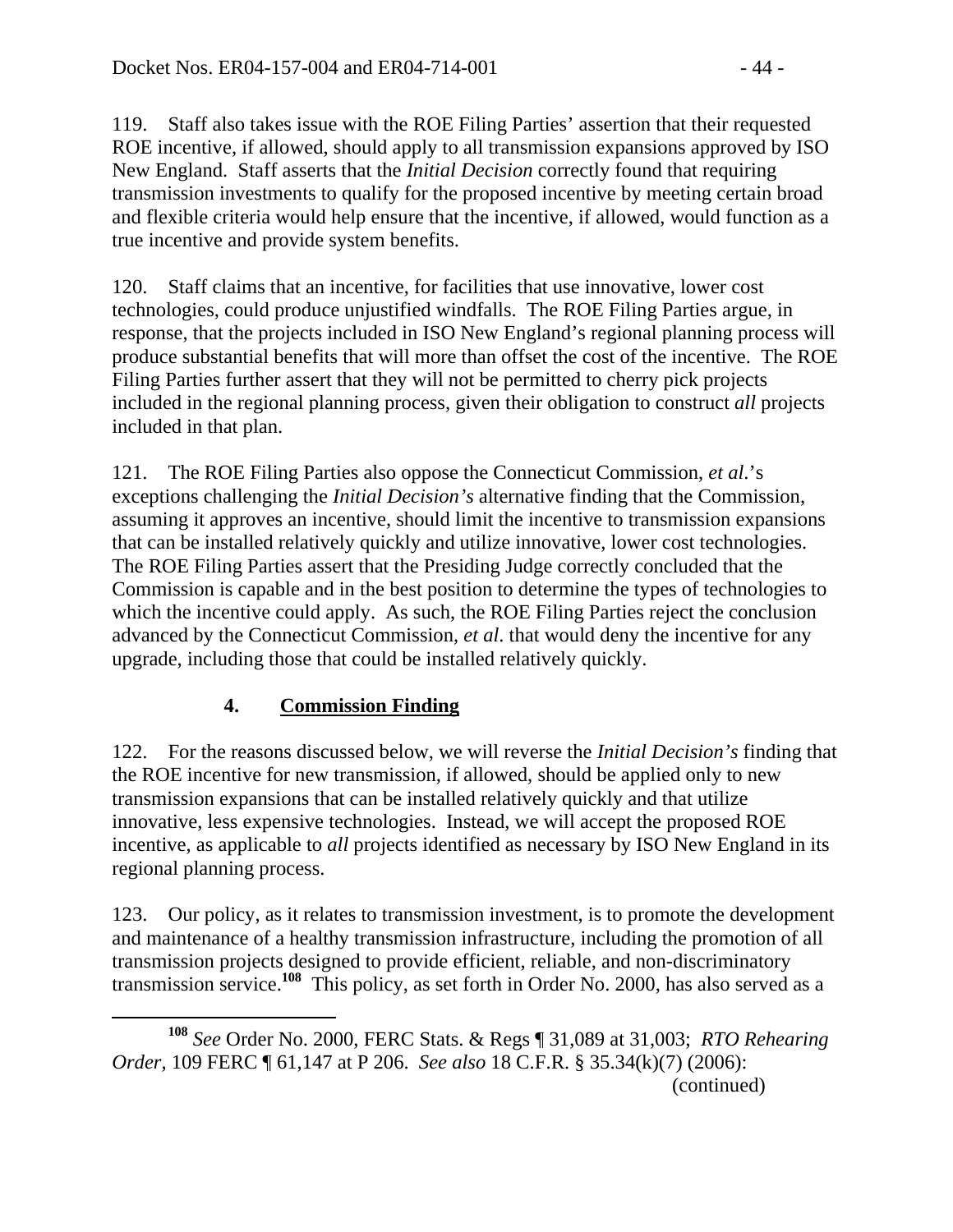$\overline{a}$ 

founding principle underlying the establishment of ISO New England's regional planning process, *i.e.*, a process designed to independently assess system reliability and market efficiency needs.**<sup>109</sup>** This policy will be appropriately served, here, by applying the incentive for new transmission to *all* projects approved as necessary by ISO New England's regional planning process. Granting the incentive to all projects approved through this process will ensure that all decisions relating to technology options, including the cost-effectiveness of these options, will be made fairly and independently by ISO New England.**<sup>110</sup>** We also find that this allowance will not lead to over-building, given the approval process itself and its focus on "necessary" additions.**<sup>111</sup>**

124. We also agree with the ROE Filing Parties that, as a practical matter, any effort to narrow the scope of the allowed incentive is unworkable and unnecessary. For example, attempting to identify a transmission technology that is "innovative" *and* "less expensive" *and* that can be installed "relatively quickly" may exclude projects that should be encouraged and may be unfair if the measure of these values fails to give sufficient weight to siting considerations, in-service dates, long-term needs, or other important intangibles. A failure to consider each of these factors, or to give sufficient weight to the factors that are considered, could lead to arbitrary results and could provide perverse incentives as it relates to the proposal and selection of new transmission projects.

[An authorized RTO must be] responsible for planning, and for directing or arranging, necessary transmission expansions, additions, and upgrades that will enable it to provide efficient, reliable and non-discriminatory transmission service and coordinate such efforts with the appropriate state authorities. [In addition, the RTO must] encourage market-driven operating and investment actions for preventing and relieving congestion [and] accommodate efforts by state regulatory commissions to create multistate agreements to review and approve new transmission facilities. [This process must also] be coordinated with programs of existing Regional Transmission Groups . . . where appropriate.

**<sup>109</sup>** *See, e.g.,* ISO New England OATT at 48.1.

**<sup>110</sup>** *See* Exh. Nos. NETO-19 at 22 and NETO-29 at 8.

**<sup>111</sup>** *See* Exh. Nos. NETO-19 at 22 and NETO-25 at 5. *See also* Exh. No. S-7 at 8- 9 (noting that ISO New England will have a stronger incentive to select the least-cost solution to a particular problem than would a transmission owner that has financial interest in its own project).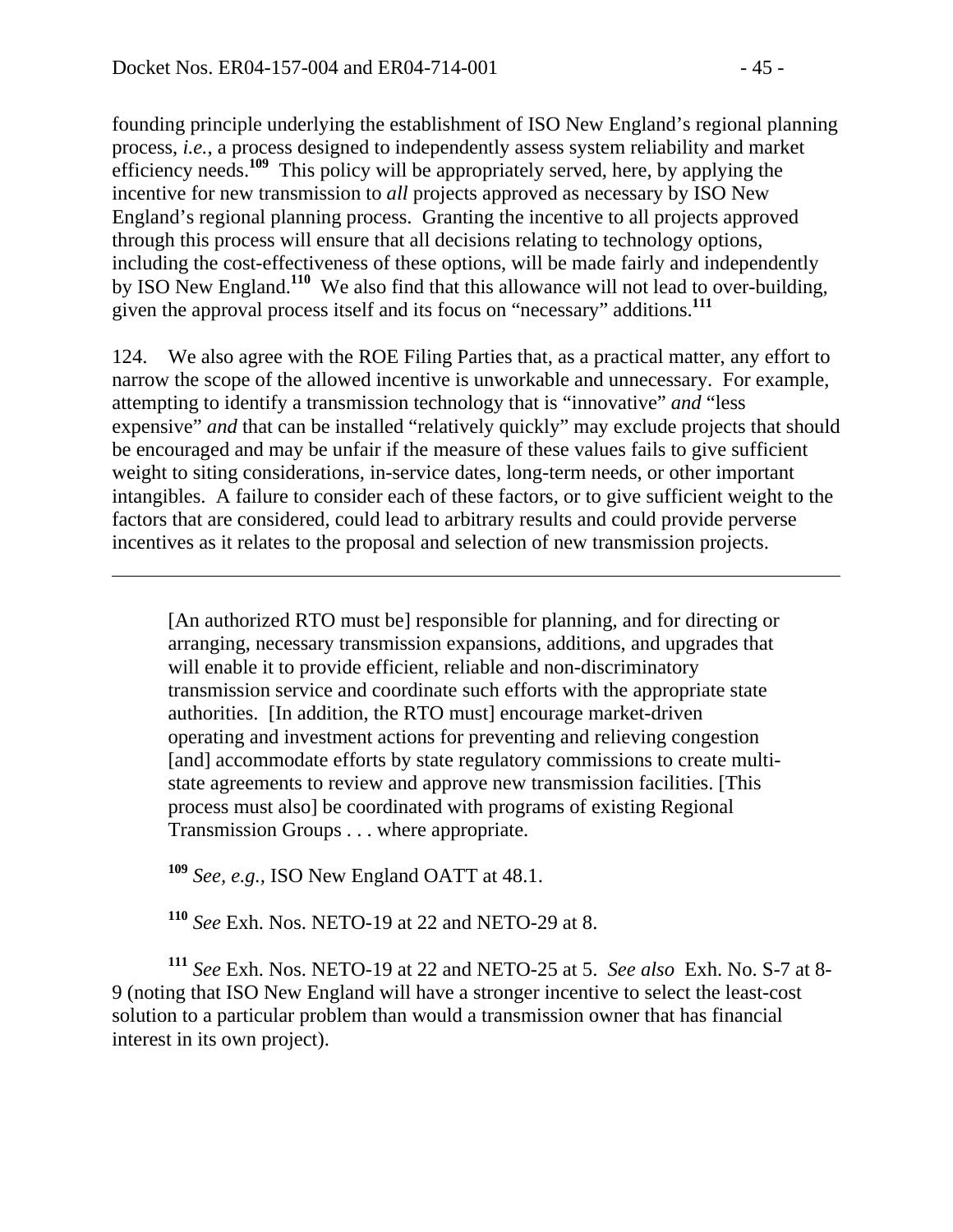125. In addition, it could be difficult, if not impossible, to "calculate" any qualitative differences between these approved projects, either as a generic matter or in a given case and could lead to an overly litigious process that could operate as a drain on the Commission's resources.**<sup>112</sup>** This process, moreover, would ultimately defeat the objective of timely, efficient expansions and thus would be counter-productive relative to the Commission's planning policies.**<sup>113</sup>** For all these reasons, we will accept the application of the incentive to all projects approved as necessary by ISO New England.

#### The Commission orders:

 The *Initial Decision* is hereby affirmed, in part, and reversed, in part, as discussed in the body of this order.

By the Commission. Commissioner Kelly dissenting in part with a separate statement attached. Commissioner Wellinghoff dissenting in part with a separate statement attached.

 $(S E A L)$ 

#### Magalie R. Salas, Secretary.

**<sup>112</sup>** As the ROE Filing Parties point out, the Commission would be required to examine each individual transmission project included in each annual update of the regional plan.

**<sup>113</sup>** The *Initial Decision* acknowledges, for example, that if the ROE incentive is tailored to apply only to innovative, less expensive technologies, additional proceedings would need to be initiated to determine which projects included in ISO New England's regional plan will qualify. *See Initial Decision*, 111 FERC ¶ 63,048 at P 237.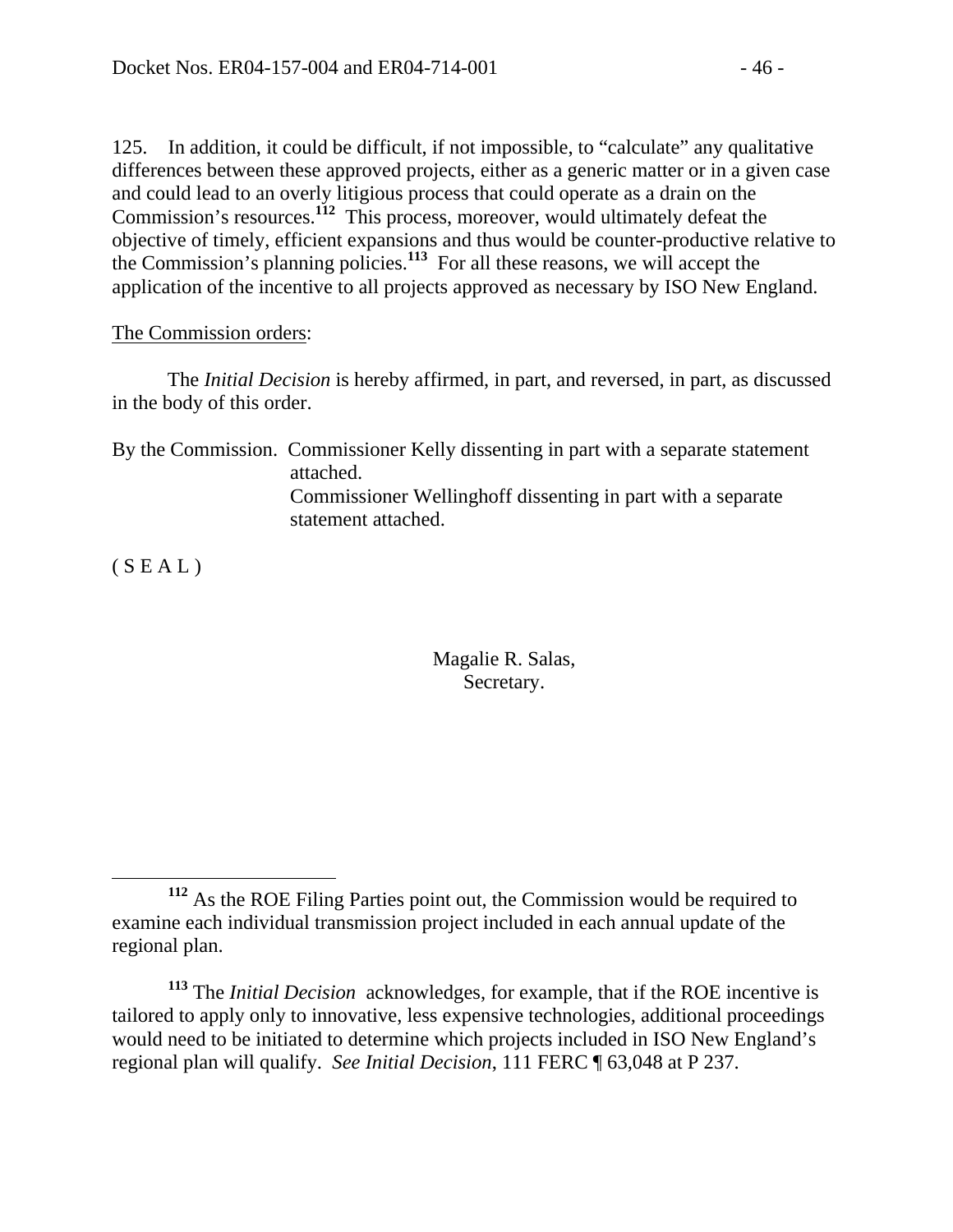#### UNITED STATES OF AMERICA FEDERAL ENERGY REGULATORY COMMISSION

Bangor Hydro-Electric Company Docket No. ER04-157-004 Central Maine Power Company NSTAR Electric & Gas Corporation New England Power Company Northeast Utilities Service Company The United Illuminating Company Vermont Electric Power Company Central Vermont Public Service Corp. Green Mountain Power Corporation

Florida Power & Light Company-<br>Docket No. ER04-714-001 New England Division

(Issued October 31, 2006)

KELLY, Commissioner, *dissenting in part*:

 The discussion in this order regarding the 100 basis point incentive adder troubles me greatly, on both legal and policy grounds. Accordingly, for the reasons set forth below, I respectfully dissent on this issue.

When the Commission sent to hearing the ROE Filing Parties' request to increase their Commission-authorized return on equity (ROE) by 100 basis points for investments in new transmission, it ordered them to "demonstrate why the adder is needed to incent investment in new transmission facilities" and to address "whether the adder should apply to all types of transmission expansion or be more narrowly focused on transmission expansions that utilize innovative, less expensive technology."**<sup>1</sup>** The Presiding Judge required the ROE Filing Parties to provide "a showing of some link between the cost of the adder and the benefits to be derived from [the adder]."**<sup>2</sup>**

The majority asserts that the Presiding Judge incorrectly applied an impossible-to-meet "but for" standard in proving why the adder is needed to incent investment in new transmission facilities. The majority also states that the Presiding Judge's test is "a very different standard of review than the one we

<u>1</u> *ISO New England, Inc.,* 106 FERC ¶ 61,280 at P 249 (RTO Order).

**<sup>2</sup>** *Initial Decision*, 111 FERC ¶ 63,048 at P 158.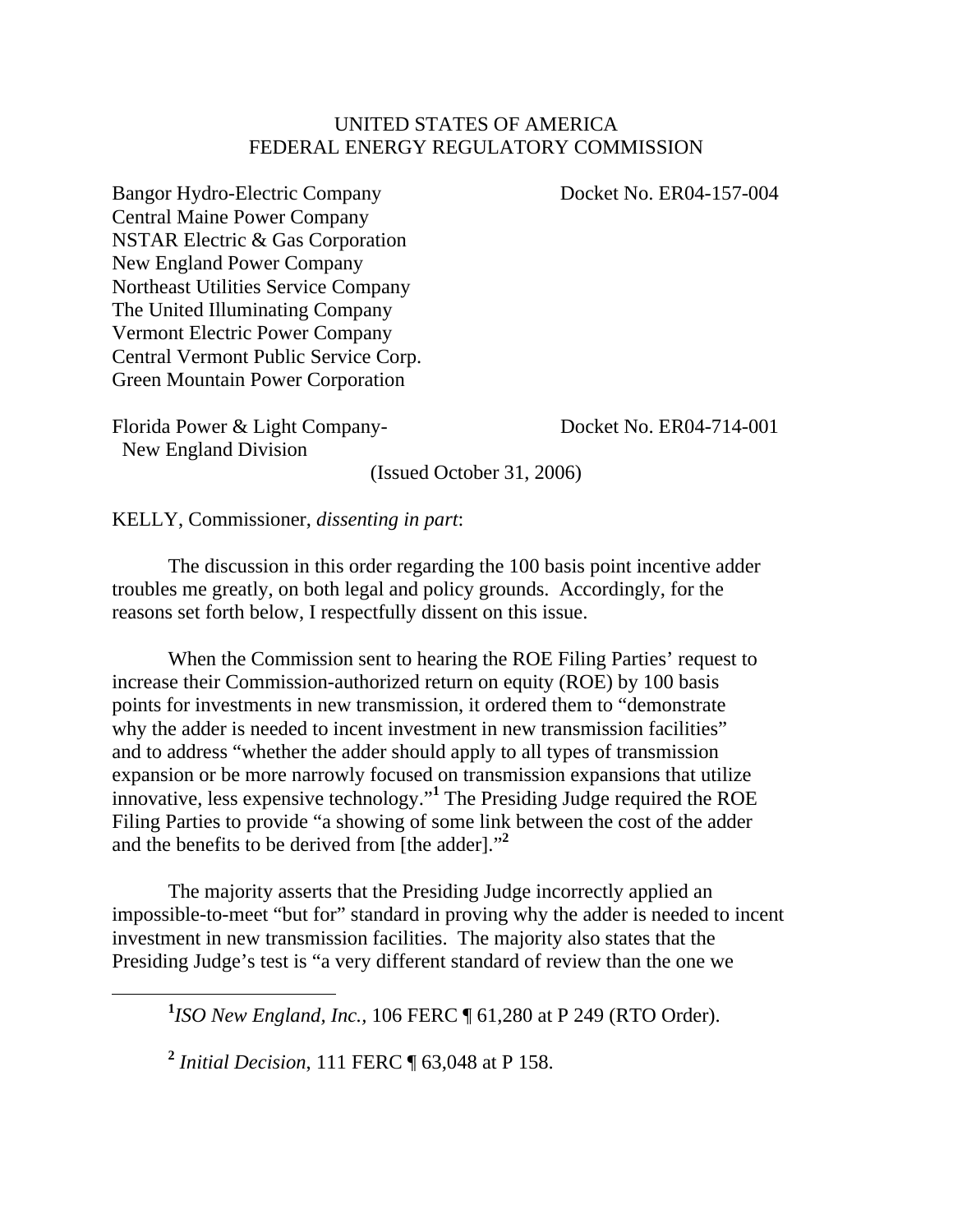established in the RTO Order." Assuming, *arguendo*, that the Presiding Judge applied a "but for" standard,<sup>3</sup> and assuming even further that this standard is incorrect, the majority nevertheless incorrectly substitutes a standard that is "a very different standard of review than the one we established in the RTO Order," one that is astonishingly low. In effect, the majority holds that so long as the transmission is needed and is built, and the requested ROE premium does not raise the utility's ROE above the highest ROE earned by a utility within a proxy group, then it is a justifiable "incentive." Moreover, the majority approves the adder without requiring the ROE Filing Parties to: 1) provide any specific record evidence of the adder's need or utility; 2) make the most beneficial transmission investments in return for receiving the adder, or 3) adhere to any benchmarks or performance standards to demonstrate the adder's efficacy. Just as the majority asserts it cannot conceive of a case in which an applicant could ever meet the Presiding Judge's "but for" standard, I cannot conceive of a case in which an applicant would ever be denied an incentive under the majority's new standard. This is not reasoned decisionmaking.

Under FPA section 205(e), as a threshold issue that must be satisfied before a rate case can move forward, the ROE Filing Parties must make a *prima facie*  showing that a 100 basis point adder will result in new transmission investment in order to receive the requested adder.**<sup>4</sup>** Because the ROE Filing Parties did not meet their burden of demonstrating that the 100 basis point adder is justified, or

<sup>4</sup> The U.S. Court of Appeals for the D.C. Circuit has underscored the importance of specific record evidence to justify the need for incentive adders, noting that in allowing an adder, the Commission's record evidence must contain "evidence on the need for-- or appropriate size of--such a premium." *Public Service Comm'n. of Kentucky v. FERC*, 397 F.3d 1004, at 1012 (D.C.Cir. 2005) (rejecting Commission's proposal to award an RTO participation adder of 50 basis points for failure to place parties on proper notice).

**<sup>3</sup>** <sup>3</sup> I agree with Trial Staff that the Presiding Judge did not necessarily determine that the adder is *only* available for transmission projects that would not be built in the absence of the adder. Rather, as part of her analysis of the standard, the Presiding Judge described the meaning of the "need to incent investment in new transmission" by describing the standard as "how the 100 basis point adder will produce these results," and "to show why the adder is necessary to provide an incentive to invest in such transmission." In other words, as Trial Staff asserts, where is the nexus between the adder and the likelihood that it will lead to new transmission? *See Initial Decision* at PP 164-166.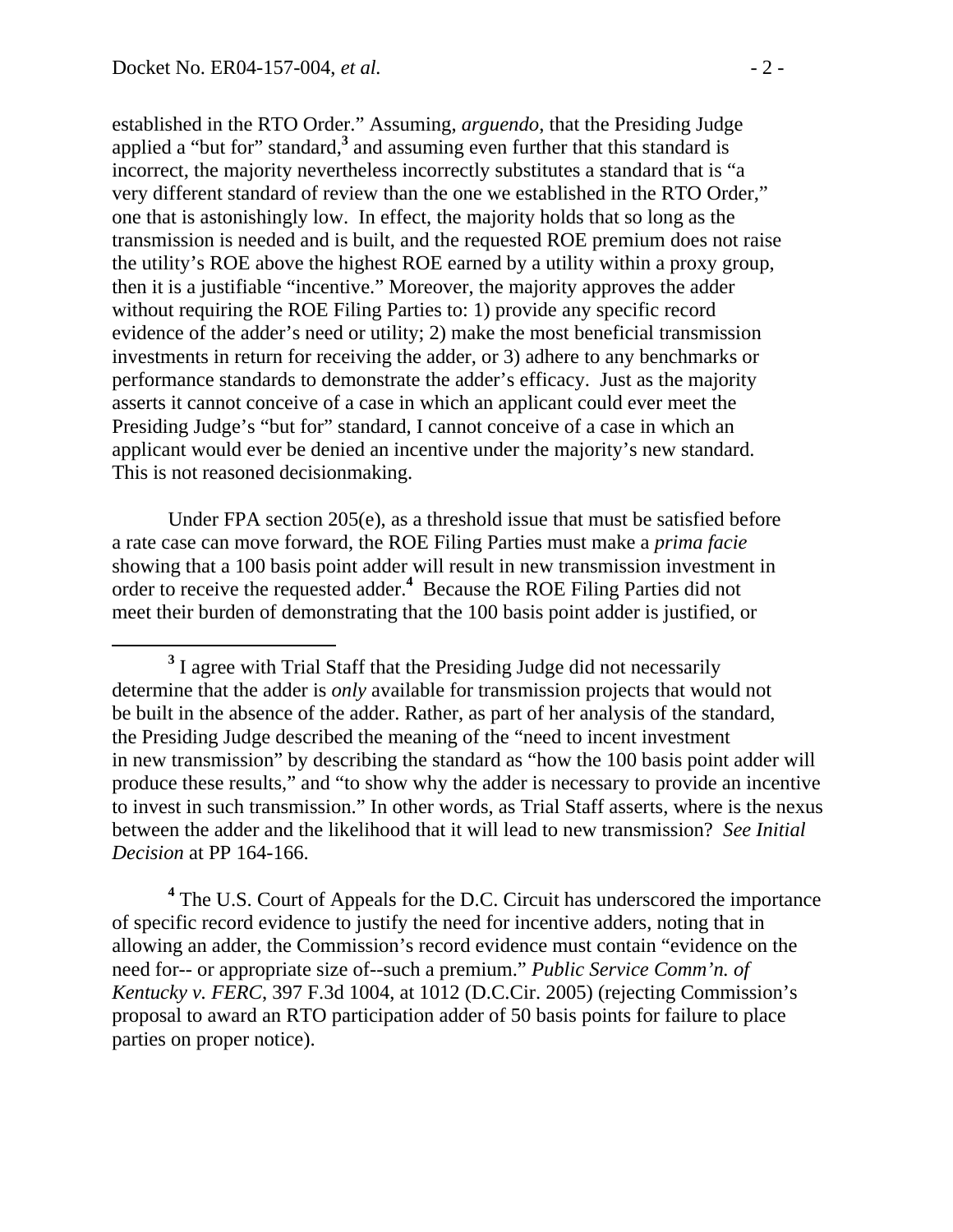that the adder is needed to attract new capital, I believe the majority is acting arbitrarily and capriciously, and without a reasonable factual foundation, in approving the ROE Filing Parties' proposed adder.

The ROE Filing Parties have failed to provide substantial evidence to justify receiving a 100 basis point adder above the base ROE for investment in new transmission facilities. They offer no evidence that an increased ROE would help in any tangible way to alleviate any external factors that would hamper their efforts to build transmission. They provide no evidence showing how the increased rates will attract new capital for transmission investments,**<sup>5</sup>** nor do they attempt to estimate or quantify the effect the requested adder will have on such investments.**<sup>6</sup>**

There is no question that the ROE Filing Parties provided abundant evidence concerning the desirability and benefits of expanding transmission in New England. However, as Trial Staff noted, general statements regarding the overall desirability and benefits of new transmission investments cannot be the sole justification for awarding the 100 basis point *incentive* adder. The whole point of an incentive adder is to overcome some barrier to transmission investment, and it is absurd to pay an incentive in the absence of an adequate showing of whether that incentive can have an effect on any of the critical barriers to transmission investment, such as zoning laws, environmental regulations, or public opposition.

Regardless of what standard the Commission applies in determining whether the 100 basis point adder is needed to incent transmission investments, FPA section 205 requires us to ensure that the rates are just and reasonable. By eliminating a

<sup>6</sup> The ROE Filing Parties' primary argument is that the adder will incent them to spend the "political" capital needed to overcome the obstacles to building new transmission, such as siting, environmental and local concerns. I agree with the Presiding Judge's findings that there is no evidence that any "monetary" capital amassed by a 1% increase in ROE will induce the ROE Filing Parties to spend "political" capital to overcome resistance to building projects, and that local resistance to a given project may be *increased* by the knowledge that, if built, the transmission project would result in a higher ROE for the transmission owner (and, I would add, higher costs to the consumers). *See Initial Decision* at P 167.

<sup>&</sup>lt;sup>5</sup> In fact, the Presiding Judge found that in this case, financing would be available to finance new transmission, noting that "the problem is not primarily a lack of capital" and that "the record shows that capital is available." Indeed, the ROE Filing Parties' own witness conceded that the RTEP projects would be built regardless of whether the adder was granted. *See Initial Decision* at P 158.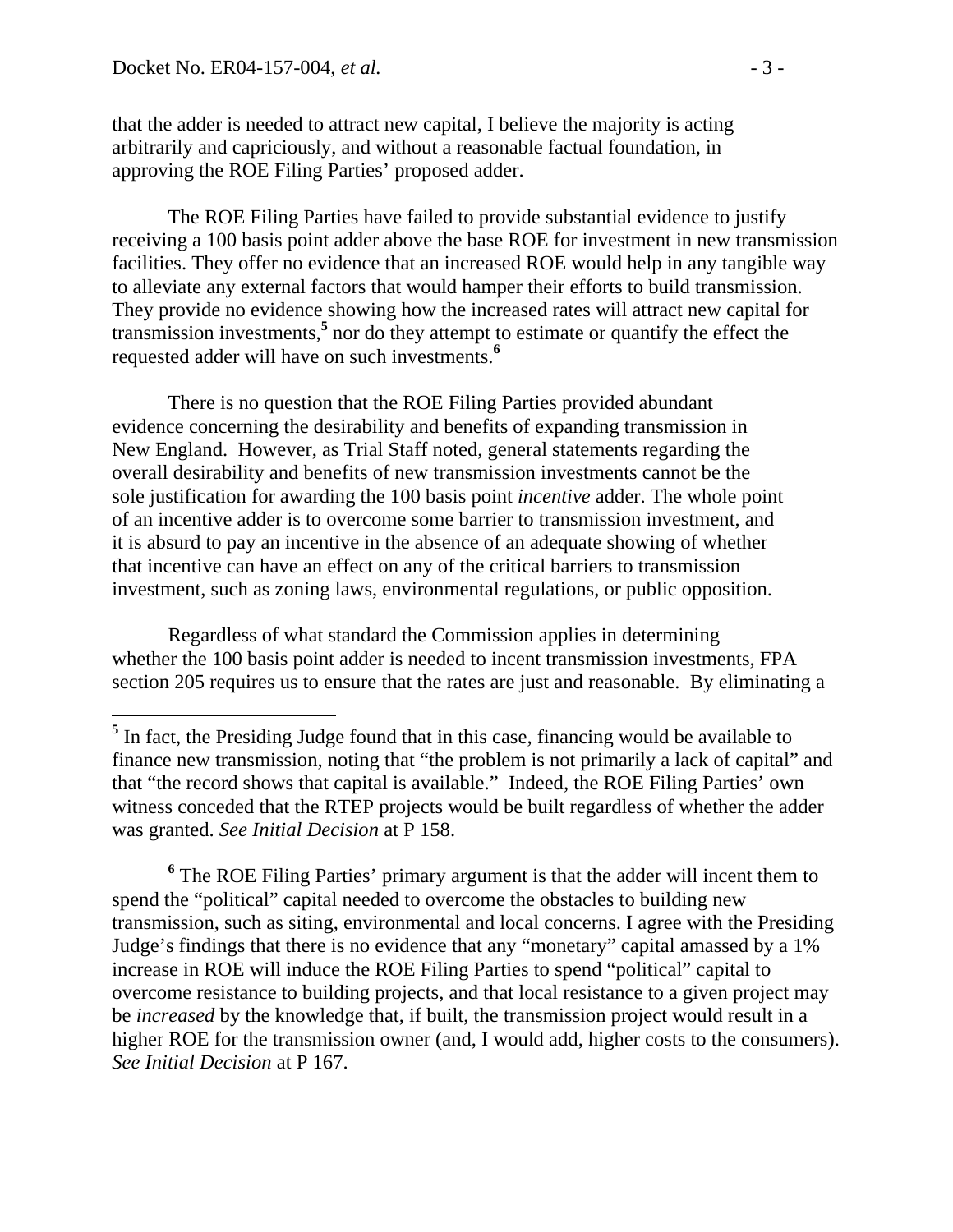showing of need, particularly where, as here, it appears the applicant has adequate access to capital, the Commission is awarding an inflated ROE with no justification. The determination of a "base" ROE is not an arbitrary process; it is based on a careful consideration of the applicant's risk relative to the companies that make up the proxy group. It relies on a well-tested Discounted Cash Flow (DCF) methodology, which has been upheld as reasonable and reliable by the courts. Only with a proper showing of need can we depart from that reasoned analysis and reset a utility's ROE.

The adder will apply, without limitation, to all new transmission projects, including those that would have been built without an incentive. Thus, the adder doubly rewards the ROE Filing Parties, at the expense of their consumers, for risks already accounted for in the base ROE and the 50 basis point participation adder already approved by the Commission.

 There is simply nothing on the record in this case to demonstrate that consumers will derive any benefit from paying the 100 basis point adder. Moreover, an inflated ROE--above the levels calculated in accordance with existing Commission policy, which are already sufficient to attract capital--will not provide an added incentive to do what the ROE Filing Parties are already legally obligated to do, and, in fact, are already doing.**<sup>7</sup>**

The majority makes much of the recent *Maine Public Utilities Commission v. FERC* decision, which affirms the Commission's significant discretion within its ratemaking authority to consider both cost-related factors and policy-related factors, such as the need for new transmission investment. I agree with the court's findings. However, *Maine Public Utilities Commission* does not reverse or amend Commission precedent, as reiterated in the RTO Order, that an applicant must provide record evidence of why an adder is needed to incent investment in new transmission facilities, nor does it override the Commission's statutory duty to ensure that rates are just and reasonable.**<sup>8</sup>**

 For all these reasons, I disagree with the majority's finding that the 100 basis point adder is justifiable as an incentive to get more transmission built in New England. Even though I conclude that the ROE Filing Parties failed to justify their 100 basis point adder

**<sup>7</sup>** <sup>7</sup> Note that New England transmission owners are contractually obligated to construct a transmission solution that has been identified by ISO-NE as appropriate to address the identified need. *See Initial Decision* at P 116.

**<sup>8</sup>** Further, the majority's citation to *Maine Public Utilities Commission* for the proposition that Commission determinations involving matters of rate design are subject to high deference by the courts is inapposite here, where the issue is one of rates, not rate design.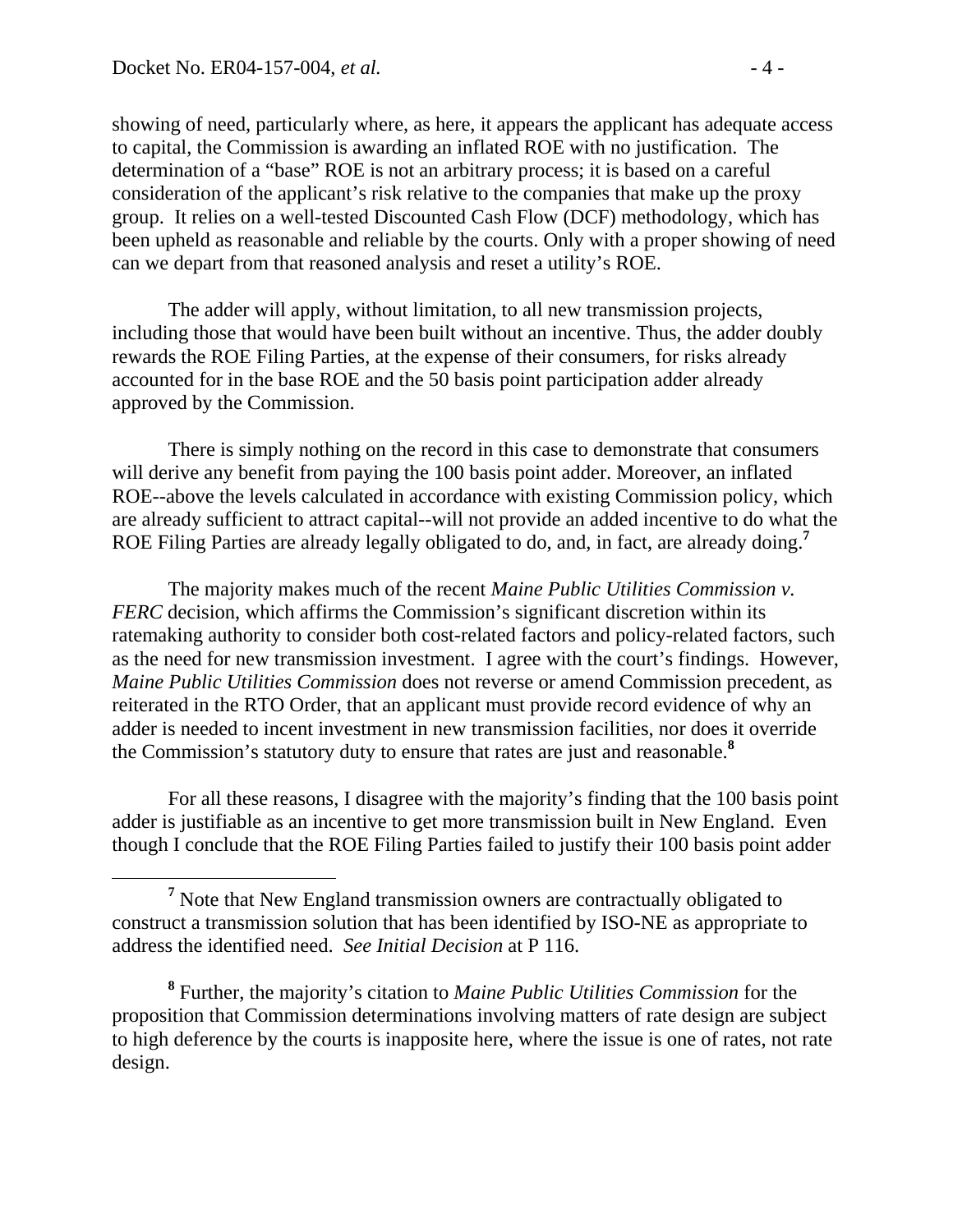$\overline{a}$ 

request, I would not have dismissed their application. Rather, I would have remanded the Initial Decision, and allowed the ROE Filing Parties the opportunity to refile a new incentive proposal under the newly enacted section 219(a) of the Federal Power Act and our new *Pricing Reform Final Rule,* consistent with the findings in the pending order on rehearing.**<sup>9</sup>** This would have allowed the ROE Filing Parties the opportunity to take advantage of the panoply of incentive options now available in certain circumstances under the Final Rule. This would also have allowed the ROE Filing Parties to propose incentives better tailored to address their needs, including incentives designed to provide better benefits to consumers than an ROE adder, and at a lesser cost.**<sup>10</sup>** Although I cannot prejudge the outcome of such a filing, offering the option would have, at the very least, been fair and appropriate for all parties concerned.

Finally, under the right circumstances, I believe that properly focused incentives, including basis point adders to ROE, may very well be used to overcome either financial or non-financial impediments to transmission expansion. However, in the particular facts of this case, it is the failure of the ROE Filing Parties to provide credible record evidence of *any* link between the proposed incentive adder and alleged barriers to transmission expansion that leads me to conclude that approving the 100 basis point adder is not only arbitrary and capricious, but also sets a precedent such that the Commission will never reject a proposed adder. This turns the concept of "incentive" on its ear, and at the expense of the very customers that the FPA is intended to protect.

**<sup>9</sup>** I also believe that this order inappropriately prejudges the outcome of the *Pricing Reform Final Rule*, for which, as noted above, rehearing is pending before the Commission. Several parties have raised concerns on rehearing over the Final Rule's "nexus" requirement, that is, that it fails to clearly require a causal connection between an incentive and transmission investments. This goes to the very heart of the matter at issue here, yet, in spite of the pending rehearing, the majority notes in this order that its findings on the 100 basis point adder are "consistent with" the final rule, and that the final rule represents "current law…" For example, see the Connecticut Department of Public Utility Control, *et al.*, rehearing request of *Promoting Transmission Investment Through Pricing*, Docket No. RM06-4-000 (asserting, *inter alia*, that the "Commission's decision to dispense with any showing of need before awarding ROE incentives is contrary to the requirement in Section 219(d) that any rates approved…be just and reasonable").

**<sup>10</sup>** For example, an ROE adder is a much more expensive way to raise capital than Construction Work in Progress (CWIP) regulatory treatment of new transmission projects.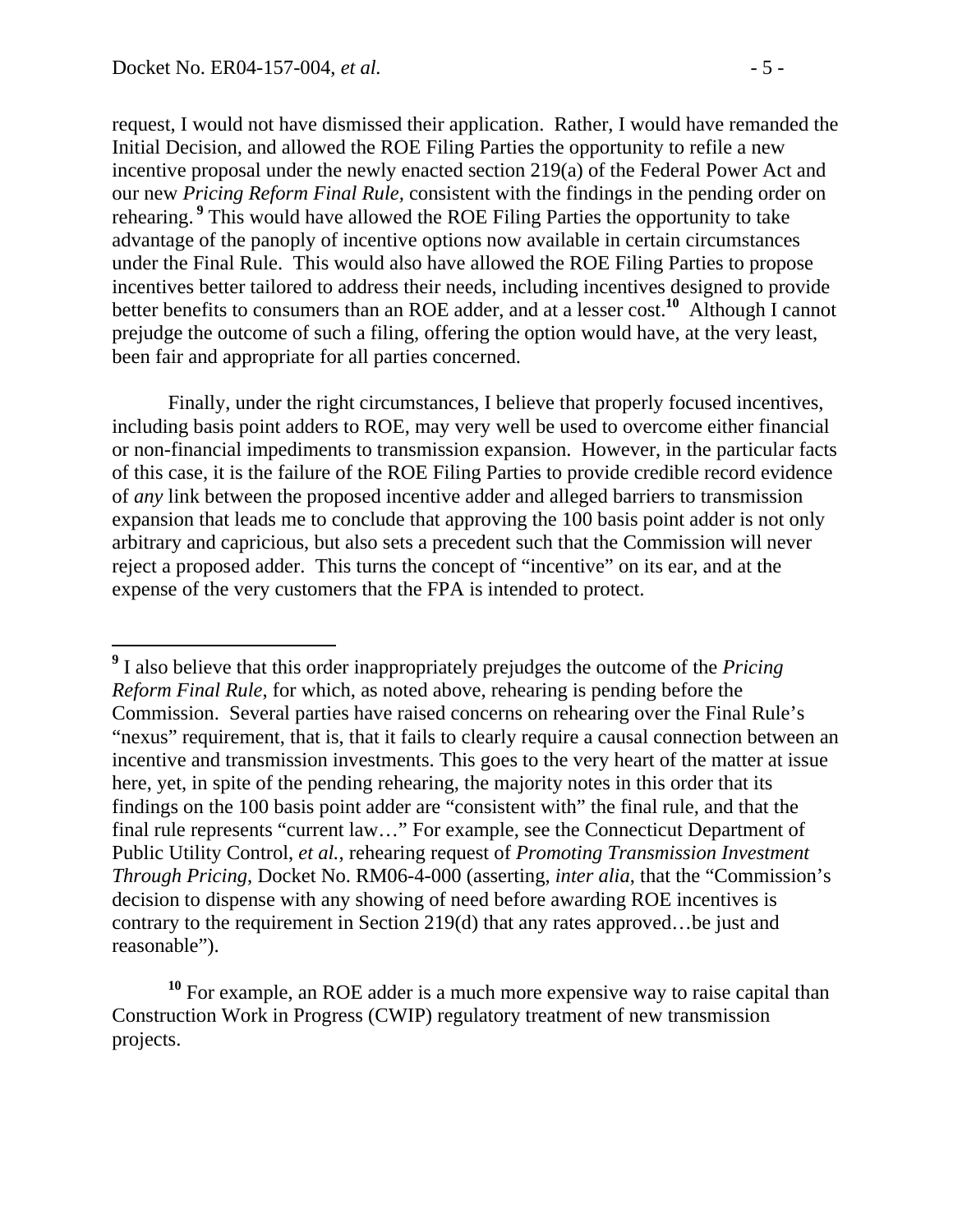For these reasons, I dissent in part.

Suedeen G. Kelly

 $\overline{\phantom{a}}$  , which is a set of the set of the set of the set of the set of the set of the set of the set of the set of the set of the set of the set of the set of the set of the set of the set of the set of the set of th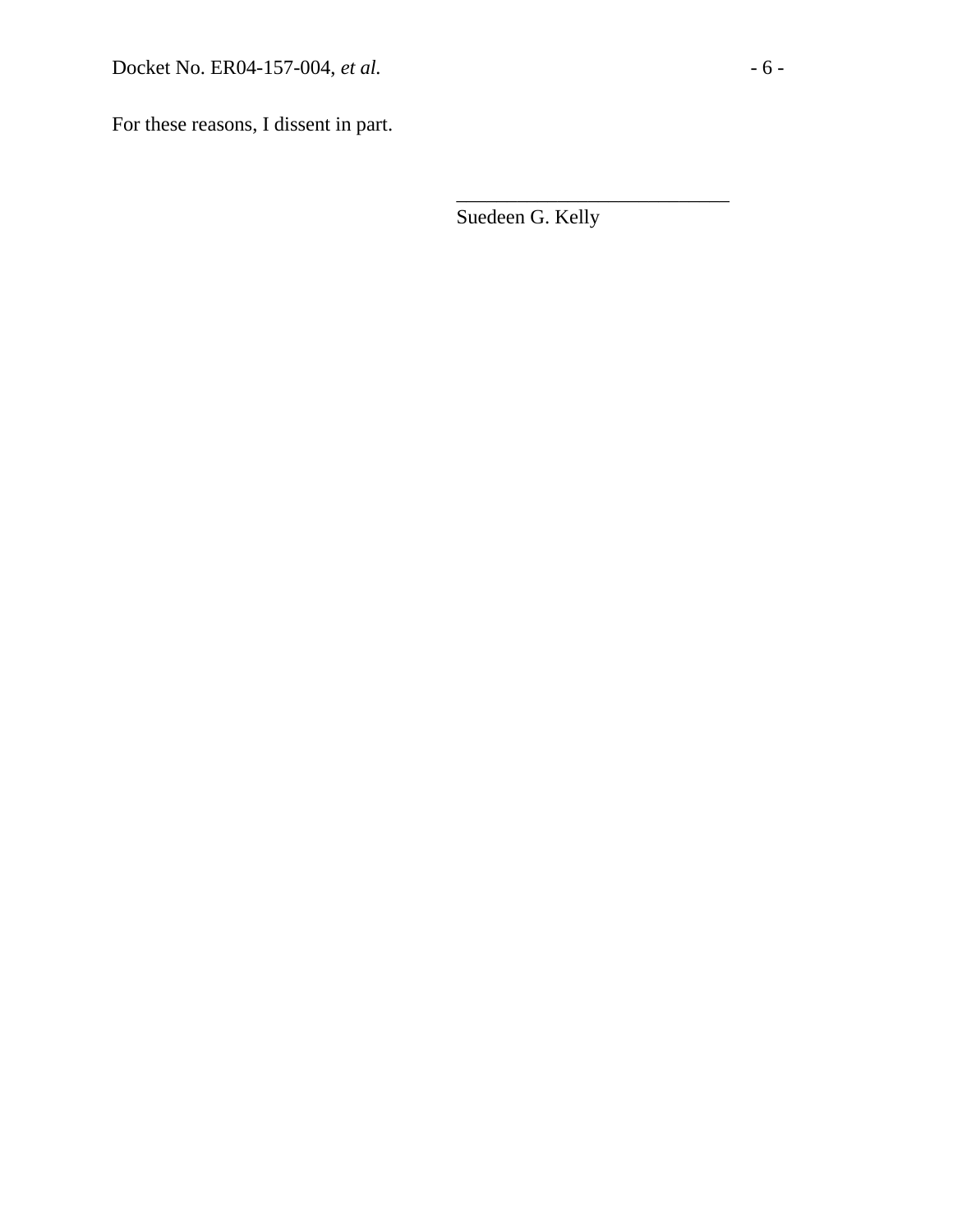#### UNITED STATES OF AMERICA FEDERAL ENERGY REGULATORY COMMISSION

Bangor Hydro-Electric Company Docket No. ER04-157-004 Central Maine Power Company NSTAR Electric & Gas Corporation New England Power Company Northeast Utilities Service Company The United Illuminating Company Vermont Electric Power Company Central Vermont Public Service Corp. Green Mountain Power Corporation

Florida Power & Light Company – Docket No. ER04-714-001 New England Division

 $\overline{a}$ 

(Issued October 31, 2006)

WELLINGHOFF, Commissioner, dissenting in part:

 The Commission in this order approves the ROE Filing Parties' request for a 100 basis point incentive adder to their ROE for all new transmission investment. In reaching that conclusion, the Commission reverses the Presiding Judge's finding that the ROE Filing Parties did not satisfy their evidentiary burden. I dissent with respect to that issue because I agree with the Presiding Judge's finding and because I believe that an incentive adder should be more narrowly targeted to promote types of transmission investment that provide incremental benefits, such as increased energy efficiency.

 When the Commission established a hearing in this proceeding on the request for a 100 basis point incentive adder, we directed the ROE Filing Parties to "demonstrate why the adder is needed to incent investment in new transmission facilities …"**<sup>1</sup>** In this order, the Commission characterizes the Presiding Judge's approach to that required demonstration as setting an impossible-to-meet "but for" standard. Instead, the Commission relies in part on assertions made by witnesses for the ROE Filing Parties that their companies will respond to the incentive adder by "expending the time and effort necessary to sell the importance of their projects at the local level."

**<sup>1</sup>** *ISO New England, Inc.*, 106 FERC ¶ 61,280 at P 249 (2004) (March 2004 Order).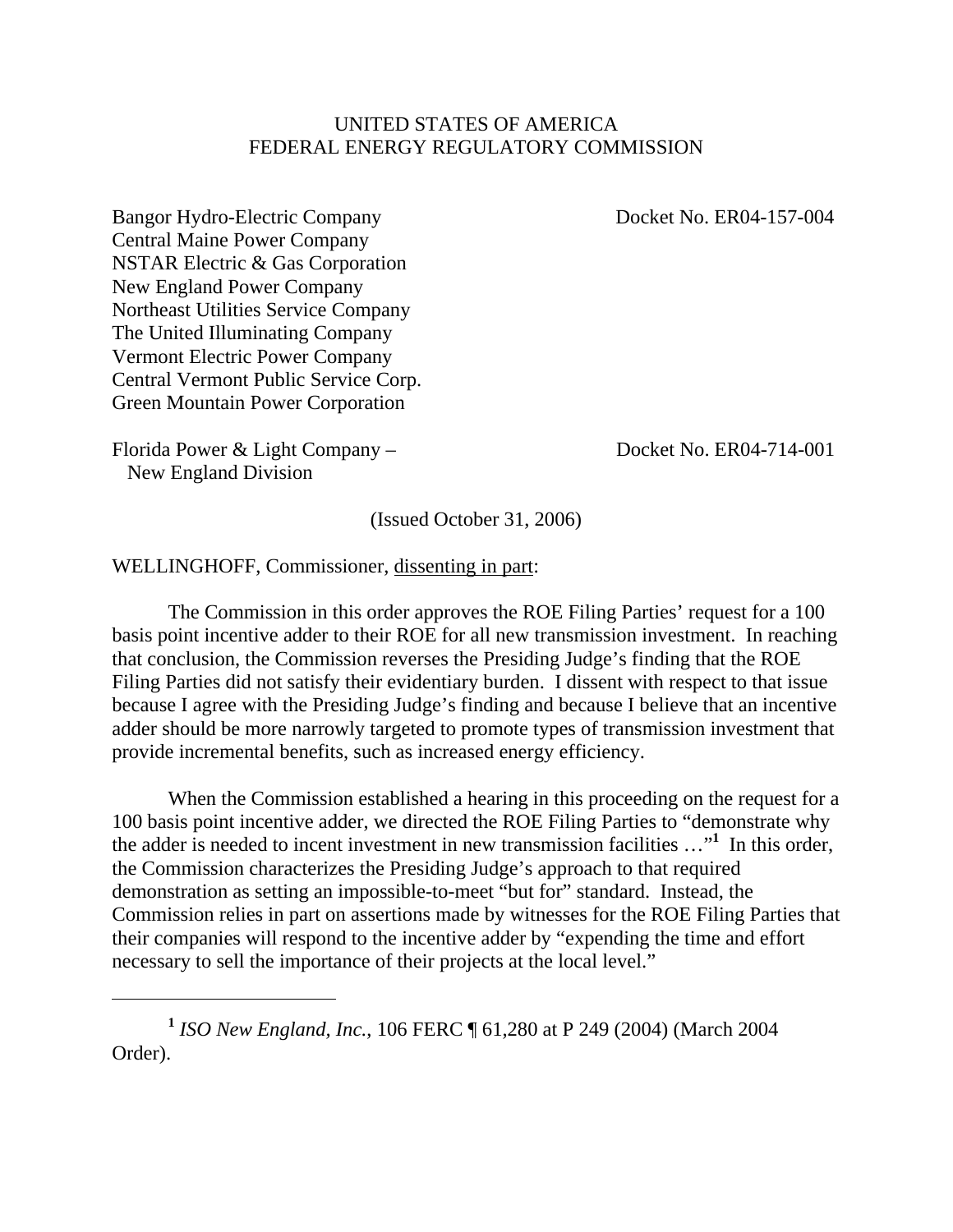Setting aside the question of whether the Presiding Judge applied too stringent a standard on this issue, there is insufficient evidence to conclude that the ROE Filing Parties have satisfied their burden to demonstrate why the requested adder is needed to incent investment in new transmission facilities. The ROE Filing Parties have already committed to build the projects approved by ISO New England,<sup> $\overline{2}$ </sup> and their own witness conceded that the projects would be built without the adder.**<sup>3</sup>** In addition, the ROE Filing Parties are already obligated to use every effort to push transmission projects forward,**<sup>4</sup>** and the Presiding Judge found that there was "no evidence" that the adder would induce the ROE Filing Parties "to spend 'political capital' to overcome resistance to building projects."**<sup>5</sup>** The Presiding Judge further observed that, even if the adder would motivate the ROE Filing Parties to spend such "political capital," it could also strengthen local resistance to a given project.<sup>6</sup> Giving due weight to the testimony of the ROE Filing Parties' witnesses, these considerations lead me to believe that any positive effect that the adder may have on transmission investment would be, at best, highly attenuated. For this reason, I would uphold the Presiding Judge's finding on this issue.

 The Commission also states in this order that we have broad discretion within our ratemaking authority to approve incentive adders.**<sup>7</sup>** I do not disagree with that statement. Therefore, the key issue is not whether the Commission has the authority to approve incentive adders, but how we exercise our discretion to do so. To that end, when the Commission established the hearing in this proceeding, it directed the ROE Filing Parties to "demonstrate … whether the adder should apply to all types of transmission expansion or be more narrowly focused on transmission expansions that utilize innovative, less expensive technologies."<sup>8</sup> I believe that this question goes to the heart of determining when it is appropriate for the Commission to approve an incentive adder.

**<sup>6</sup>** *Id*.

**8** March 2004 Order at P 249.

**<sup>2</sup>**  $<sup>2</sup>$  Initial Brief of Commission Trial Staff at 27 (Trial Staff); Initial Brief of</sup> Intervenors Connecticut Department of Public Utility Control and Connecticut Office of Consumer Counsel at 44 (Connecticut Commission).

**<sup>3</sup>** *Bangor-Hydro Electric Co.*, 111 FERC ¶ 63,048 at P 158 (2005) (Initial Decision).

<sup>&</sup>lt;sup>4</sup> Trial Staff at 27; Connecticut Commission at 44.

**<sup>5</sup>** Initial Decision at P 167.

**<sup>7</sup>** In support of this statement, the Commission cites *Maine Public Utilities Commission v. FERC*, 454 F.3d 278 (D.C. Cir. 2006).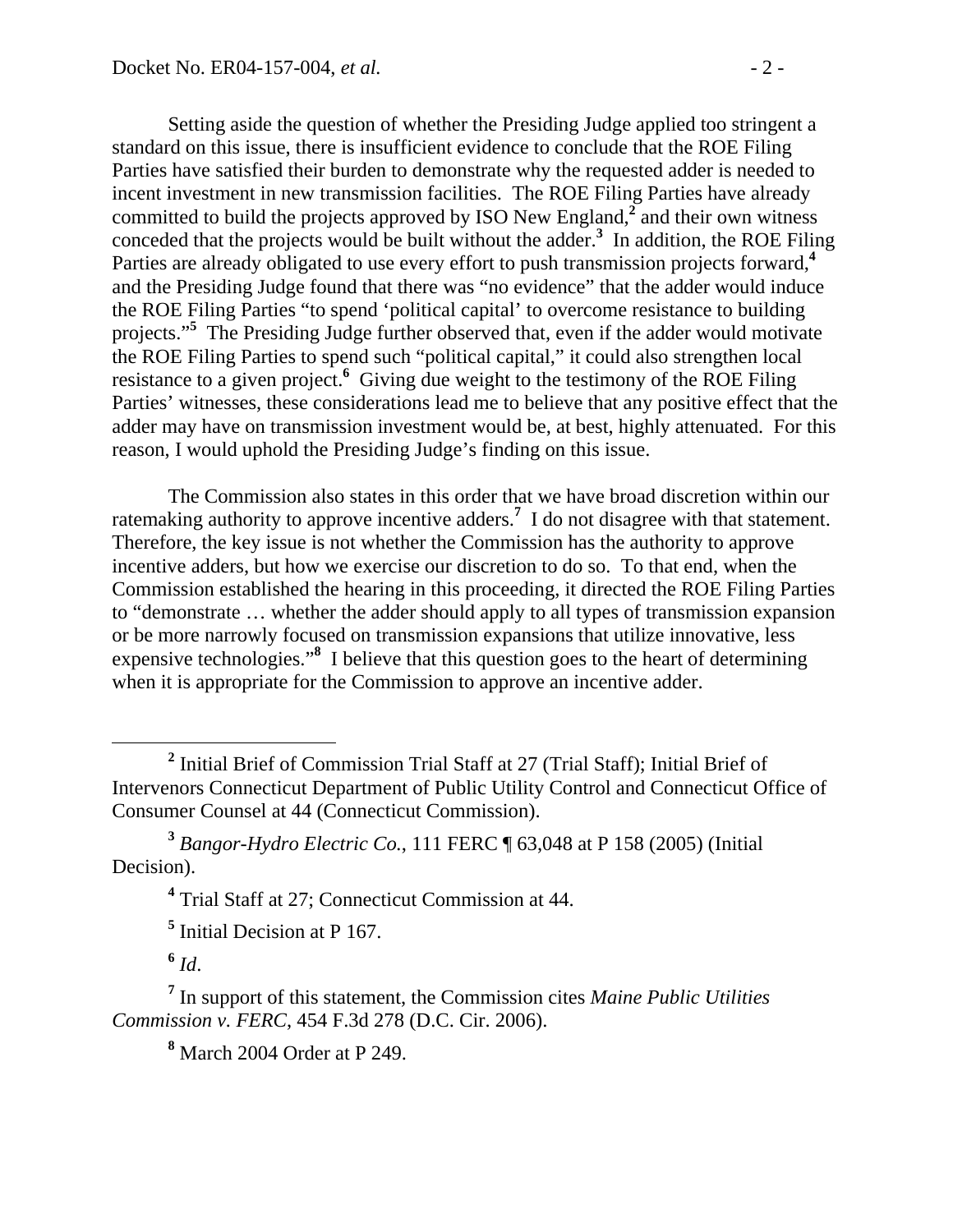The starting point for considering an incentive adder request is the purpose of the base ROE. In setting the base ROE, the Commission balances the interests of shareholders and consumers, recognizing that the base ROE must be sufficiently high to attract capital<sup>9</sup> and compensate the utility for its risks, including regulatory risk. I fully support the base ROE that we set in this order. I believe that the base ROE provides each utility with an opportunity to earn a reasonable return on its investment, including overcoming the regulatory barriers to transmission investment.

 In contrast to the base ROE, an incentive adder should focus on encouraging investment decisions beyond the upgrades required by a utility's service obligations or good utility practice. An incentive adder should be more narrowly targeted to types of investment that provide incremental benefits, such as increased energy efficiency. The Commission in this proceeding previously indicated its interest in specific types of energy efficiency investments, including: (1) improved materials that allow significant increases in transfer capacity using existing rights-of-way and structures; (2) equipment that allows greater control of energy flows, enabling greater use of existing facilities; (3) sophisticated monitoring and communication equipment that allows real-time rating of existing transmission facilities, facilitating greater use of existing facilities; and (4) new or innovative technologies that will increase regional transfer capacity.**<sup>10</sup>** The Commission further stated that these technologies are "fully tested and commercially available," but are not "widely diffused and of sufficient size and scale to have an immediate and meaningful impact on the grid."**<sup>11</sup>** Despite these statements, the ROE Filing Parties "provided little evidence" on these issues and, "[d]ue to a general lack of consensus by the parties on the meaning of the terms, the little evidence that was presented was contradictory."**<sup>12</sup>** Thus, the record unfortunately includes little evidence that such energy efficiency investments actually will be made.

The Commission's previous statements in this proceeding on energy efficiency investments identified circumstances where the use of an incentive adder is particularly appropriate. Rather than requiring a showing of such an appropriate use, this order makes an incentive adder applicable to virtually all new transmission projects, including those that the record indicates would be built even without that incentive.

**<sup>9</sup>** The Presiding Judge found that the availability of capital was not an issue in this case. Initial Decision at P 158.

**<sup>10</sup>** *ISO New England, Inc.*, 109 FERC ¶ 61,147 at P 206 (2004).

**<sup>11</sup>** *Id.* at n. 107.

**<sup>12</sup>** Initial Decision at P 235.